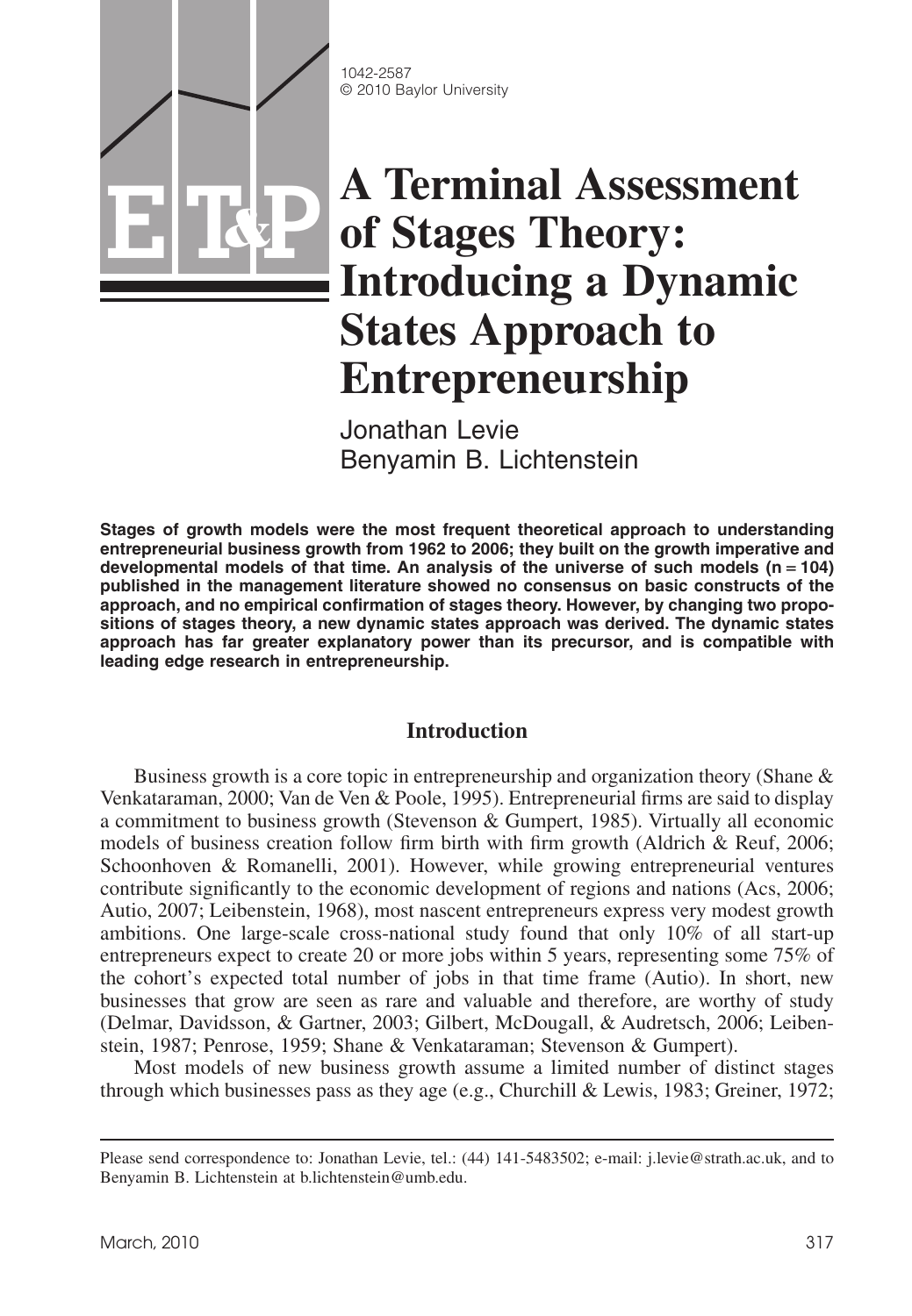Hanks, Watson, Jansen, & Chandler, 1993). The stages approach to modeling growth can achieve extremely high face validity: 100% of founding entrepreneurs in one study were able to unambiguously identify their company as being in one of five defined stages (Eggers, Leahy, & Churchill, 1994).

Even though the stages approach to modeling growth has been increasingly criticized in the literature (Phelps, Adams, & Bessant, 2007; Stubbart & Smalley, 1999), new and different stages models of business growth have been published continuously since the 1960s. In major entrepreneurship textbooks, the stages approach is by far the most popular tool for teaching about business growth in entrepreneurship, even though other models of business growth exist (Bhidé, 2000; Greve, 2008; O'Farrell & Hitchins, 1988; Schoonhoven & Romanelli, 2001; Van de Ven & Poole, 1995). However, even textbook models differ on the number of stages described, whether three (Sahlman, Stevenson, Roberts, & Bhidé, 1999, p. 355), four (Timmons & Spinelli, 2003, p. 276), five (Kuratko & Hodgetts, 2007, p. 610), or six distinct stages (Baron & Shane, 2005, p. 336; Birley & Muzyka, 2000, p. 251). Some authors introduce their stages models in confident tones, e.g., Kuratko and Hodgetts (p. 611) write: "authors generally agree regarding a venture's life cycle. Presented next are the five major stages." Others are more circumspect, e.g.: "Company growth is a continuous process, so dividing it into discrete phases is somewhat artificial. Still, many experts find it convenient to talk about six different phases through which companies move" (Baron and Shane, p. 336).

The questions we ask in this article are: Are these stages models of business growth valid? And if not, what might be a useful alternative? To answer these questions, we analyzed the 104 stages of business growth models published in scholarly works between 1962 and 2006. Previous reviews of the field (e.g., Hanks, 1990; O'Farrell & Hitchins, 1988; Phelps et al., 2007; Stubbart & Smalley, 1999) have typically covered 25% or less of the extant studies. By undertaking a comprehensive review, we could trace the conceptual origins and empirical tests of all stages models over the past four decades, and examine the level of agreement within and validity of this approach.

In the first part of this article, we analyze over 40 years of effort in stages of growth modeling. We find there has been no agreement about model features, nor has any particular stages model become dominant in the field. Worse, two of the principal propositions shared by these models appear to have no empirical validity when tested with large samples. Despite this disconfirming evidence, new stages models continue to appear in the management literature and in new textbooks. We conclude that stages of growth modeling has hit a dead end and urge our colleagues to abandon efforts to either predict or test a specific set of stages that are meant to describe the growth of business firms. In the second part, we offer an alternative approach—the dynamic states approach—which retains the most intuitive and accurate propositions of stages theory while replacing two major assumptions that make it better aligned with current organizational theory and research. We conclude by suggesting how the dynamic states approach could provide a new and stronger foundation for understanding entrepreneurial and business growth in theory and in practice.

## **The Core Propositions of Stages Theory**

The stages of growth paradigm—an amalgamation of five distinct theoretical frames (see later section)—is based on the view that organismic development is a useful analogy for the growth of companies. Often, this analogy is taken directly from the human experience of aging: "The life-cycle approach posits that just as humans pass through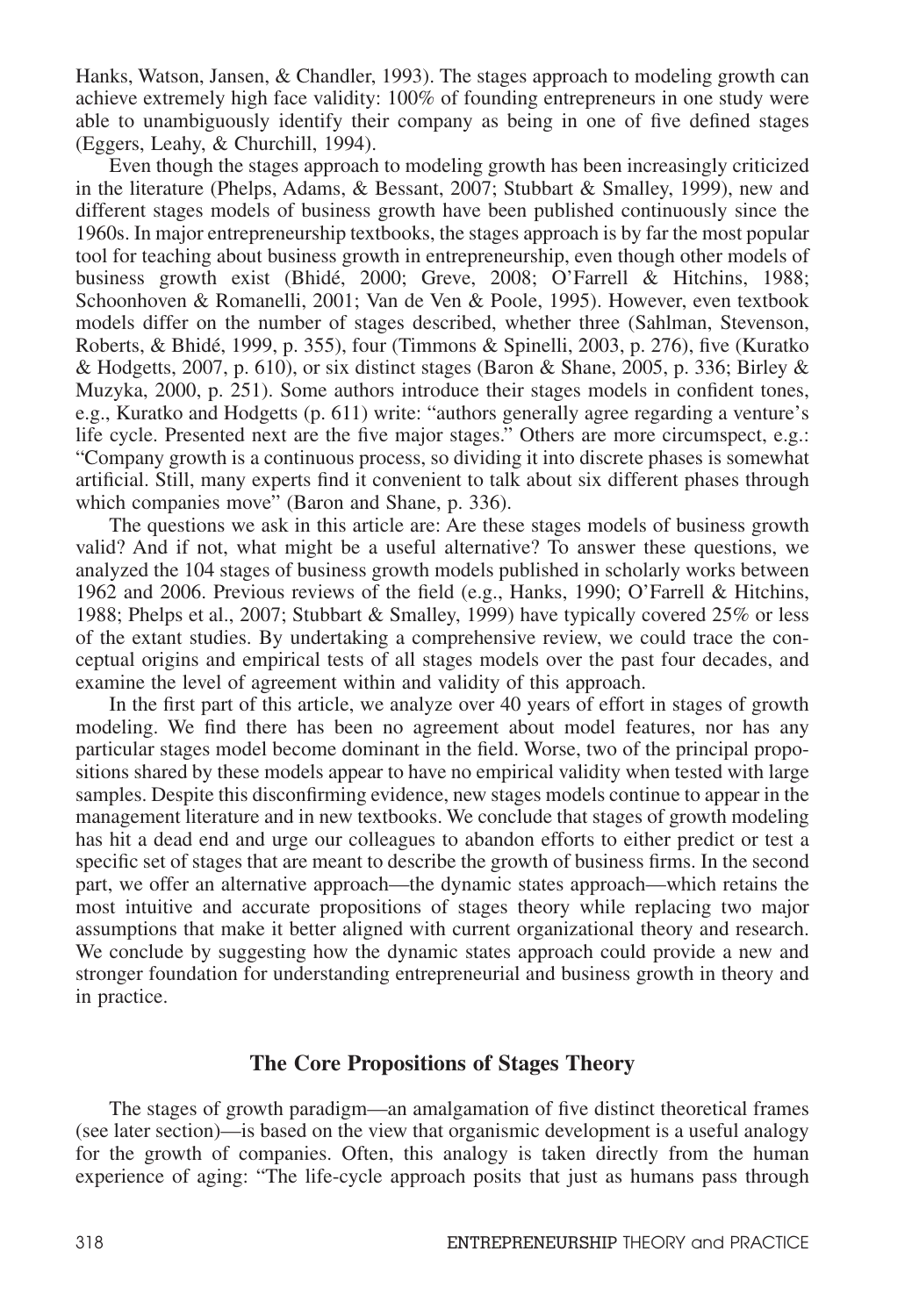similar stages of physiological and psychological development from infancy to adulthood, so businesses evolve in predictable ways and encounter similar problems in their growth" (Bhidé, 2000, p. 244). Overall, the core assumption in this paradigm is that: "Organizations grow *as if* they are developing organisms" (Tsoukas, 1991, p. 575); from this assumption, three propositions are made about organizational growth (Kimberly & Miles, 1980).

The first proposition is that just as in a growing organism, distinctively different stages of development can be identified in a growing organization. The second is that as in a growing organism, the sequence and order in which a growing organization undergoes these recognizable stages is predetermined and thus predictable. The third is that just as all organisms of the same species develop according to the same (genetic) program, so all organizations develop according to prefigured rules that progress from a latent or "primitive state" to one that is "progressively more realized, mature, and differentiated" (Van de Ven & Poole, 1995, p. 515). Some stages theorists (e.g., Kroeger, 1974; Lippitt & Schmidt, 1967) take the analogy a step further and see firms as having life cycles—an analogy first used by Marshall (1895), who likened the growth of firms to the life cycle of trees in a forest. Throughout our analysis, however, we will focus on the three most common propositions of the theory.

These three propositions roughly correspond to Whetten's (1989) three primary elements of a good theory. First, the different "stages of development" correspond to *what* are the core constructs in the theory. Second, the predetermined and linear process of developing through these stages represents the logic of *how* these stages are related. Third, the generalizability of these sequences within a defined population derives from the biological theory that the scope and potentiality of an organism's development is encoded within its original form. This immanent potential becomes expressed through a "prefigured program/rule regulated by nature, logic, or institutions" (Van de Ven & Poole, 1995, p. 514). This encoded potential is the underlying *driver* of the theory—the *why*.

We use these three propositions, and the elements of theorizing they represent, to organize our analysis of stages models, and in the following section, our theorizing of dynamic states. Our structure is influenced by Whetten (1989) and others (e.g., Ardichvili, Cardozo,  $\&$  Ray, 2003) who have drawn on Dubin (1978), who argued that a good theory incorporates these three elements of what, how, and why—constructs, relationships, and drivers. The question that "energize[s our] inquiry" (Locke, Golden-Biddle, & Feldman, 2008) is whether and to what degree there is any agreement as to *what* a stage represents, *how many* stages there are, and *why* these stage transitions take place. Admittedly, paradigms in organization theory are rarely valued for their empirical validity (McKinley, Mone, & Moon, 1999; Weick, 1995) and scholars in our field "... have largely abandoned the idea of cumulative work within a paradigm . . ." (Davis & Marquis, 2005, p. 334). At the same time, a stream of studies that fail to build on each other negates the prospect of gaining "reliable cumulative knowledge" for management theory or practice (Tsang & Kwan, 1999, p. 767). In the analysis that follows, we will show that even worse than a lack of cumulative knowledge, the stages of growth approach lacks reliability, consistency, and validity. Following that analysis, we offer a new approach for theorizing (Weick) how and why organizations grow—a dynamic states approach.

## **Research Methodology**

#### **Sample Frame**

The sample for our analysis included the universe of stages of business growth models that appeared in published academic articles in journals, refereed academic conference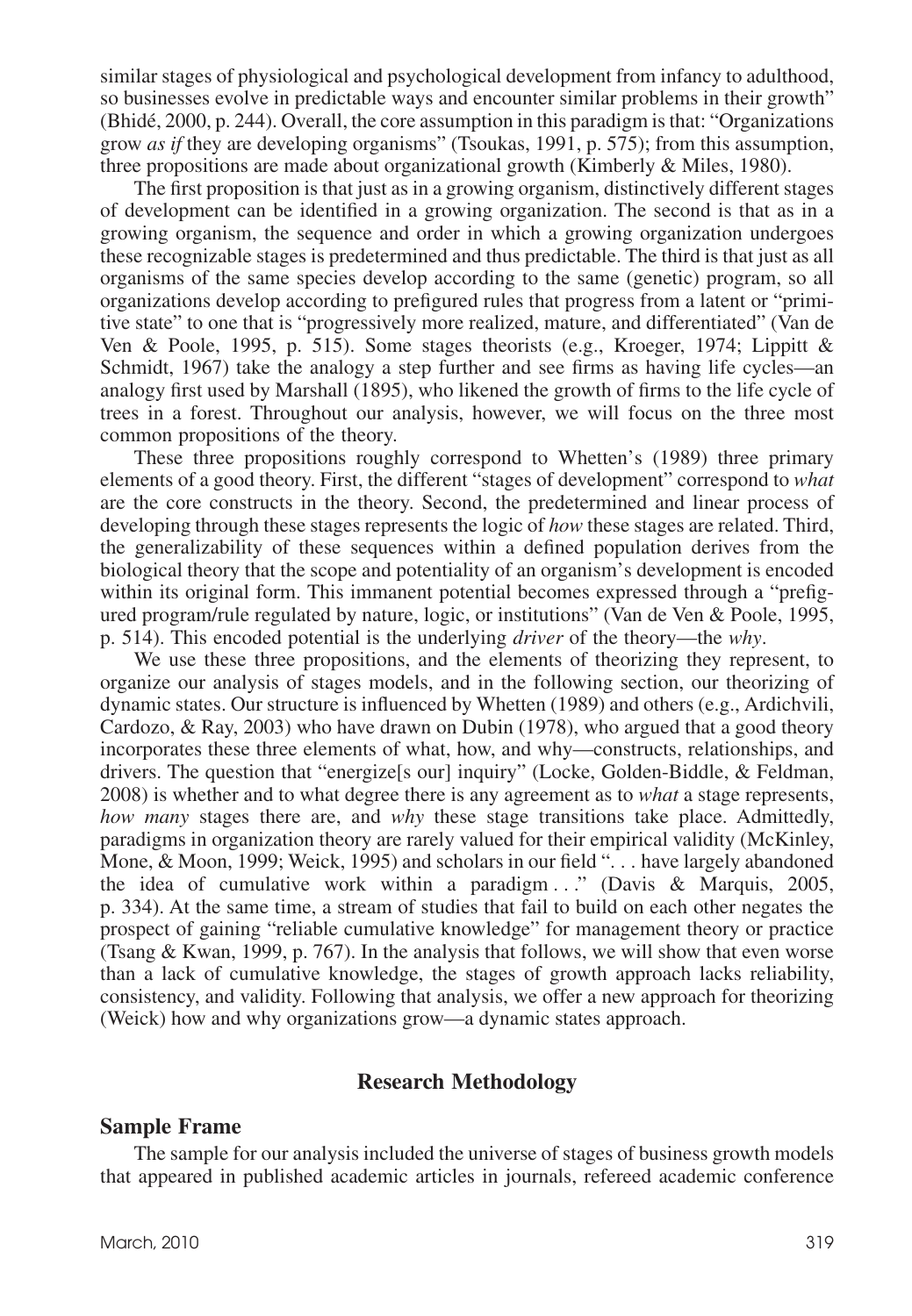proceedings, monographs, or business doctoral dissertations (but not student textbooks) between 1962 and 2006. We excluded stages models of internationalization, and of organizations that were not businesses. We started at 1962 because few models of corporate growth appeared in the literature before 1960 (see Starbuck, 1965, for a review of that period). Stages models published between 1962 and 2006 were collected by scouring online and CD-based academic and quasi-academic management literature databases including ABI-INFORM, Emerald, and Google Scholar, hand-searching management journals and conference proceedings, and back-searching articles referenced by stages modelers, reviewers, and users of stages models. Key word searches made included "stages AND growth," "life cycle," "life-cycle," "stages AND entrep\*," "stages AND development," and "stages AND business."

The search protocol yielded 104 identifiably separate (i.e., new) linear stages of business growth models during this 45-year period (see Appendix for full citations). Nearly half of these studies (50) purport to apply to any firm; the rest (54) specify certain types, such as new, small, or technology-based firms. Although there was a lull in publication of new general stages models between 1994 and 2000, we found 20 new models from 1994 to 2006, reflecting the fact that the stages approach to modeling business growth is still widely used.

## **Analysis and Coding Methods**

In our analysis of the 104 stages models, we coded the content of each model (i.e., what is a stage) as follows. Starting with the oldest model, the original description was read carefully and each time a stage was described, the categories used to describe it were noted. It soon became apparent that some categories were more popular than others and that some categories had subcategories, which we have labeled "attributes." The description of each stage of each model was scrutinized until all categories and attributes had been noted. These were entered on a spreadsheet, with a new row for each attribute and a new column for each model. As a category or attribute was found in a model description, the current list was consulted. If an equivalent attribute was already listed, the attribute was coded as 1 in the column corresponding to that model. If it was not, a new attribute was entered in a new row. After all the attributes of all the models were entered, the rows were sorted to group attributes of similar categories together. The master data sheet for this analysis and the ones that follow is available from the authors on request.

Next, we identified the number of stages for each model by extracting the number of stages from each article. In virtually every case, this number was clearly presented by the author; we corroborated that information with the text and any graphics within the article.

Then, we carefully examined each article to find its theoretical precedent—the conceptual "source node" for each distinct model within the stages field. Specifically, the first author searched within the article for direct references to other models or to a theoretical foundation that guided the construction of that model. We coded all such sources of inspiration, reading carefully to find just those citations that were actually stages models and that were central to the development of the article. The number of forward links was calculated upon completion of the entire table of source links by counting the number of times that a model was mentioned by the subsequent models as an antecedent source. The number of stages, backward links, and forward links for each model are listed in the Appendix. The raw data are also available on request.

In the next three subsections, we present our results, organized by the three primary elements of theorizing: What is a stage? How many stages exist? Why do stages change? Following this presentation, our analysis of these results shows that there is neither a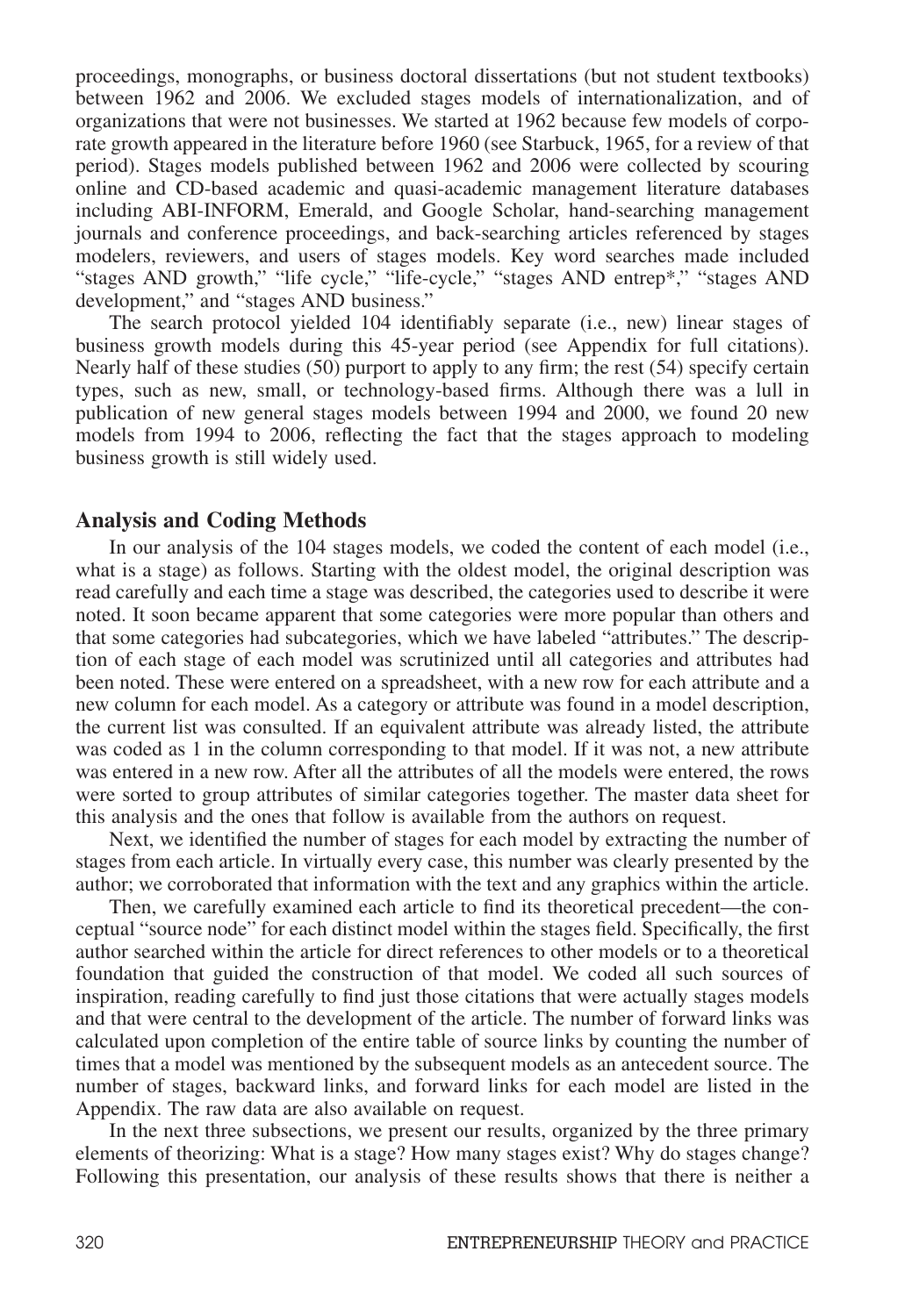correlation nor a consensus whatsoever in any of these issues. We conclude that there is in fact no uniform "stages theory" of business growth.

## **Results**

#### **Attributes of Stages**

The results of this coding—presented in Tables 1 and 2—show the most common attributes of the stages and the most common categories presented in the stages articles. According to our analysis, the most common attribute of the stages models is "extent of formal systems," reflecting a long tradition of research on organization design (Scott, 1981; Thompson, 1967). As the theory suggests, this focus on formalization is highly correlated with the second most common attribute, namely organizational structure. These two are correlated with the two most common methods for tracking the growth of businesses, namely sales growth rate and employee growth rate. We have coded "growth rate" as an element of the "outcomes" category of stage attributes—see Table 2.

Not counting the attribute "outcomes of business growth," other frequently mentioned attributes of the stages include the complexity of design, the centralization and formality of communication, the primary focus of the business, and the key problems that businesses tend to face as they grow. These attributes correspond to the most common categories described in Table 2, namely characteristics of the firm's management, organizational structure, strategy, problems, process characteristics, and product characteristics.

Beyond these lists, there appears to be no general connection between what one researcher defines as a stage and the measures used by subsequent researchers.

#### Table 1

| Attribute                                          | Category                   | Mentioned in number<br>of stages models |  |
|----------------------------------------------------|----------------------------|-----------------------------------------|--|
|                                                    |                            |                                         |  |
| Extent of formal systems                           | Systems                    | 52                                      |  |
| Growth rate (sales or employees)                   | Outcomes (age/size/growth) | 50                                      |  |
| Organizational structure                           | Structure                  | 49                                      |  |
| Nature of top management                           | Management characteristics | 48                                      |  |
| Complexity                                         | Structure                  | 40                                      |  |
| Age                                                | Outcomes (age/size/growth) | 38                                      |  |
| Formality of communications system                 | Structure                  | 38                                      |  |
| <b>Size</b>                                        | Outcomes (age/size/growth) | 36                                      |  |
| Primary focus of the organization                  | Strategy                   | 36                                      |  |
| Managerial style                                   | Management characteristics | 23                                      |  |
| Owner involvement                                  | Management characteristics | 23                                      |  |
| Constraints, problems encountered                  | Problem                    | 22                                      |  |
| Degree of centralization of decision making        | Management characteristics | 21                                      |  |
| Number of top management                           | Management characteristics | 20                                      |  |
| Product development and initial marketing          | Product characteristics    | 20                                      |  |
| Relationship with environment                      | External factor            | 19                                      |  |
| Resources or inputs needed                         | Problem                    | 19                                      |  |
| Diversity                                          | Product characteristics    | 18                                      |  |
| Concept development                                | Strategy                   | 18                                      |  |
| Extent of bureaucracy in management control system | <b>Systems</b>             | 18                                      |  |
| Internal problems                                  | Problem                    | 18                                      |  |

#### Most Common Attributes of a Stage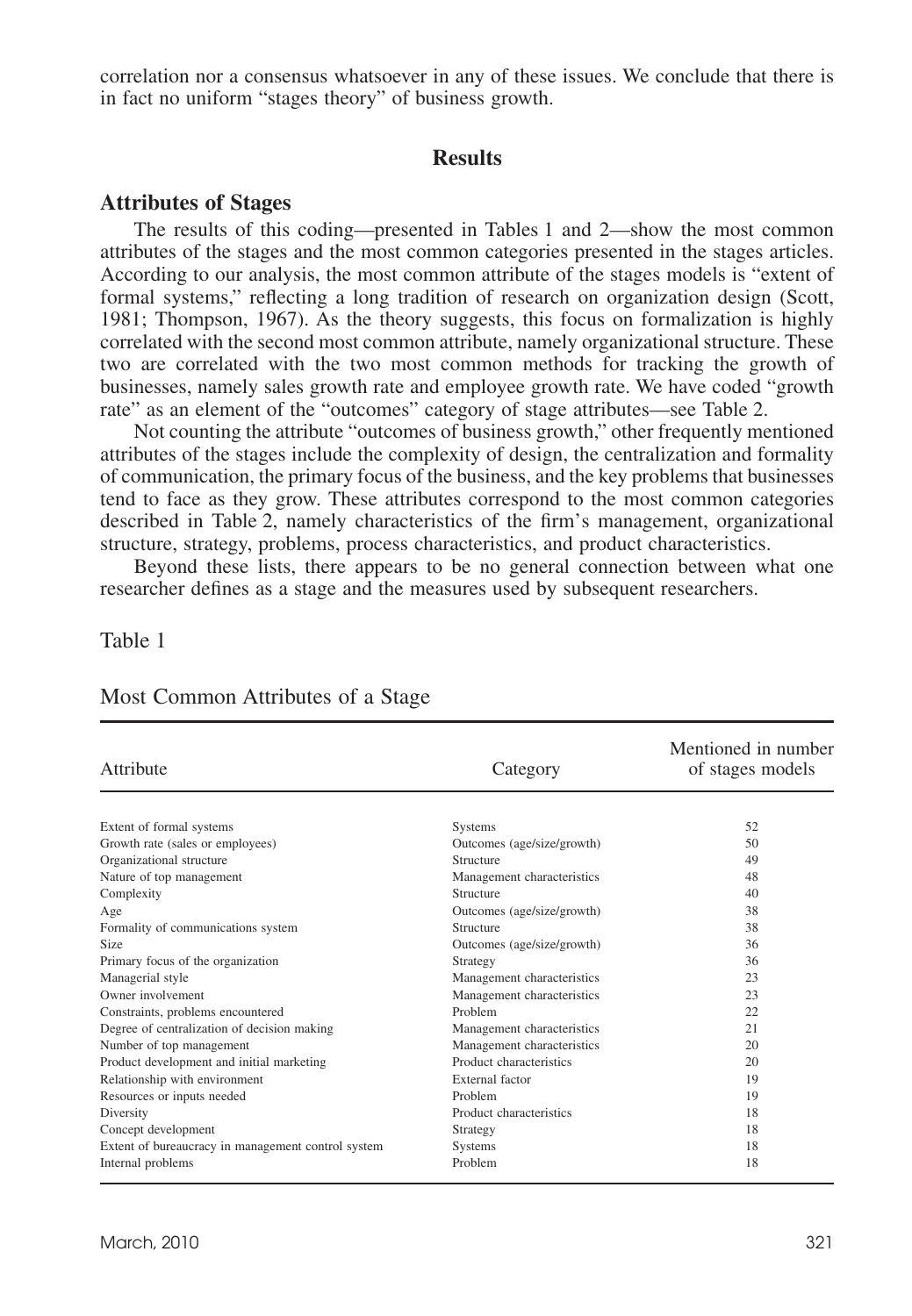| Category                   | No. of stages models |  |  |
|----------------------------|----------------------|--|--|
|                            |                      |  |  |
| Outcomes (age/size/growth) | 74                   |  |  |
| Management characteristics | 68                   |  |  |
| Org structure              | 60                   |  |  |
| Strategy                   | 58                   |  |  |
| Systems                    | 54                   |  |  |
| Problem                    | 49                   |  |  |
| Process characteristics    | 44                   |  |  |
| Product characteristics    | 42                   |  |  |
| Staff                      | 33                   |  |  |
| Market factors             | 24                   |  |  |
| Innovation                 | 20                   |  |  |
| External factor            | 19                   |  |  |
| Profitability              | 16                   |  |  |
| Geography                  | 13                   |  |  |
| Culture                    | 10                   |  |  |
| <b>Risks</b>               | 9                    |  |  |

Most Common Categories (of Attributes) in Stages Models

#### **Number of Stages**

A key issue for the stages approach is how many stages an organization passes through in its development. We will focus on the 50 general models published between 1962 and 2006 since the other 54 "midrange" models would only be comparable within their specific population. Our analysis is guided by a "critical realist" proposition: If the stages approach accurately reflects a pattern in the social environment, we should find that most models contain the same number of stages. Alternatively, the field may have bifurcated into two schools, each with a different number of stages.

Figure 1 shows that neither of these propositions holds true: there is no agreement as to the number of stages in these models. The majority of the models include three or four or five stages; the rest have six to 11 stages. No clear preference for the number of stages is identifiable, nor is there a distinct theoretical reason why more or fewer stages appear in each model.

This cross-sectional analysis ignores the possibility that many models with different number of stages were initially proposed, but later, scholars came to an agreement about the "right" number of stages. This would be shown by a decreasing variance of the number of stages over time, ideally to a single set. Figure 2, however, shows that this is not case.

#### **How Transitions Between Stages Occur**

According to the core precepts of the stages approach, transitions from one stage to the next are assumed to be linear and incremental (Churchill & Lewis, 1983; Van de Ven & Poole, 1995). At the same time, a distinguishing characteristic of each model is the specific process or mechanism it proposes for transitioning from one stage to the next. Essentially, in our analysis of 104 stages models, all of them present a clearly defined mechanism for transitions between stages, and/or a specific process of development overall.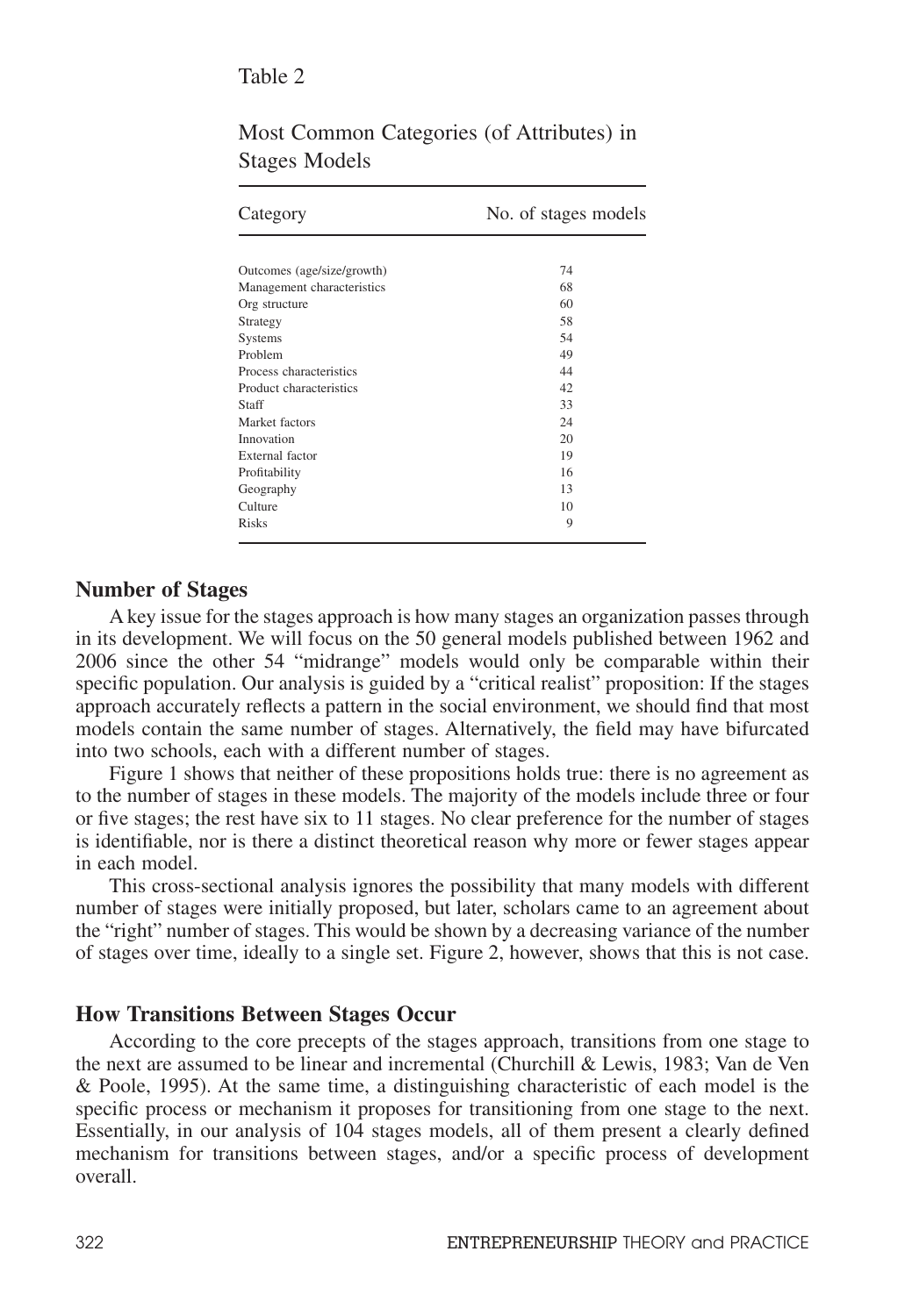# Figure 1



General Stages Models 1962–2006, Classified by Number of Stages

# Figure 2

First Appearance of General Stages Models by Number of Stages per Model From 1962–2006



The proposition that guides our analysis here is similar to the one earlier: A cumulative understanding within the stages approach would yield an initial increase in the number of distinct models, followed by a decrease in the number of models as more and more theorists agreed on one specific process of *how* growth and development occurs over time, even if that process might occur across a differing number of stages. Further, we would expect that this winnowing down would occur within industry-specific (contingent) models as well as across general models.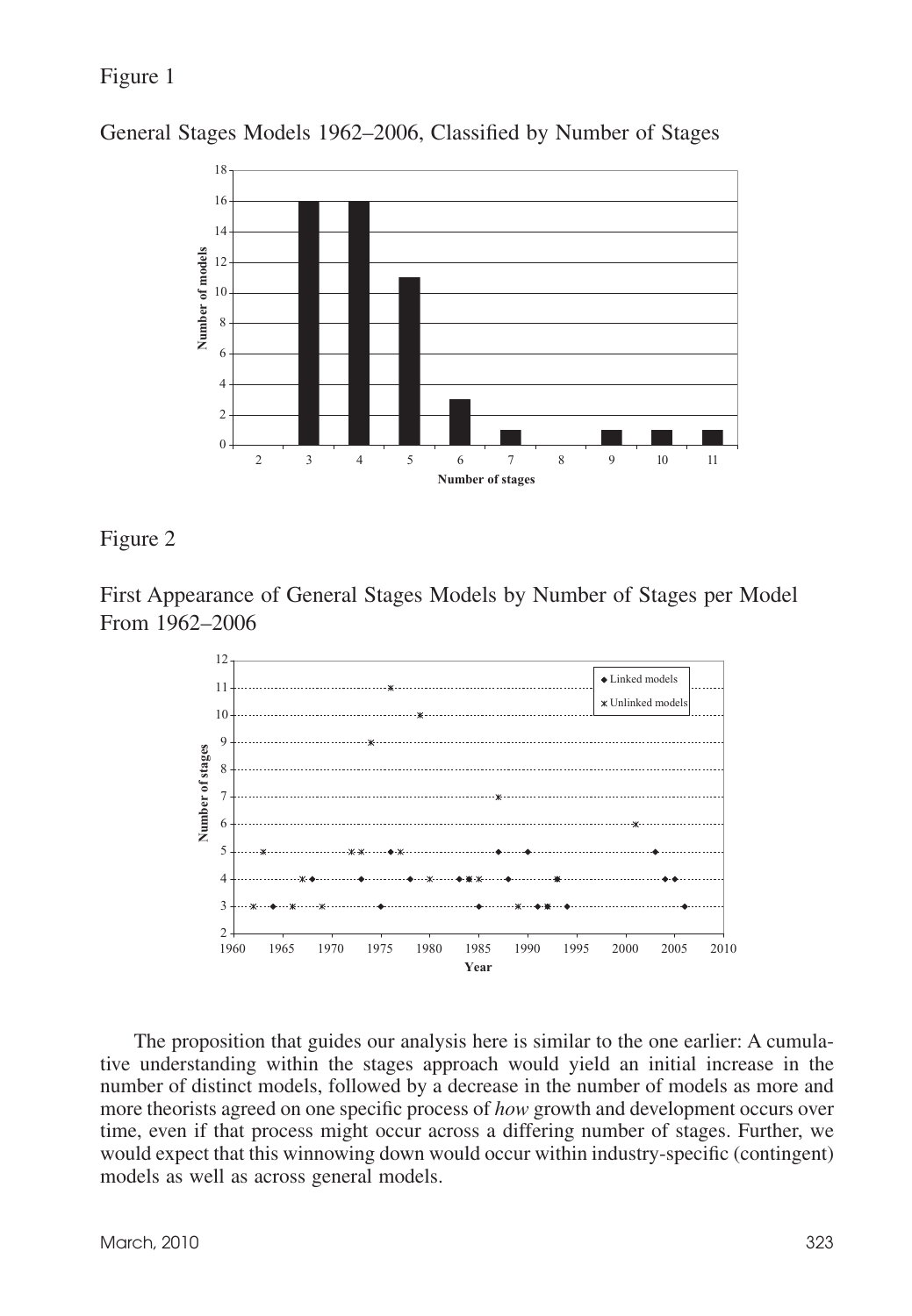# Figure 3



Cumulative Increase in Published Stages Models, 1962–2006

Our analysis, shown in Figure 3, shows that this was not the case—there was no winnowing down of models, nor was there agreement on any framework for explaining how growth and development occur over time. In fact, the number of transition frameworks *increases* over time, showing a growing diversity and heterogeneity of developmental processes in general models and in midrange contingent models. Specifically, the number of distinct stage models tripled from 11 in 1970 to 35 by 1980, then almost doubled again to 68 by 1990, and finally increased by 53% through 2006.

## **Why Stages Change**

Next, we investigated each modeler's description of the underlying mechanisms for *why* businesses grow in the way that they do. Each of these mechanisms provides a distinct explanation for the growth of businesses, which is derived from the conceptual foundations that underlay each particular model. As mentioned earlier, we suggest that a cumulative understanding within stages models would yield a small number of seminal models that virtually all articles referenced or a smaller and smaller number of key sources, reflecting the process of building on the elements of the approach that were confirmed and discarding approaches that were disconfirmed.

Of the 104 models we analyzed, only four appear to be unique sources for the stages literature in that they are each cited as the foundation for new models by later publications and they do not mention or cite each other. These sources are Greiner (1972), Christensen and Scott (1964), Lippitt and Schmidt (1967), and Normann (1977). The classic Product Life Cycle (PLC) model constitutes a fifth source. Since these five appear to constitute the theoretical foundations of the field, we examined each of their conceptual origins.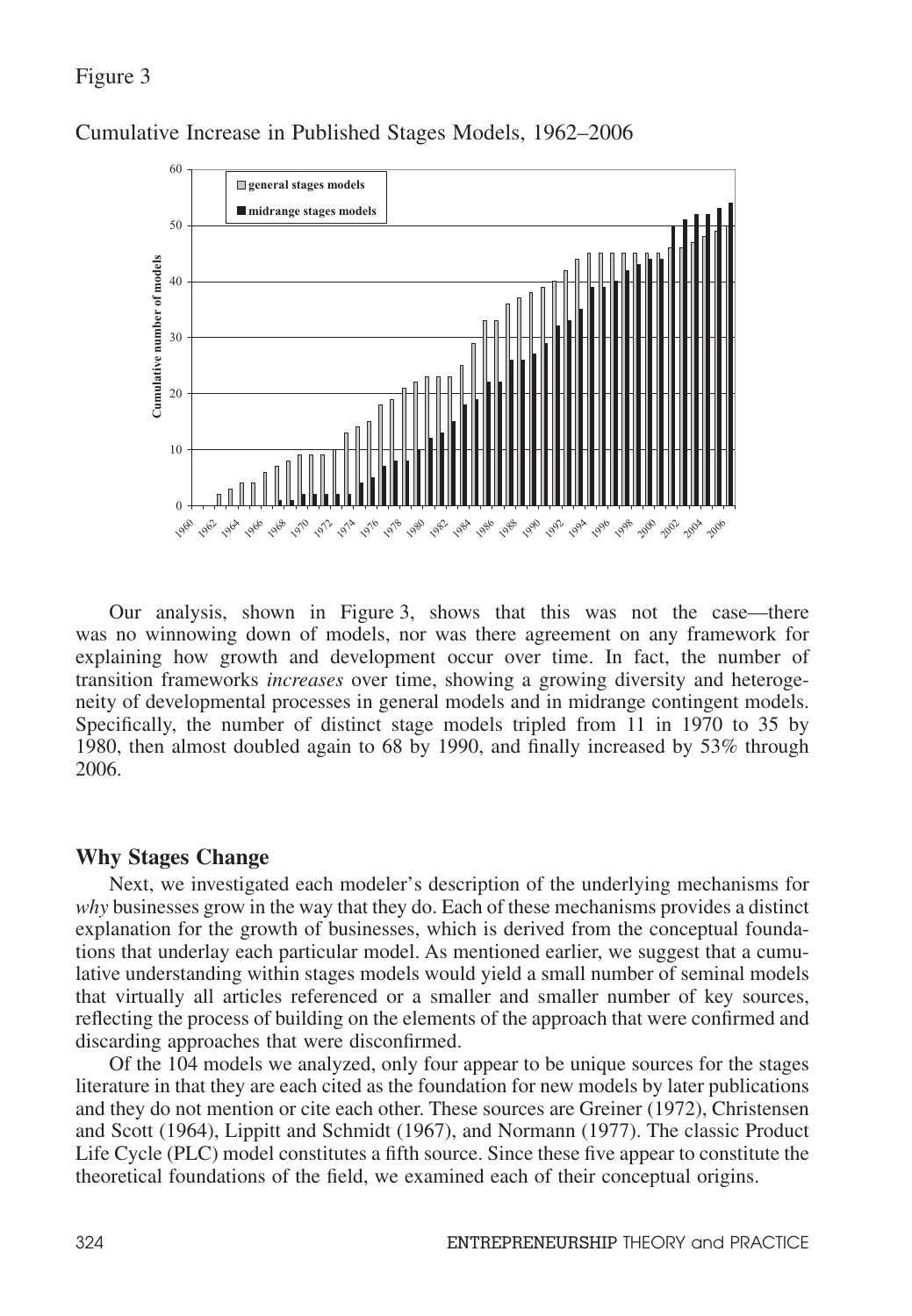*Evolution and Revolution.* Greiner's (1972) model was cited as a source for 21 models, more than any other source. Greiner treated the organization as if it were a developing person by applying (p. 38): ". . . the legacies of European psychologists, their thesis being that individual behavior is determined primarily by previous events and experiences, not by what lies ahead." Greiner set out five discrete stages of sequential development that organizations pass through on their way to a sixth, unknown stage. The prescriptive nature and evolution–revolution dichotomy of Greiner's model gives it plausibility and appeal. However, as Greiner later explained (in Van de Ven, 1992, p. 185 n.8), "My sample was small, mostly secondary data, and limited largely to industrial/consumer goods companies. So there is a need for a larger more systematic study."

*Stages of Corporate Development.* Christensen and Scott (1964) is the second most influential source with 12 citations from later models. "The Scott model" was inspired by Rostow's (1960) "*The Stages of Economic Growth*" in drawing rather arbitrary distinctions—stages—in the development of a firm from a simple to a complex organization (some models cited Rostow and/or Toynbee's [1957] stages of civilization directly as inspiration; we therefore included them in this tradition). Empirically, Scott took what was common to four cases of corporate development in the United States, as detailed in Chandler (1962). Chandler in fact never claimed that the cases he described were anything more than "chapters in the history" of the large American enterprise. As a historian, he recognized that the firms he studied all operated within the same external environment and that other environments might spur different organizational forms. Nevertheless, the Scott model, which was revised several times, was used as a universal framework for many influential empirical studies at the Harvard Business School (Scott, 1973) as well as an intuitively appealing teaching aid.

*Morphogenesis.* Another lineage of the stages literature can be traced to Normann (1977). Normann (p. 45) cited Rhenman as arguing that the "morphogenesis" of an organization is a learning process and that similar patterns of form across organizations are a product of similar environmental conditions. Normann credited Rhenman (1973) with proposing four distinct stages in the development of a typical business idea, and that the development of a new single product firm was mirrored in these four stages. After carefully reading Rhenman's book, we found no trace of these four stages; instead, he argues against common stages of organizations. Normann was cited as inspiration for model construction by only two other stages modelers, but one of these, Kazanjian (1988), constructed an influential model with 11 citations from later models.

*Organizational Life Cycle.* The Lippitt and Schmidt (1967) model is based on the idea that firms have life cycles; it was cited by 10 later models. Lippitt and Schmidt quote John W. Gardner (1965, p. 20) as justification for their use of the organismic life cycle analogy:

Like people and plants, organizations have a life cycle. They have a green and supple youth, a time of flourishing strength, and a gnarled old age . . . An organization may go on from youth to old age in two or three decades, or it may last for centuries.

For some reason, Lippitt and Schmidt omitted the following middle section from that quotation:

. . . But organizations differ from people and plants in that their cycle isn't even approximately predictable. More important, it may go through a period of stagnation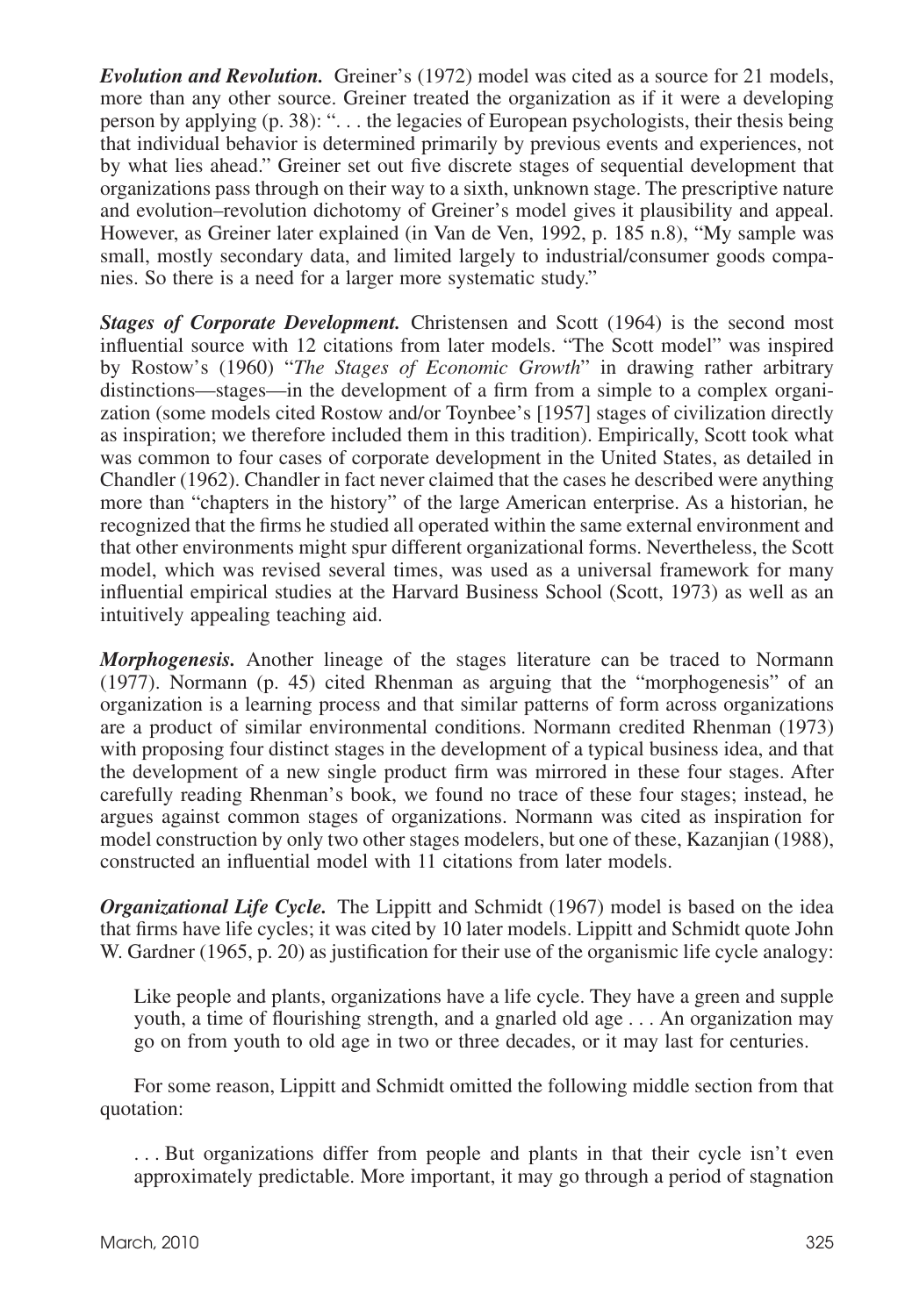and then revive. In short, decline is not inevitable. Organizations need not stagnate. Organizations can renew themselves continuously.

In our view, this "missing" passage undermines Lippitt and Schmidt's use of the analogy.

*The PLC.* The PLC is the explicit conceptual base of three stage models in our collection. The PLC was originally developed as an explanation of idealized product sales behavior under increasing competitive conditions (Dean, 1950). Although more ecological than organismic (Lambkin & Day, 1989), the terms used to name various stages in the PLC (growth, maturity, decline) resulted in it being popularly viewed as an organismic model. For example, Dhalla and Yuspeh (1976, p. 102) state:

The PLC concept, as developed by its proponents, is fairly simple. Like human beings or animals, everything in the marketplace is presumed to be mortal. A brand is born, grows lustily, attains maturity, and then enters declining years, after which it is quietly buried.

*ModelsWith Multiple Drivers.* These five drivers are conceptually distinct, and therefore, we would expect that they would not be combined within a single model. In fact, 75% of the 32 models that explicitly link to any of these source nodes are linked to two or more of them. Only 8 of the 104 models build on just one of these source nodes, whether directly or through citing models that themselves cite the source node. Through counting references to models that have explicit links to source nodes, and through recognition of multiple common patterns in model design, we estimate that another 24 models appear to be based on these nodes without actually citing them. However, a full 44% of the models have no theoretical connection to any other stages models at all.

In summary, we find no consensus in the stages literature on what constitutes a stage, how many stages exist, and why stages change. A further analysis, not shown here, suggests that there is also no agreement within factions of this literature that appear to agree on one of the propositions in relation to the other two propositions. For example, modelers in the Normann "morphogenesis" perspective of why stages change disagree on the number of stages. If the three basic propositions about stages model have validity, then only one model should be correct. However, which one? In the next subsection, we consider this question by assessing the empirical evidence for the theoretical propositions of stages models.

#### **An Empirical Assessment of Stages Models**

Here, we review the empirical tests of each of the main sources, noting that we have found no explicit tests of models based on the PLC using firm-level data.

*Evolution and Revolution.* Tushman, Newman, and Romanelli (1986, p. 32) set out to build on the Greiner model with data on "large samples of companies in the minicomputer, cement, airlines and glass industries." They found that most successful firms in their samples did undergo transformations under crisis, but they did not necessarily follow the sequence that Greiner specified, or indeed, any one sequence. Each firm seemed to follow a different sequence of punctuated stages. They conclude (Tushman et al., p. 43), "There are no patterns in the sequence of frame-breaking changes, and not all strategies will be effective." It appears that Greiner was not aware of this study when he expressed surprise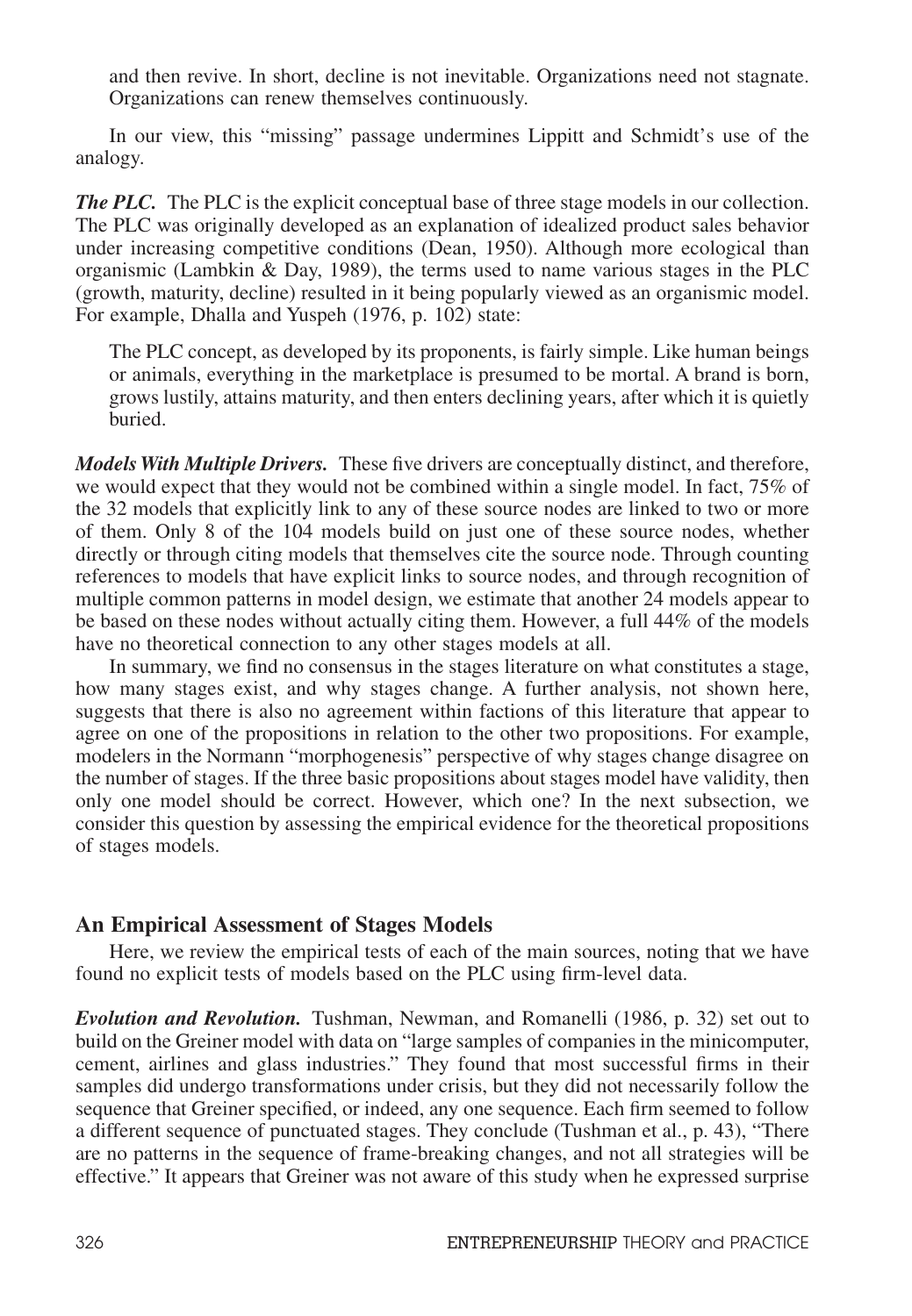several years later that "a larger more systematic [test]" of his model had not yet been conducted (Van de Ven, 1992, p. 185 n.8).

Eggers et al. (1994) tested Churchill and Lewis' (1983) five stages model (a partial derivative of Greiner's five-stage model) on a large sample of high-potential firms. In that study, nearly 40% of the companies sampled did not follow the predicted growth model. In response, the authors conclude: "Due to our findings revealing individual company differences in developmental progression, we believe using 'Stages of Growth' is no longer an appropriate term to refer to this process, and may be misleading" (Eggers et al., p. 137).

*Stages of Development.* The Scott model was used as a framework for a series of empirical studies at the Harvard Business School in the 1970s. As more empirical information became available on the development of multinational and non-American firms, the number of subtypes within stages increased, and it was increasingly recognized that the Scott model was not a universal model but rather a portrayal of the common features of many large American corporations that evolved during the early to mid-twentieth century (see, e.g., Franko, 1974, for a comparison with European corporations). As a predictive model, therefore, it is of questionable use beyond its particular geographic and temporal boundaries.

*Morphogenesis.* Normann's model was taken further by Galbraith (1982) and formed the basis of a PhD thesis by Kazanjian (1983). In a series of empirical articles, Kazanjian (1988) and Kazanjian and Drazin (1989, 1990) presented a positive picture of the predictability of the Kazanjian (1983) stages model. However, Kazanjian obtained only modest support for his model, despite restricting it and his sampling frame to new high-technology ventures. As Scott (1992) has noted, Kazanjian's predictive model classified many firms in the "error" cells, including firms that regressed back through stages. Later, Koberg, Uhlenbruck, and Sarason (1996) modified this model to just two stages: early and late, suggesting a need to relax the model as far as possible. These findings imply that the growth of firms is not as heavily constrained into pseudo-stages as Normann proposed.

*Organizational Life Cycle.* Miller and Friesen (1984), in a groundbreaking empirical test of the stages hypothesis, built a composite life cycle model from several previous models and tested it on longitudinal data from 36 firms. They found that much organizational growth and change was discontinuous in nature: periods of organizational "momentum" were punctuated by quantum leaps in organizational form. Firms tended to adopt a limited number of organizational forms, which were different from each other "in very pervasive and multifaceted ways" (p. 1177). However, and most importantly, these different forms were "by no means connected to each other in any deterministic sequence" (p. 1177). Similarly, Raffa, Zollo, and Caponi (1996) found the growth paths of 32 young Italian software firms to be quite complex, with firms moving between seven different identifiable configurations, but not in any set order.

Drazin and Kazanjian (1990) reanalyzed Miller and Friesen's (1984) data and were able to improve the predictability of the model by reducing the number of stages (and by reducing the number of firms that regressed back or skipped stages). However, support or refutation of the life cycle hypothesis depended on an arbitrary weighting of firms that did not move through stages. This reduced finding was limited even further in the large-scale empirical study by Dodge, Fullerton, and Robbins (1994), who found that even a twostage model was a poor predictor of the problems affecting 645 small firms. Arguing that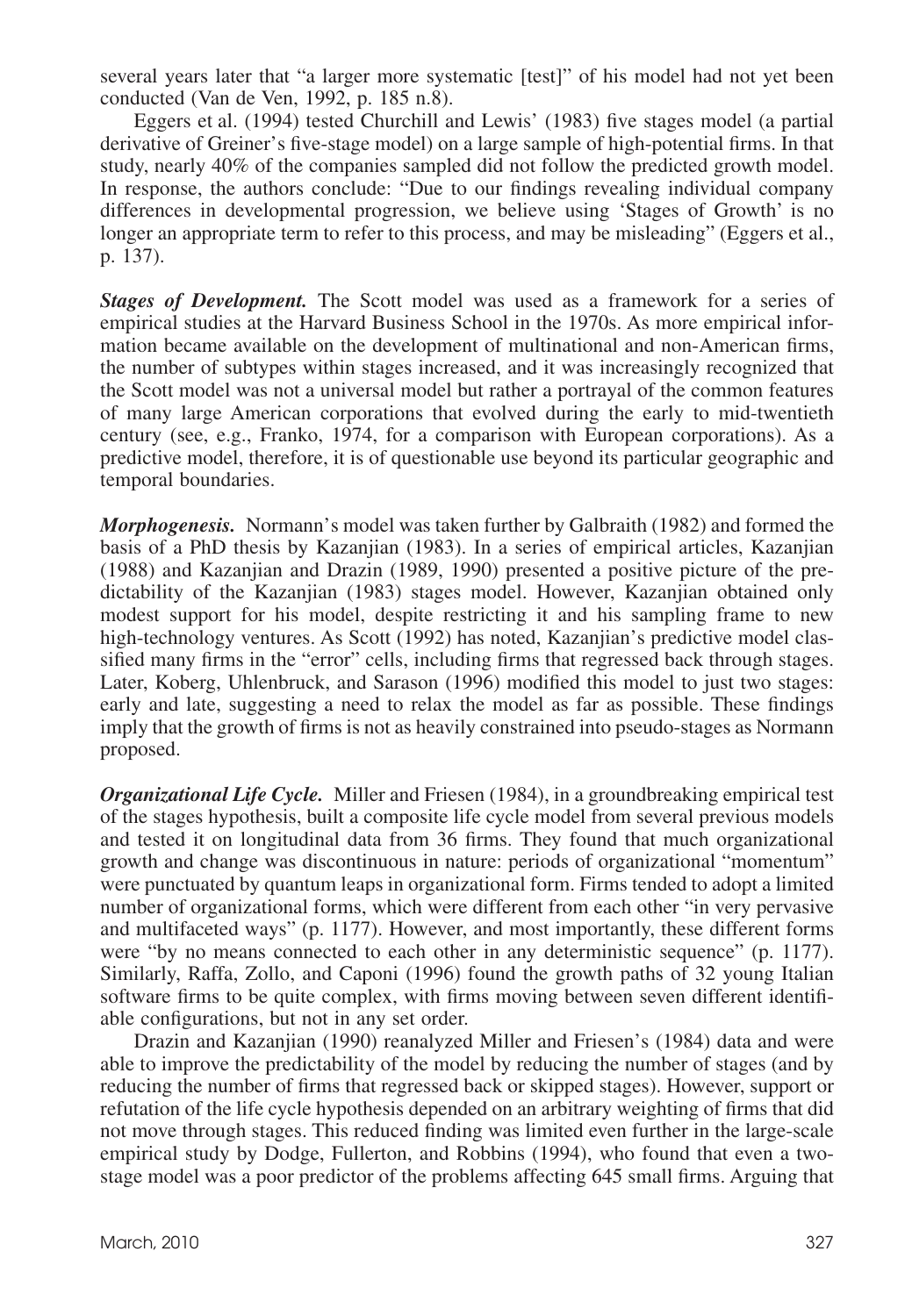competition effects provided far more significant explanatory variables, they concluded (p. 131):

Our findings contradict... much of the relevant literature that describes stages of the organizational life cycle in terms of deterministic sets of problems that can be anticipated as an organization makes the transition from one stage to the next.

Birch (1987) specifically tested the organizational life cycle concept on very largescale longitudinal data set of U.S. firms. Echoing the "missing passage" in Lippett and Schmidt's quote from Gardner 20 years earlier, Birch (p. 28) concluded:

Companies do not develop like human beings. Young, small firms, unlike youngsters and trees, do not necessarily grow. And not all large, old firms decline. We need to discard anthropomorphic inclinations and obtain a more sophisticated model of the economy, based upon empirical evidence rather than imagery.

Subsequently, Birch, Haggerty, and Parsons (1995) examined a longitudinal database of 10 million U.S. firms. They concluded: "The relatively few firms that survive *and* evolve exhibit their own distinctive pattern, quite different from that of cows [i.e., organ $isms] \dots$ " (Birch et al., p. 5).

Similarly, McCann (1991) examined the development of 100 young independent technology-based firms and concluded (p. 206) that the simple, deterministic model of venture development was unable to capture the complexity of situations facing young ventures:

Very importantly, the results offer little support for the life cycle as a device for guiding choice taking. Stage is not, with minor exception, a significant factor in this study, thus suggesting that young ventures are able and willing to make a larger array of choices at several points in their development than conceptualized [in the stages model employed].

Garnsey, Stam, and Heffernan (2006) also examined the growth of high-tech ventures  $(n = 93)$  over a 10-year period and found that less than one third of them followed growth paths that could in any way reflect the paths predicted by a life cycle model.

## **Terminal Assessment**

#### **Summary of Findings**

We set out to assess the validity and corroboration of stages of growth models. First, after examining the documents that introduced 104 models between 1962 and 2006, we were unable to find one definition for a stage that was used by any but a handful of authors. Thus, we found no agreement as to "what is a stage" in the models published to date. Second, our analysis found no agreement in how many stages there are in stages models. In fact, the continued production of new models, and the declining proportion of general models, confirms that no agreement has been reached.

Next, we assessed the conceptual origins of the stages models. All five explanations exhibit a strong organismic view that businesses, similar to organisms, have a growth imperative, propelling them through distinct "growth stages." At the same time, the five process frameworks differ dramatically in their drivers for organizational development. "Evolution/revolution" and the "organizational life cycle" argue that stage transitions are sparked by factors internal to the firm, whereas "morphogenesis" and "stages of corporate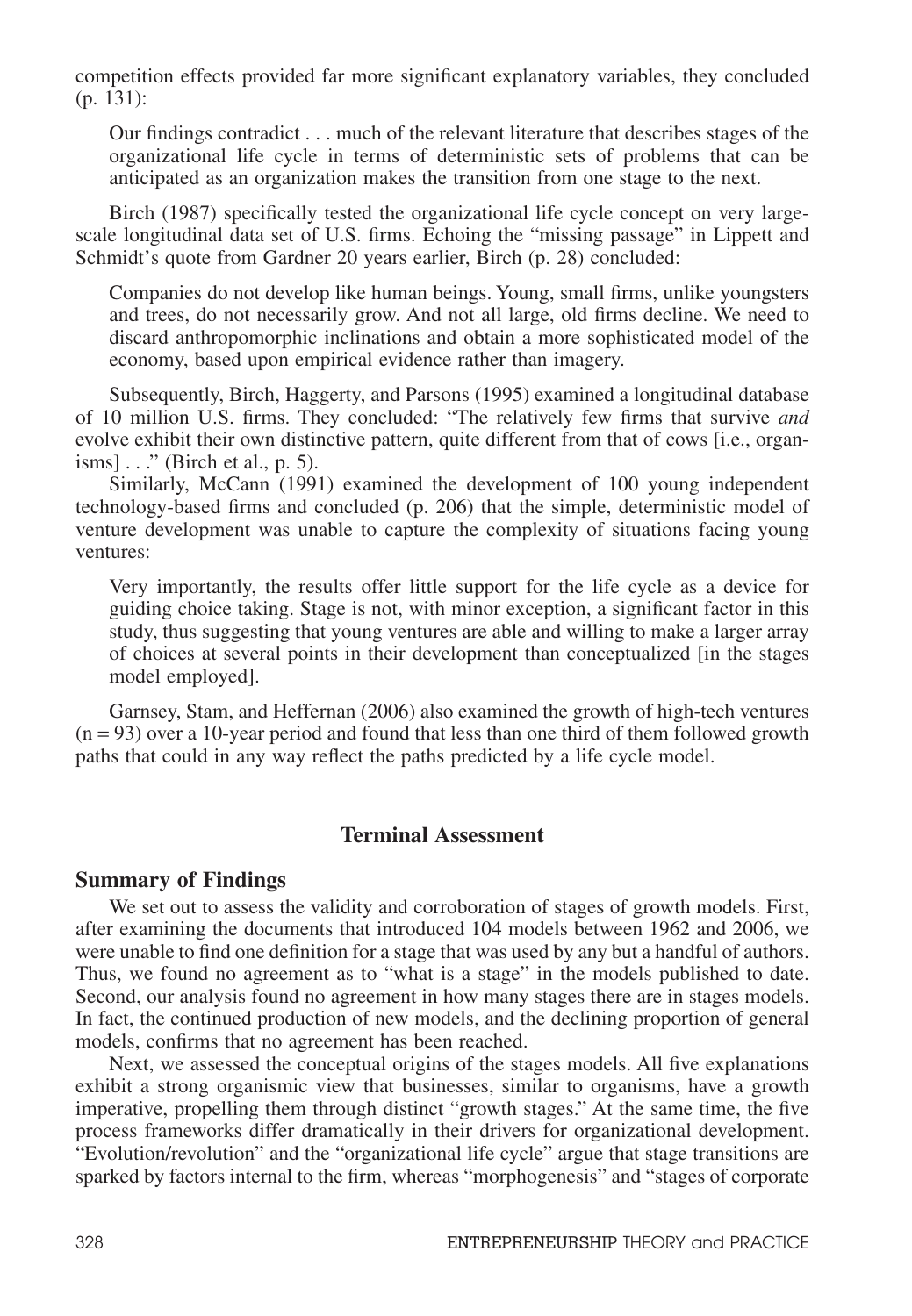development" stress environmental factors as influencing corporate growth. The "PLC" provides no conceptual framework for transitions. Finally, we found mismatches between the original sources of some of the conceptual origins of the field and the way they were described by the stages modelers who introduced them.

Far from reaching cumulative agreement as to why organizations change from one stage to the next, relatively few modelers cite any of the main theoretical sources in the field, and most of those that do cite multiple and conflicting sources. The proliferation of different stages models in the literature and the absence of a consensus among them are astonishing given that 50 of them are presented as "universal" models.

Finally, we reviewed large-scale and multistudy tests of stages models. We found that only one aspect of the stages model has held up to empirical tests, namely the claim that growing businesses display distinguishable stages or configurations at different times in their history. However, as we have shown earlier, there is no consensus on the number of stages, nor on how they are related. Moreover, the proposition that all businesses follow the same sequence is not at all supported by the empirical evidence. Overall, it appears that stages theory is not appropriate for understanding business growth.

#### **Limitations to our Analysis**

We acknowledge several limitations to our analysis. First, we may not have captured every single stages model, and new models are being published all the time; there may ultimately be a successful version that leads to a consensus. However, in contrast to all previous reviews of stages models, ours is by far the most comprehensive to date; we doubt that one or two additional models would significantly alter our findings. Similarly, we may have missed an empirical test that does confirm a stages model. Yet, one confirmation would probably not counteract all the disconfirmations that we have found in the literature. Third, our coding of individual models may be challenged, leading to slightly different outcomes in our analysis. Fourth, others might characterize the basic assumptions of stages theories differently, spotting different commonalities than us. Be that as it may, we do not believe that these alterations would disconfirm the overall thrust of our findings.

Given the lack of conceptual consensus, amplified by the lack of empirical evidence, one would expect stages modeling to have petered out. Yet, it has not. We conclude our assessment by examining why stages theory has persisted despite the lack of consensus and evidence.

#### **The Firm as an Organism: The Persistence of a Paradigm**

The stages approach is firmly established in the practitioner's domain as evidenced by its regular appearance, often in the form of new models, in articles in trade journals and in Internet business sites. Strong predictability is claimed for these "popular" models, and no evidence is offered. Why has our field continued to produce new stages of growth models, and why are old ones reprinted as classics, recommended in textbooks, taught in core business courses, and marketed by business consultants (e.g., Greiner, 1998; Schori & Garee, 1998; Vastine, 1995)?

There are several possible reasons why the stages field continues to proliferate. One is the narrow coverage of reviews of the field: d'Amboise and Muldowney (1988), Gibb and Davies (1990), Hanks (1990), Gupta and Chin (1994), and Phelps et al. (2007) capture just a fraction (typically 25% or less) of the published models. This made the field look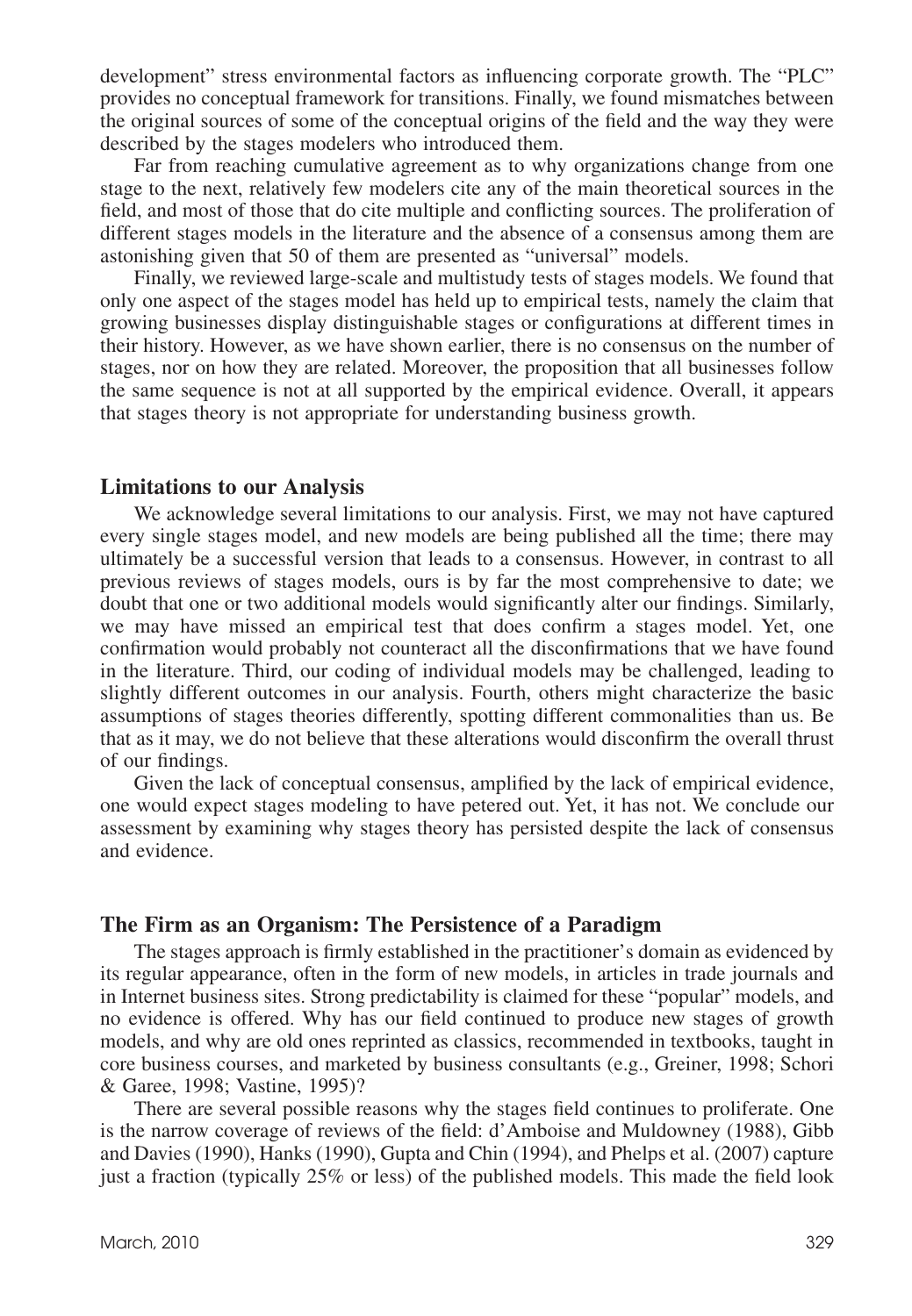less congested than it is and reduced the awareness of empirical evidence that casts doubt on the stages approach.

Another reason may be the intuitive appeal of the stages approach—the "allure of stage models" (Stubbart & Smalley, 1999, p. 273). Humans can instinctively empathize with the notion of stages of development since our own lives tend to be lived in socially categorized periods of time marked by distinctive features and experiences (childhood, adolescence, adulthood, and so on). Other examples include the metaphors of conception, gestation, and birth to describe nascent entrepreneurship (Reynolds, 2008, p. 19) and the metaphor of a new business as a baby (Cardon, Zeitsma, Saparito, Matherne, & Davis, 2005).

Drawing on a sociological view of science, we note that these models proliferated during the second half of the twentieth century when few questioned the association of growth and progress, and fewer still costed environmental externalities into their growth cost/benefit calculations. The element of predetermination in the organismic metaphor provided a justification for growth and a sense of security in what, for business, tends to be an uncertain world (Bhidé, 2000, pp. 244–245). This instinctive appeal (i.e., high face validity) makes it particularly attractive as a teaching or consulting tool, a reason used by Greiner (1972, p. 44) to justify his model in a nonscientific way:

I hope that many readers will react to my model by seeing it as obvious and natural for depicting the growth of an organization. To me, this type of reaction is a useful test of the model's validity.

One could conclude from this that stages of business growth theory produces comforting, but non-verified models, and that this approach should be discarded by entrepreneurship scholars. Yet, perhaps we should not be too quick to throw the intuitive baby out with the theoretical bath water. One element of stages theory that is empirically true is that businesses tend to operate in some definable state for some period of time. Occasionally—especially in times of growth (or decline) of a business—that state changes, sometimes incrementally (Churchill & Lewis, 1983), sometimes in a rather dramatic way (Romanelli & Tushman, 1994). Within a specific range of conditions, including industry and market dynamics, these states and their changes may be fairly consistent, albeit not necessarily predictable across firms. In the second part of this article, we use these insights as the basis for a more flexible approach to modeling change in entrepreneurial businesses, one which is not limited by the original propositions from stages theory.

#### **The Dynamic States of Entrepreneurship**

We propose that altering two of the propositions from stages theory addresses virtually all of the issues we have raised. These two propositions are that businesses develop through a *specific number* of stages and that these stages represent an *immanent program* of development. These two propositions reflect the biological foundations of the stages models, which drives the assumption that organizations develop as if they were organisms. Instead, we suggest replacing these with foundations from complexity science, exemplified in accounts of complex adaptive systems (Anderson, Meyer, Eisenhardt, Carley, & Pettigrew, 1999; Holland, 1995; McKelvey, 2004), and in the nonlinear dynamics of economics and management (Chiles, Bluedorn, & Gupta, 2007; Meyer, Gaba, & Colwell, 2005). This new dynamic states approach is theoretically closer to current explanations of entrepreneurial organizing and allows for an integration of previous work into a simpler and potentially more compelling framework.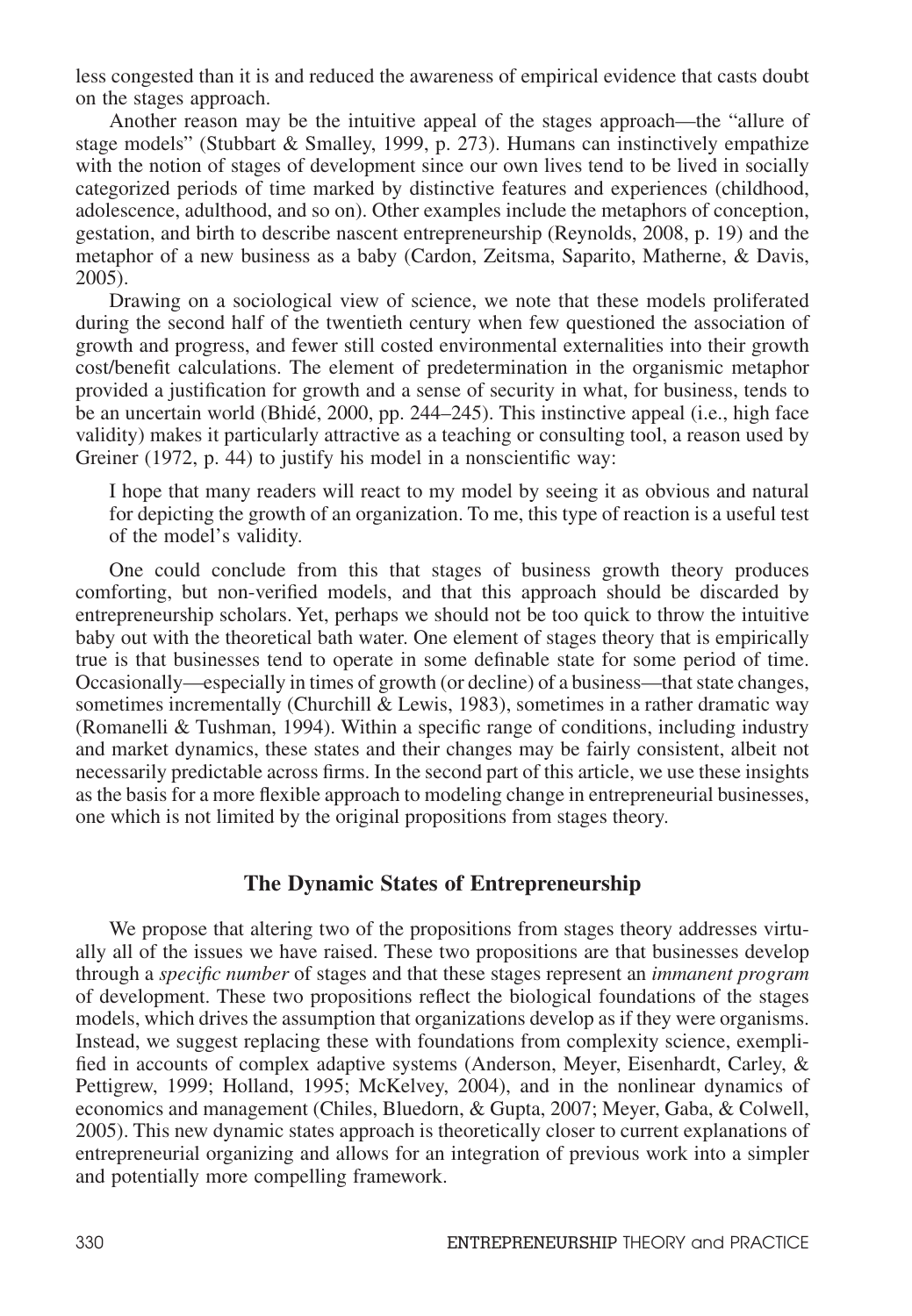# **Distinguishing an Organism's Development From an Organization's Development**

In biology, the developmental growth of an individual organism follows an immanent (genetic) program that evolved through the species' adaptations over thousands and perhaps millions of generations. That program of development leads to a state of relative efficiency and effectiveness for the adult organism in its environmental niche. However, such "fitness" is a two-edged sword, for it means that each particular organism requires access to a specific environment for survival and growth. This environment is an instantiation of the species' niche, defined as "a habitat supplying the factors necessary for the existence of an organism or species" (Webster's, 1996). Assuming that the factors necessary for existence are available to the organism, then and only then will the organism follow its predetermined, immanent program of development.

A moment of reflection will reveal how obvious this is. For example, a nest full of baby birds whose mother has (sadly) been killed cannot develop into adults if they do not receive food. Likewise, an unweaned wild elephant that gets separated from the herd is highly unlikely to complete its development. Even adult organisms will be unable to complete their average life span when their habitat becomes severely disturbed or destroyed. This is why current extinction rates are so high among animals and plants.

Does the same hold for new businesses? Assume an averagely resourceful company that starts within a growing industry. Studies show that as it grows, it will likely follow a series of states (usually identified as stages or phases), each of which essentially reflects a configuration of age, size, and structure (Baker & Cullen, 1993; Lotti, Santarelli, & Vivarelli, 2003). Quite consistently, across multiple industries and across multiple ages of firms, up to 60% of all small firms seem to fit somewhere along this sequence of organizing states as they grow (e.g., Eggers et al., 1994; Hanks et al., 1993).

If up to 60% of firms do fit into a general typology of states, what about the other 40% that do not? That is where the organismic life cycle metaphor breaks down, but it is also where the *biological* model can be transformed into a more effective *organizational* model. For in contrast to individual organisms, individual business firms are not predetermined by an unchangeable genetic program (Aldrich & McKelvey, 1983; Kaufman, 1991). Facing rapid growth or imminent decline, the most successful companies can and do change their pathway of development by learning and adapting in ways that increase their "fitness" within their changed environment. Firms accomplish these changes by altering their resource sets (Chiles, Meyer, & Hench, 2004; Lichtenstein & Brush, 2001), by redefining their niche (Garud, Kumaraswamy, & Sambamurthy, 2006; Meyer, Brooks, & Goes, 1990), or by redefining themselves in order to operate within the evolving niche (Baker & Nelson, 2005; Sarasvathy, 2001).

Another pathway taken by the vast majority of businesses across the world is to avoid growing much beyond their original size remaining as family firms or lifestyle businesses that effectively support their founder and a small community of employees (Autio, 2007). For example, more than 70% of businesses in the United States have no employees other than the owner (Small Business Administration, 2004, p. 198), and most business owners are extremely content to remain at a certain size and structure for many decades, assuming there are no dramatic shifts in their niche market (Gartner  $\&$ Carter, 2003). In the next section, we explore how a revised set of assumptions can integrate all sides of this story.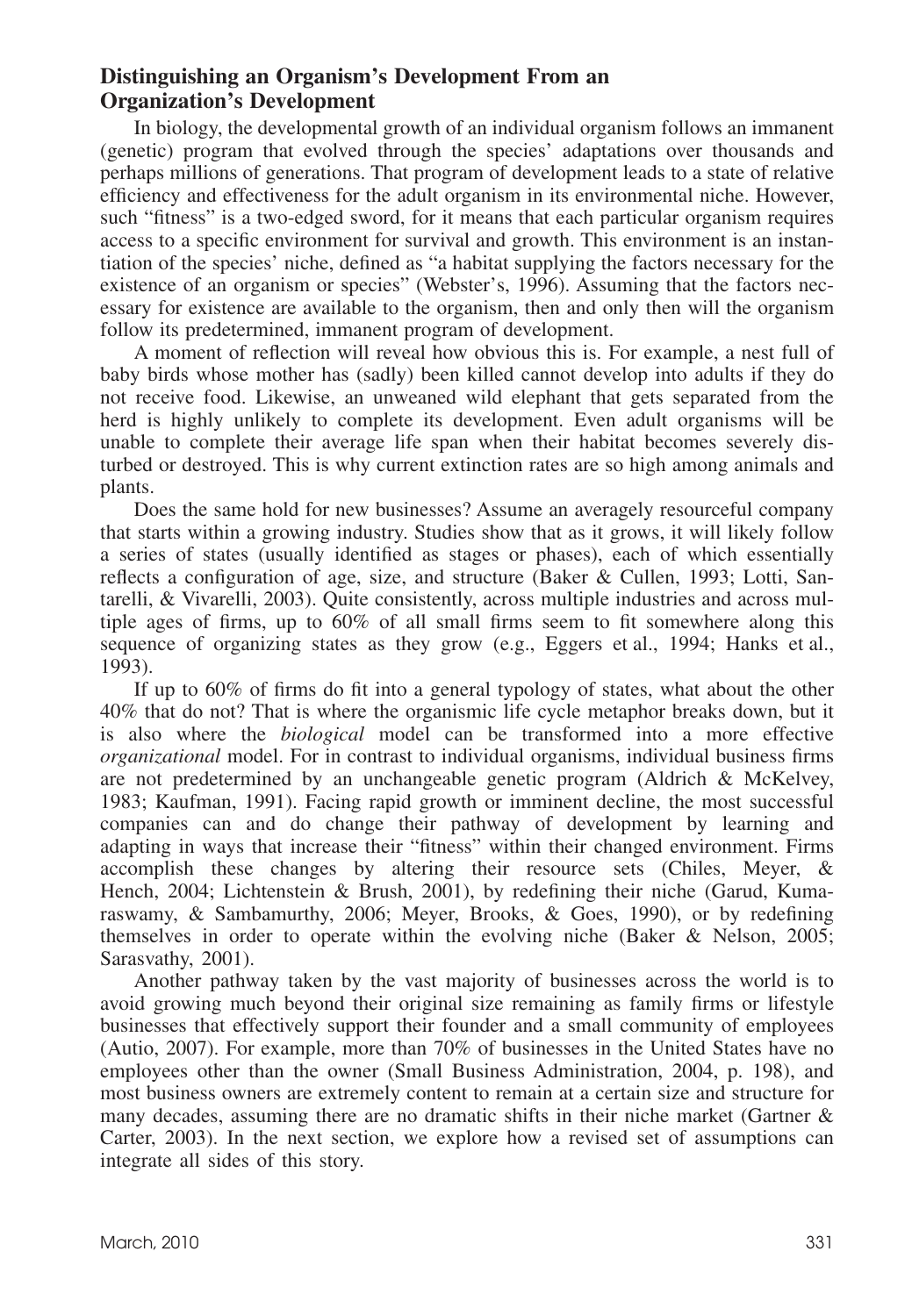# Figure 4

Elements of a Dynamic State



#### **Assumptions and Elements of the Dynamic States Approach**

## **What Is a "Dynamic State?"**

In order to capture the fact that business organizations (similar to organisms) are dependent on their environment for survival, dynamic states are *open* (Ashmos & Huber, 1987; Scott, 1981), *complex adaptive systems* (Anderson, 1999; Axelrod & Cohen, 2000; Dooley, 1997) that operate in *disequilibrium* conditions (McKelvey, 2004; Meyer et al., 2005; Prigogine & Stengers, 1984). In entrepreneurial terms, the firm is an "energy conversion system" (Slevin & Covin, 1997) that organizes resources (materials, capabilities, etc.—see Katz & Gartner, 1988) into products or services, providing value for its customers (Ardichvili et al., 2003), thus, leveraging a business opportunity. The strategy for value creation chosen by the firm is enacted by its "business model" (Afuah, 2004; Zott  $&$  Amit, 2007): the activities, the resources, the collaborations, and the strategic positions necessary to capitalize on the opportunity. The business model itself is derived from the organizing activities, strategic decisions, and organizational processes that reflect the emerging "dominant logic" of the firm (Prahalad & Bettis, 1986; Von Krogh, Erat, & Macus, 2000). In organization theory, this entire set of enacted qualities has been described as a "configuration" (Meyer, Tsui, & Hinings, 1993) or a "phase of management" (Eggers et al., 1994). These elements of a dynamic state are pictured in Figure 4.

On the surface, the term "dynamic state" is an internal contradiction: *State* refers to a stable mode—literally "a condition or stage of being," the outcome of events. In contrast, *dynamic* refers to "continuous and productive activity or change" (Webster's, 1996), usually through time-based processes and iterative interactions. This internal contradiction, reflecting an inherent tension between stability and change, gets at the heart of our complexity-inspired approach.

#### **A Complexity Description of a Dynamic State**

Complexity science suggests that the source of this inherent tension lies at the origin of every dynamic state, in the form of *opportunity tension*. Here, opportunity means a perceived cache or pool of "resource potentials"—what McKelvey (2004) calls an energy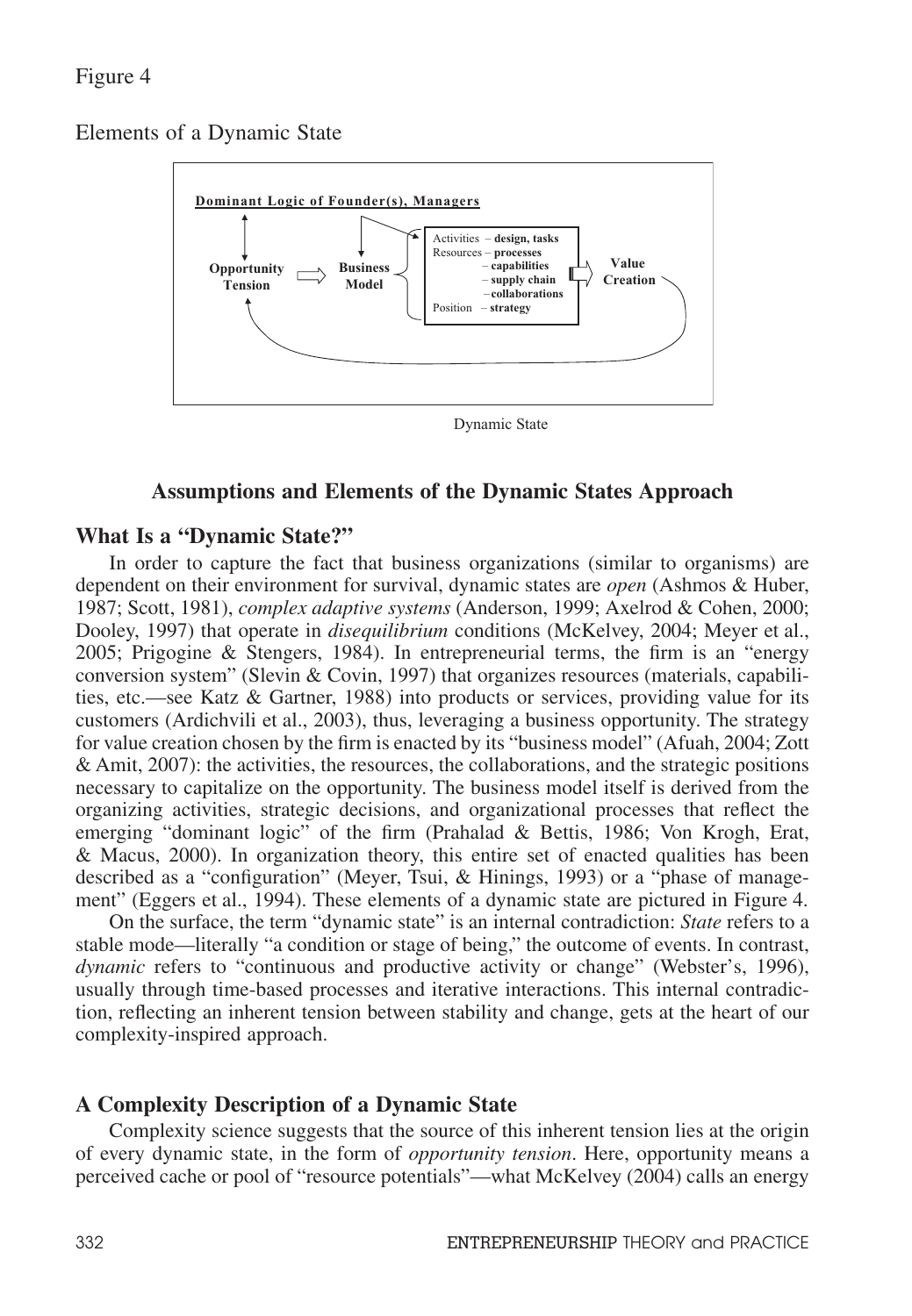differential. Tension represents an entrepreneur's desire and personal passion to enact the opportunity (Adler & Obstfeld, 2006)—a focused drive to capture those resources through creating a venture that generates value for others. Opportunity tension is thus the perception (co-creation) of an untapped market potential *and* the commitment to act on that potential by creating value. Empirical evidence shows that the greater this internal drive to action, the more likely that a business will successfully emerge as a start-up venture (Lichtenstein, Carter, Dooley, & Gartner, 2007).

An important part of opportunity tension, and a driver of the dominant logic for the firm, is the entrepreneur's projection for the possible growth and scope of the venture. This aspiration reflects an educated belief about the ultimate size of the market (i.e., perceived pool of potential resources) *and a* commitment/skill/passion for creating the requisite organization that can capitalize on this anticipated energy potential. In a way, the scope of this projection is driven mostly by personal desire and by perceived capability, especially when the market itself does not formally exist yet, as is the case in most high-growth start-ups (Bhidé, 2000). At the same time, the degree of opportunity tension is based on a recursive testing of an emerging business concept—a coevolution of exploration and exploitation—that confirms the existence of an opportunity and amplifies the entrepreneur's belief that it can and must be exploited (Sarasvathy, 2001).

Functionally, what converts opportunity tension into value creation is the shaping of a viable business model: the set of interactions within an agent network that reliably create value for every customer. To the degree that real customers are gaining value through the venture's products or services, the organization exists—it can maintain itself in a disequilibrium state (Drazin & Sandelands, 1992; McKelvey, 2004; see Schrödinger, 1944). Overall, a dynamic state is a network of beliefs, relationships, systems, and structures that convert opportunity tension into tangible value for an organization's customers/clients, generating new resources that maintain that dynamic state. Once emerged, a dynamic state is viable as long as its business model continues to create value that sustains the existence of the organization. A dynamic state will tend to retain its internal structure even in the face of rapid external change. In other words, the system of opportunity tension  $\rightarrow$ business model  $\rightarrow$  value creation is "all of a piece"—the strategic choices, necessary competencies, and organizational incentives are fully interdependent (Siggelkow, 2002), retaining its viability by maintaining the whole.

Organizations tend to increase the stability, i.e., rigidity, of their dynamic states over time. For example, aggregates of agents can form with their own agendas (Holland, 1995) that may differ from management's expectations, departments or units emerge with a distinct culture, products take on a life of their own, and routines are created, which feed back to entrain the pace of the venture (Ancona & Chong, 1996). These processes limit the overall flexibility of the dynamic state and may limit novelty in the system (Fleming  $\&$ Sorenson, 2001). Given these processes, how and why do some organizations undertake changes in their dynamic states?

## **Why Do Dynamic States Shift?**

A dynamic state represents the best perceived match between an organization's business model and the market potential, which is fulfilled by the organization's valuecreation efforts (Pennings, 1992; Thompson, 1967). Good managers make constant adaptations, i.e., "first-order" convergent changes (Bartunek & Moch, 1987; Tushman & Romanelli, 1985), to keep up with ongoing changes in those needs and to better serve the evolving interests of their customers. In some measure, in order to stay alive as a business, entrepreneurs and managers *must* make these changes. In contrast, failure to keep up with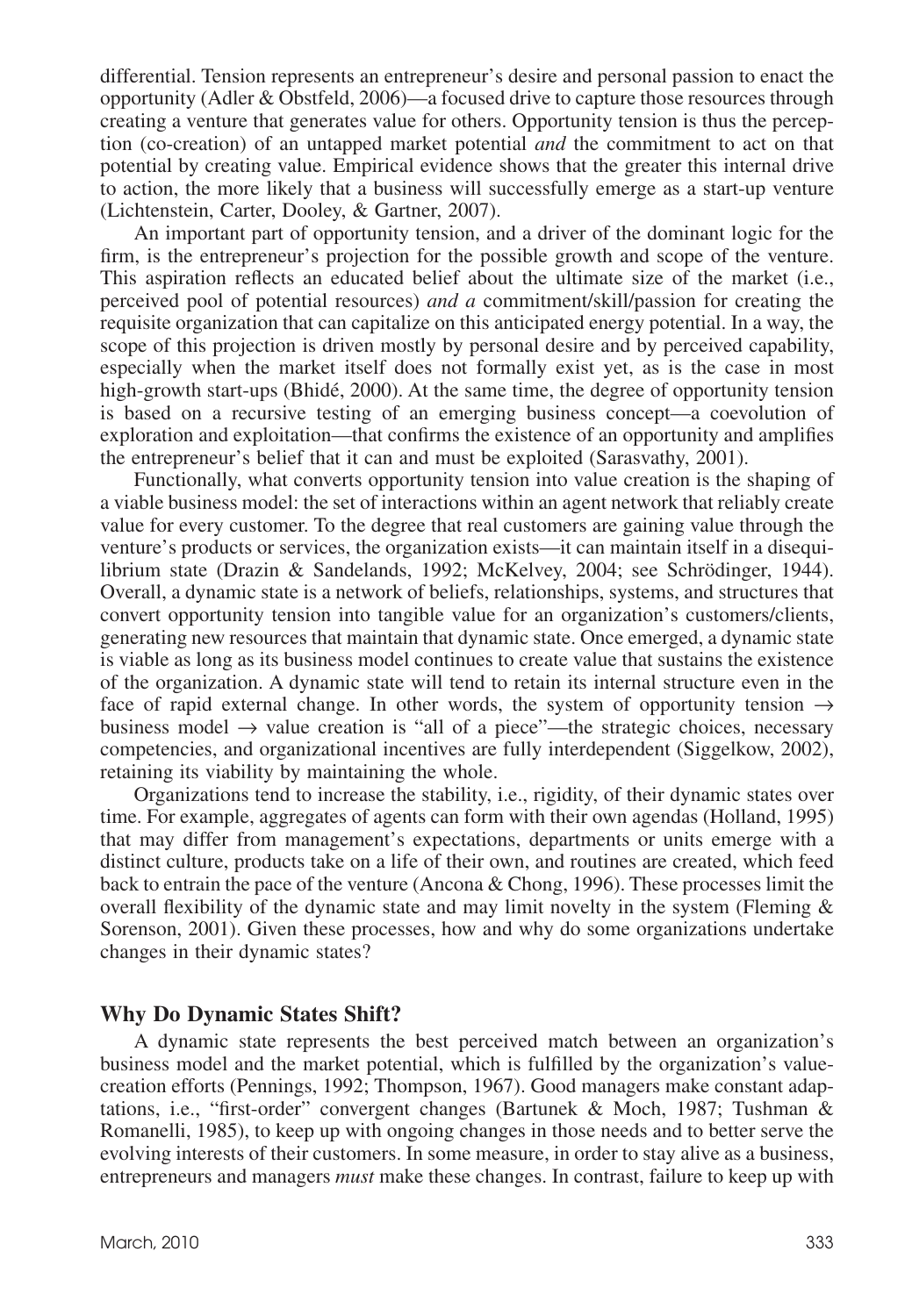the changes in a market will result in a decreasing share of the accessible energy differentials, leading to a disintegration of the business.

Significant and rapid shifts in the environment sometimes require the alteration of large parts of the firm's business model and/or a reorganization of the configuration of activities that create value in that business model (Chiles et al., 2004). These "secondorder" (Bartunek & Moch, 1987) punctuated shifts can transform the organization (Romanelli & Tushman, 1994) into a new dynamic state. In more unique cases, this shift catalyzes the emergence of an entirely new dynamic state (e.g., Lichtenstein, 2000; Plowman et al., 2007).

One way to conceptualize a shift in dynamic states is through an analogy to what are called "NK fitness landscape models" (Kauffman, 1993; Levinthal, 1991). According to this simulation approach, each point on a matrix represents an agent with certain characteristics; in our case, the agent is a firm defined by certain elements of a business model. The height (z-axis) of each point on the matrix refers to the fitness or viability of that agent, such that the most successful combinations are represented as "hills" within the landscape. The model also assumes that agents are interdependent: A change in one company's business model will lead to a change in others (through competitive and strategic responses), leading to an increase or decrease in viability of each individual firm, expressed as a change in the height of their point on the landscape (Davis, Eisenhardt,  $\&$ Bingham, 2007, p. 487).

Studies have shown that agents are good at making incremental changes that increase the viability of their current configuration—these are known as "hill-climbing strategies" (Rivkin & Siggelkow, 2003). In benevolent circumstances, when a niche is expanding and a business model is working, these incremental improvements will facilitate the growth of the company. Further, drawing on Anderson's (1972) classic model of "more is different," such incremental changes can, over time, lead to qualitative shifts in various components of the dynamic state, shifts that are well-described in the old stages models.

These incremental changes may be ineffective in the long run, however. Certain configurations may have constraints that limit their capacity to change. In some cases, a lack of change can lead to demise, especially when the entire landscape transforms so as to make certain combinations unviable. In other cases, a very high degree of component interdependence may cause a "complexity catastrophe" that can destroy an organization (McKelvey, 1999). However, rapid but incremental changes across multiple dimensions may indeed produce a shift from one dynamic state to the next (Siggelkow  $\&$  Rivkin, 2005). Such moves are easier to conceive of with computational agents than within real businesses since any of the intermediate steps may generate inconsistencies in the business model, making it impossible to generate value in a reliable way.

In addition to change, complexity researchers have identified a process theory of *emergence* that explains how entirely new dynamic states can come into being—as new ventures (Baker & Nelson, 2005; Lichtenstein, Dooley, & Lumpkin, 2006), within existing companies (MacIntosh & MacLean, 1999; Plowman et al., 2007), and across collaborative ventures (Browning, Beyer, & Shetler, 1995). According to this process theory, entrepreneurs can generate a new cycle of opportunity tension that extends the potential capability of their organizations by reformulating its dynamic state (Lichtenstein & Plowman, 2009). Thus, whether through emergence or through rapid change, new dynamic states can and do come into being, allowing organizations to access larger or different pools of potential resources. To the degree that this new (emergent) dynamic state is more resonant with environmental conditions, the organization will continue to exist and (hopefully) thrive.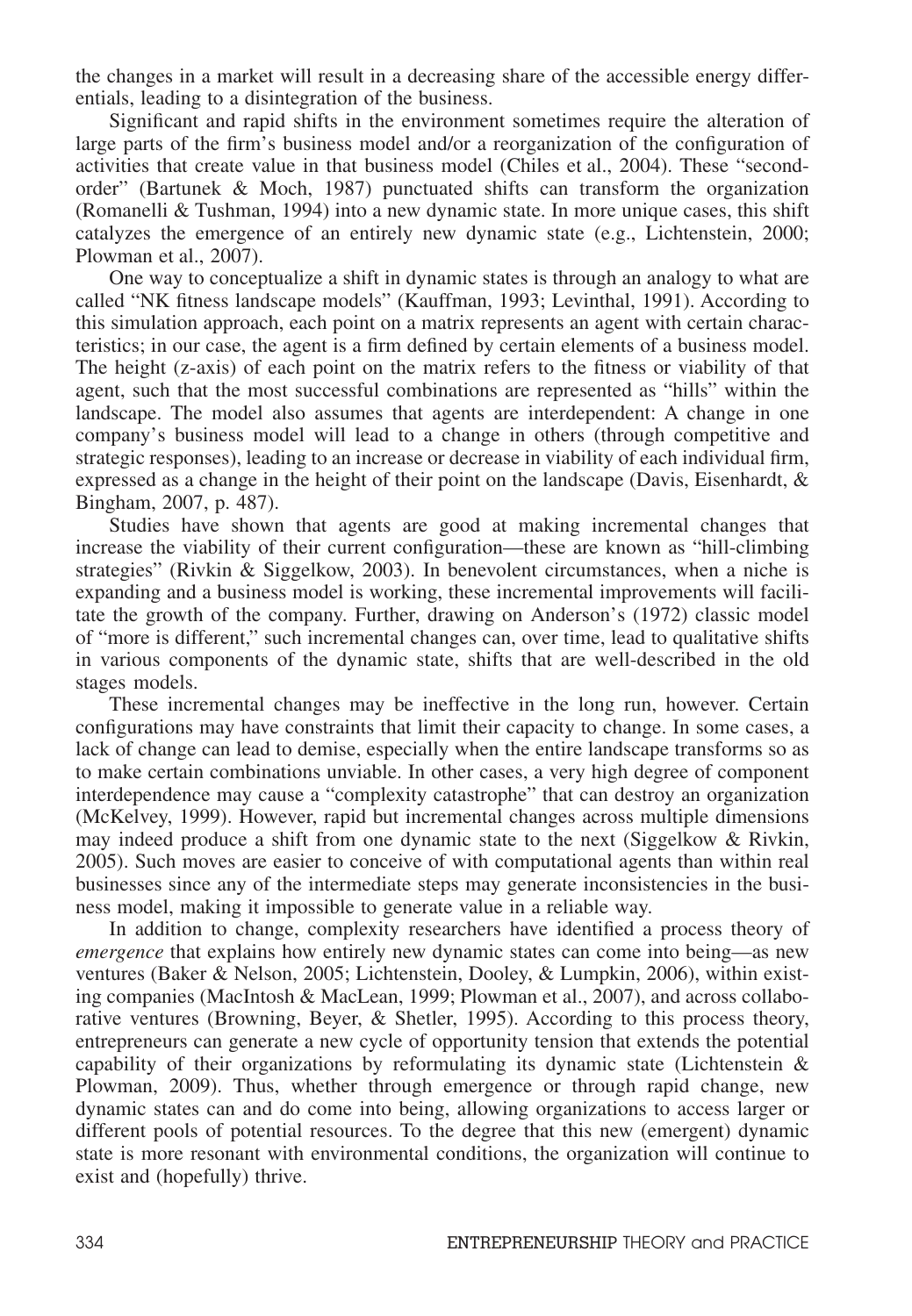Assumptions and Propositions of Stages of Growth Models and the Dynamic States Model†

|                    | Stages of growth models                                          | Dynamic states model                                                                                                                                          |
|--------------------|------------------------------------------------------------------|---------------------------------------------------------------------------------------------------------------------------------------------------------------|
| Assumption         | Organizations grow as if they were organisms                     | Each state represents management's attempts to most<br>efficiently/effectively match internal organizing<br>capacity with the external market/customer demand |
| Propositions: what | Configuration of structural variables and management<br>problems | Configuration of structural variables and organizational<br>activities (aspirations)                                                                          |
| Propositions: how  | A specific number of progressive stages                          | Any number of states                                                                                                                                          |
|                    | Sequence and order is predictable                                | Sequence and order may be predictable depending on<br>context                                                                                                 |
|                    | Incremental and punctuated transitions                           | Incremental and punctuated transitions, and emergence                                                                                                         |
| Propositions: why  | Immanent program of development                                  | Adaptive process of retaining the sustainability of a<br>business model                                                                                       |
|                    | Prefigured rules of development                                  | Interdependent rules for development                                                                                                                          |
|                    | "Regulated" by environment                                       | Driven by market change and opportunity creation                                                                                                              |

† Major differences shown in bold font.

#### **Formalizing the Assumptions of Dynamic States**

The dynamic states approach assumes that as an organization grows, the likelihood is that it will grow in a series of configurations (Churchill & Lewis, 1983; Greiner, 1972). As in previous stages theory, these changes may be linear and are somewhat "predictable" given an averagely growing market niche.

However, the propositions of dynamic states differ from the old stages theory in two profound ways as shown in Table 3. First, since the dynamic states approach aims to reflect an optimal relationship between the firm's business model and its environment, and since both sides of the equation can technically change *ad infinitum*, there can be *any* number of dynamic states in an organization's existence. Further, these can occur in *any* number of sequences. In other words, there is neither a way to predict how many dynamic states there will be throughout a firm's existence, nor according to our approach, should we care about that question at all. By relaxing the need to identify a specific number of set stages, we can focus instead on a much more relevant question to managers of entrepreneurial firms, namely: How is a given dynamic state and its associated business model *viable* in certain conditions (e.g., Baker & Cullen, 1993)? And how are various progressions of dynamic states related to knowable environmental conditions (Garnsey et al., 2006)?

#### **How Organizations Make Transitions Between States**

The dynamic states approach allows for multiple processes of change and transition as we have suggested earlier. The choice of transition may depend on the pace of external dynamics (e.g., Meyer et al., 1990), and/or on the organization's internal capacity to change (Nicholls-Nixon, Cooper, & Woo, 2000). In effect, as an organization expands its capacity to change within an increasingly dynamic environment, one would expect faster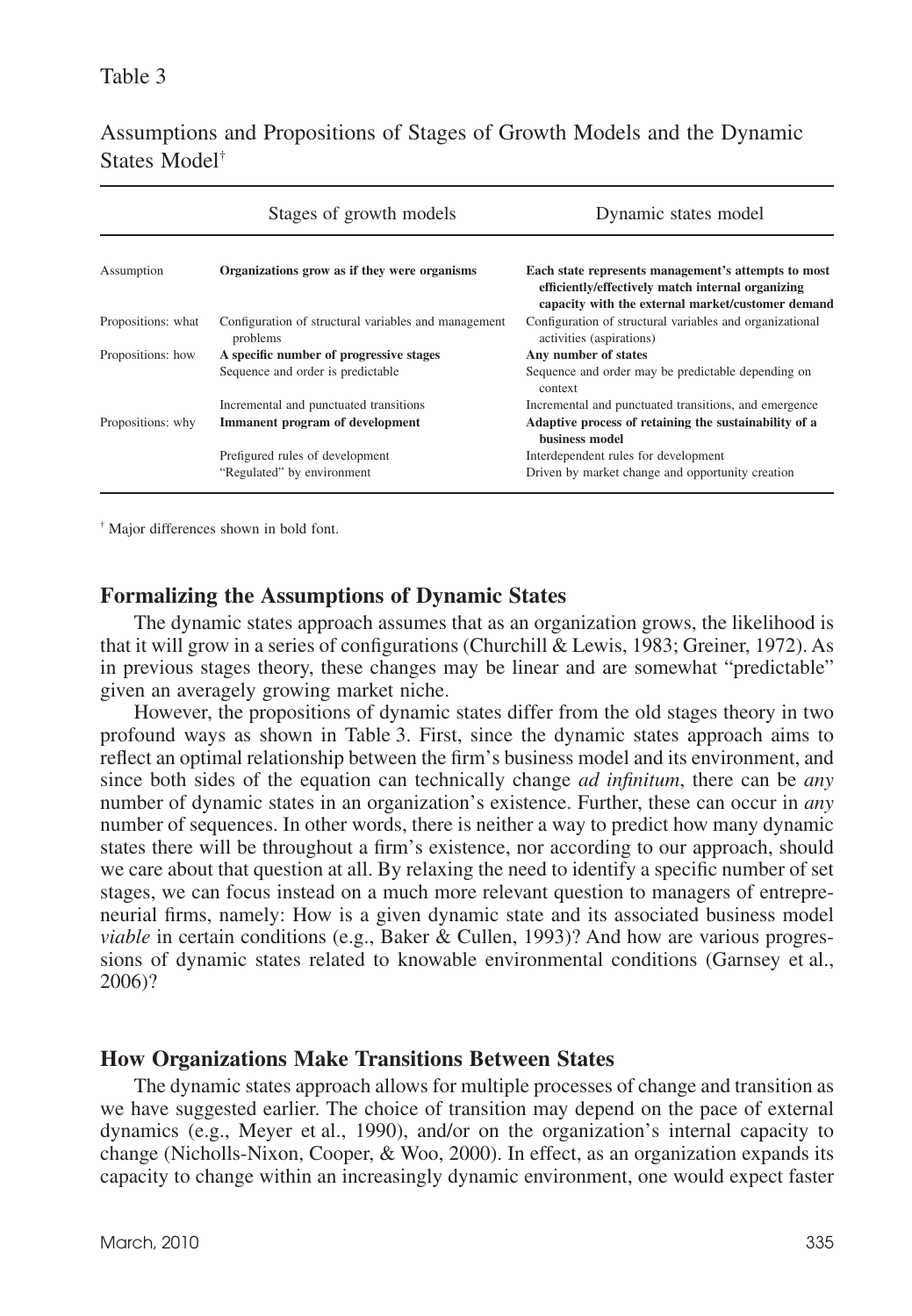and faster shifts between states. At the limit, these changes would appear to be continuous (Brown & Eisenhardt, 1997) as described in recent models of "continuous morphing" (Rindova & Kotha, 2001; Stebbings & Braganza, 2009). In other words, as the pace of change increases, the cognitive structures that insure reliability become more flexible; at the same time, the identity of the organization extends beyond the "walls of the company," dramatically increasing the interdependence between the venture and its environment. As a result, the boundaries of each dynamic state become less distinct, and the system moves into a regime of self-organizing renewal (Tsoukas & Chia, 2002). This unusual state is rare and may only be viable for a limited period of time.

Separately, this process can also occur in reverse. That is, the dynamic states approach infers that new states should reflect a more effective link between external demand and internal capacity to produce. If the market is shrinking, one move a managing entrepreneur can make is to "right-size" the firm, i.e., find a better match between revenues and cost structures, even at the expense of limiting products or services. In this way, the approach readily explains regressions to previous states as a viable and worthwhile option for organizational change (Eggers et al., 1994; Garnsey et al., 2006).

### **Conclusion**

Our overall claim in this article is that stages models and life-cycle theories of business and entrepreneurial growth, although popular among researchers and practitioners, do not accurately represent the growth and development of entrepreneurial firms. As such, stages models are similar to clear but misleading roadmaps that create an illusion of certainty about the path ahead. After more than 40 years, there is no agreement as to what the stages of growth are, how they progress, or why they shift. Of the 100+ roadmaps published, each one points in a different direction, while all of them are based on inaccurate assumptions about the firm.

In order to show these inconsistencies, we pursued the most comprehensive review of stages models that has ever been published, including all of the empirical research to date. We found disconfirmation and virtually no substantiation of stages models within the academic literature of management. Essentially, we conclude that stages models should no longer be used by scholars of entrepreneurship, for they act as a barrier to advancement of research on the growth of entrepreneurial organizations (cf. Pfeffer, 1993).

We then closely examined the underlying assumptions that drive stages models and the propositions that flow from these assumptions. In contrast to the biological foundations of stages models, we argued that organizations are not similar to organisms; they do not have a genetic code controlling their development. Far from it, organizations can anticipate and even co-create their environment, making internal shifts to fit current or projected changes. Replacing those outmoded biological assumptions with more recent formulations from complexity science resulted in changes to two key propositions, leading to a new approach: A dynamic state is a network of beliefs, relationships, systems, and structures that convert opportunity tension into tangible value for an organization's customers/clients, generating new resources that maintain the dynamic state.

We see several implications of a dynamic states approach. First, by integrating opportunity into the creation of business models, this approach uniquely connects various literature on the nature of entrepreneurial value creation (e.g., Sarason, Dean, & Dillard, 2006; Zott & Amit, 2007). Further, this direct link between opportunity and business creation provides a fresh view into how and why value is captured through entrepreneuring (Lepak, Smith, & Taylor, 2007), a more process-oriented view that incorporates an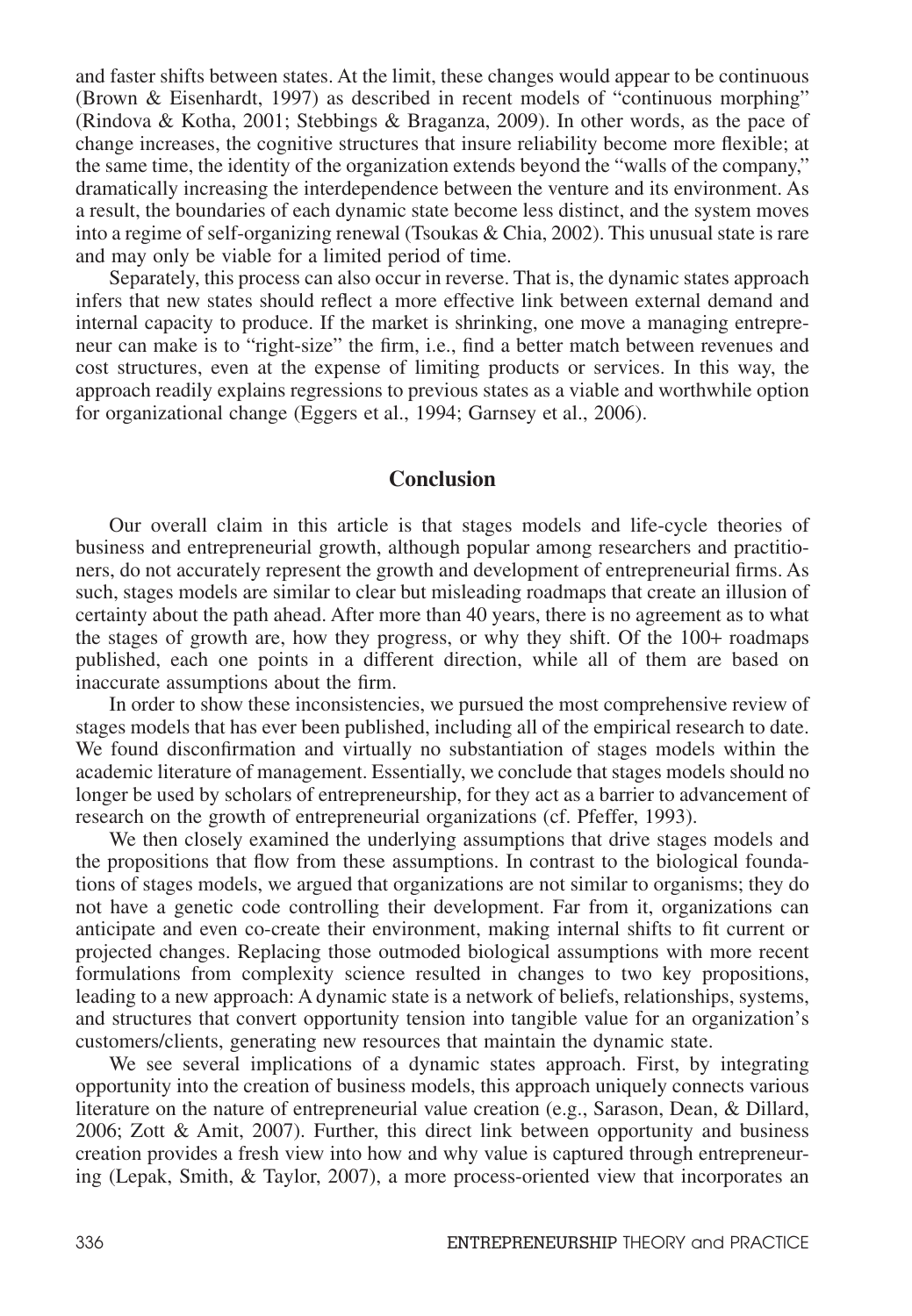array of individual, organizational, and environmental elements (Steyaert, 2007). The formulation of *opportunity tension* also provides a unique solution to the debate about whether opportunities are objective or constructed (Alvarez & Barney, 2007) by reframing the issue as a dynamic tension between market potential and a personal desire/ commitment to capitalize on that potential. Dynamic states present a more grounded and less abstract view of entrepreneurial organizing, and similar to complexity studies in general (e.g., Lichtenstein et al., 2007; Stevenson & Harmeling, 1990), dynamic states emphasize practical as much as theoretical insights.

Not only is the dynamic states approach more accurate than stages theory, it is also more optimistic for entrepreneurs. With flexibility and awareness, ventures can endure far longer and in much greater variety than has ever been predicted by stages theory. Further, the dynamic states approach shows that it is normal for a firm to survive and maintain fitness by continual change, whereas a more bureaucratic business design may lead to failure in the face of environmental change. In fact, the dynamic states approach suggests that smaller and newer firms have more flexibility in making ongoing changes as well as in making large-scale changes if necessary. That is, it may be easier for small and new companies to create a high degree of interdependence between themselves and their environment, enabling entrepreneurs and managers to organize for the current and anticipated demands of their market. In both these ways, the dynamic states approach challenges the classic notion of a "liability of newness," and instead, claims a "viability of newness" as well as a "viability of renewal." The viability of newness is well expressed in studies of entrepreneurial market creation (Santos & Eisenhardt, 2009); the viability of renewal is demonstrated in a host of studies into rapid changes within new and small ventures (e.g., Baker & Nelson, 2005; Garnsey & Heffernan, 2005; Lichtenstein, 2000; Nicholls-Nixon, 2005).

Finally, perhaps the most intriguing contribution of dynamic states is its theoretical support for business sustainability (Hart & Milstein, 2003; Schaltegger & Wagner, 2006). The dynamic states approach eliminates a long-held assumption in the management literature that the "right" way for a business to develop is to grow according to a set number of stages (Churchill & Lewis, 1983; Greiner, 1972). Those growth assumptions, based as they are on a biological metaphor, may well be faulty when applied to social organizations. In its place, we reconceptualize a truer energy-sharing relationship between a firm and its overall ecology. Rather than assuming growth, a more sustainable approach would be to find the most effective and efficient dynamic state between the entrepreneur, her or his organization, and the niche market. Effectiveness and efficiency could be measured as the extent to which the value created by an organization (i.e., its total social benefits) is greater than the *actual* costs—in triple bottom-line accounting terms—of producing that value, including the entrepreneur's own personal sustainability over time. This approach, along with others (cf. Fuller, Warren, & Argyle, 2008), may improve our understanding of sustainability in social entrepreneurship (Short, Moss, & Lumpkin, 2009) and "emancipatory entrepreneuring" (Rindova, Barry, & Ketchen, 2009). Thus, dynamic states may contribute to our understanding and enactment of "sustainability entrepreneuring" (Lichtenstein, 2009) within organizations (Epstein, 2008; Hart & Milstein; Hawken, 1993), throughout industries (Ehrenfeld, 2007), and system-wide (Senge, Lichtenstein, Kaeufer, Bradbury, & Carroll, 2007).

Given the generality of the dynamic states approach, empirical research is required to determine what makes dynamic states sustainable, when and where dynamic states change, and what contextual variables are most important in the process. We hope that this complexity-inspired framework catalyzes such research, leading to a more accurate and relevant understanding of small business growth and entrepreneurship.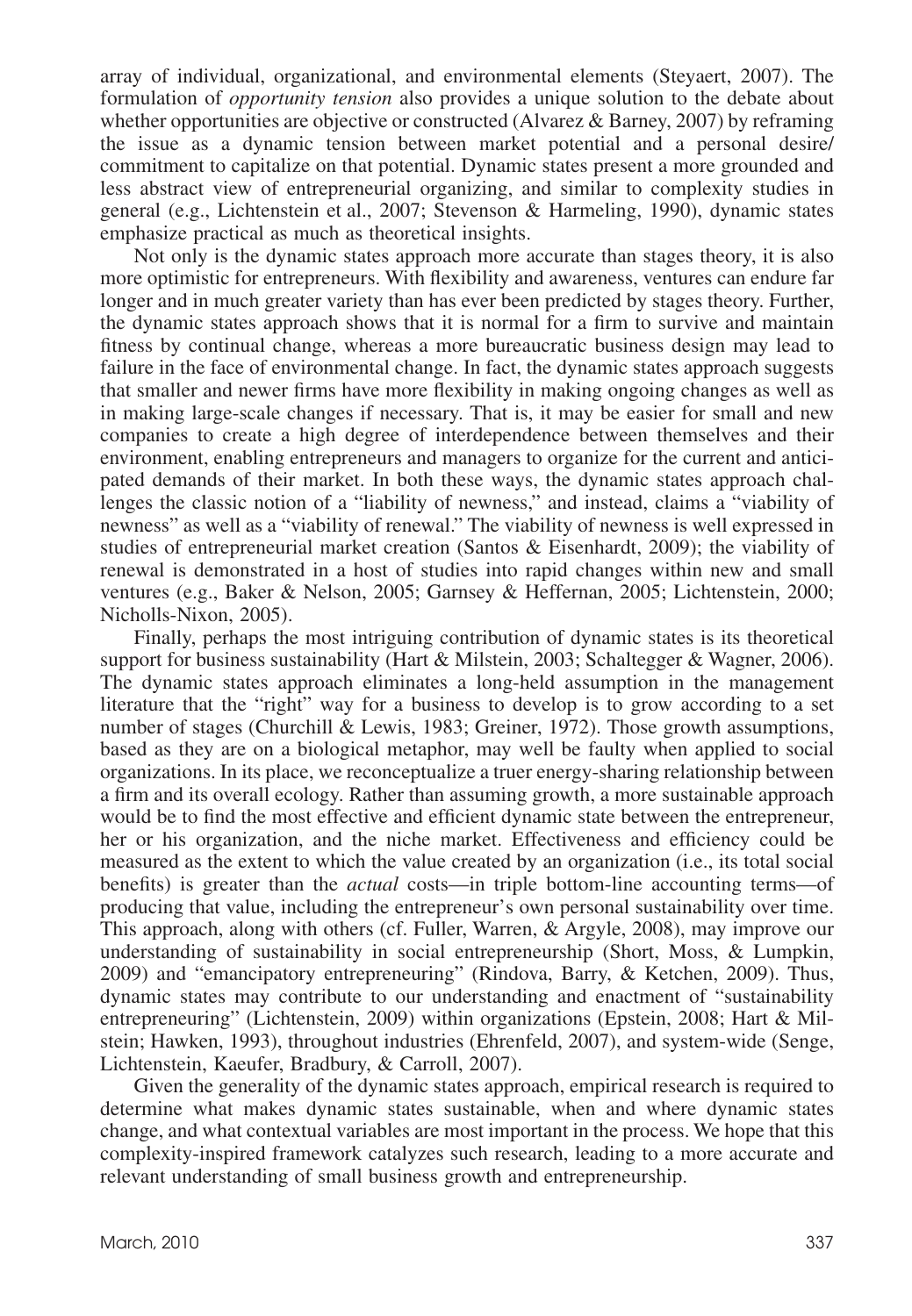Citations of distinct stages models, 1962–2006, showing number of stages, and backward and forward links to other models and general or mid-range application

| Citation                                                                                                                                                                                                                                   | no. of<br>stages        | links to<br>previous models*  | links to<br>later models** |
|--------------------------------------------------------------------------------------------------------------------------------------------------------------------------------------------------------------------------------------------|-------------------------|-------------------------------|----------------------------|
|                                                                                                                                                                                                                                            |                         | (bold denotes general models) |                            |
| Abetti, P.A. (2001). Accelerated growth: Helping companies get and stay<br>on the fast track. International Journal of Technology and<br>Management, 3(1/2), 15-30.                                                                        | 5                       | 2                             | 3                          |
| Adizes, I. (1979). Organizational passages: Diagnosing and treating life<br>cycle problems in organizations. Organizational Dynamics, 8(1), 3-25.                                                                                          | $\overline{\mathbf{4}}$ | $\boldsymbol{2}$              | 15                         |
| Anthony, J. & Ramesh, K. (1992). Association between accounting<br>performance measures and stock prices: A test of the life cycle<br>hypothesis. Journal of Accounting and Economics, 14, 203-227.                                        | 3                       | 1                             | 1                          |
| Auzair, S. & Langfield-Smith, K. (2005). The effect of service process<br>type, business strategy and life cycle stage on bureaucratic MCS in<br>service organizations. Management Accounting Research, 16,<br>399-421.                    | 3                       | $\mathfrak{2}$                | $\boldsymbol{0}$           |
| Baker, S., & Cullen, J. (1993). Administrative reorganization and<br>configurational context: The contingent effects of age, size and change<br>in size. Academy of Management Journal, 36, 1251-1278.                                     | $\overline{\mathbf{4}}$ | 4                             | $\bf{0}$                   |
| Baird, L. & Meshoulam, I. (1988). Managing two fits of strategic human<br>resource management. Academy of Management Review, 13, 116-128.                                                                                                  | 5                       | 5                             | $\mathbf{1}$               |
| Basire, M. (1976). La théorie des cinq niveaux. Direction et Gestion 2,<br>$11-21$ ; 3, $11-22$ ; 4, $13-20$ .                                                                                                                             | 5                       | 0                             | $\bf{0}$                   |
| Berger, A.N. & Udell, J.F. (1998). The economics of small business<br>finance: The roles of private equity and debt markets in the financial<br>growth cycle. Journal of Banking and Finance, 22, 613-673.                                 | $\overline{4}$          | $\boldsymbol{0}$              | $\boldsymbol{0}$           |
| Beverland, M., & Lockshim, L. (2001). Organizational life cycles in<br>small New Zealand wineries. Journal of Small Business Management,<br>$39(4)$ , $354-362$ .                                                                          | $\overline{\mathbf{4}}$ | 3                             | $\bf{0}$                   |
| Blake, R.R., Avis, W.E., & Mouton, J.S. (1966). Corporate Darwinism.<br>Houston, TX: Gulf Publications.                                                                                                                                    | 3                       | 0                             | $\bf{0}$                   |
| Block, Z. & MacMillan, J.C. (1985). Milestones for successful venture<br>planning. Harvard Business Review, 63(5), 184-196.                                                                                                                | 10                      | $\boldsymbol{0}$              | $\mathbf{0}$               |
| Bruce, R. (1976). The entrepreneurs: Strategies, motivations, successes,<br>and failures. Bedford, U.K.: Libertarian Books.                                                                                                                | 11                      | $\boldsymbol{0}$              | $\mathbf{0}$               |
| Bruno, A.V. & Tyebjee, T.T. (1985). The entrepreneur's search for<br>capital. Journal of Business Venturing, 1, 61-74.                                                                                                                     | 6                       | $\boldsymbol{0}$              | $\boldsymbol{0}$           |
| Buchele, R.B. (1967). Business policy in growing firms. Scranton, PA:<br>Chandler.                                                                                                                                                         | $\tau$                  | $\boldsymbol{0}$              | 1                          |
| Christensen, C.R. & Scott, B.R. (1964). Summary of course activities.<br>IMEDE, Lausanne. Cited in Scott, B.R. 1971. Stages of corporate<br>development-part 1. Case note no. 9-371-294. Boston: Harvard<br>Business School Case Services. | 3                       | 2                             | 12                         |
| Churchill, N.C. & Lewis, V. (1983). The five stages of small business<br>growth. Harvard Business Review, 61(3), 30-50.                                                                                                                    | 5                       | 1                             | 14                         |
| Clifford, M., Nilakant, V., & Hamilton, R. (1991). Management<br>succession and the stages of small business development. International<br>Small Business Journal, 9(4), 43-57.                                                            | 3                       | 4                             | $\boldsymbol{0}$           |
| Cooper, A.C. (1979). Strategic management: New ventures and small<br>business. In D.E. Schendel & C.W. Hofer (Eds.), Strategic<br>management (pp. 316–327). Boston: Little, Brown and Co.                                                  | 3                       | $\boldsymbol{0}$              | 3                          |
| Cowen, S.S., Middaugh, J.K. II, & McCarthy, K. (1984). Corporate life<br>cycles and the evolution of management-Part 1. Management<br>Decision, 22(2), 3-11.                                                                               | 4                       | 5                             | $\boldsymbol{0}$           |
| Crandall, R.E. (1987). Company life cycles: The effects of growth on<br>structure and personnel. Personnel, 64(9), 28-36.                                                                                                                  | 5                       | $\boldsymbol{0}$              | $\boldsymbol{0}$           |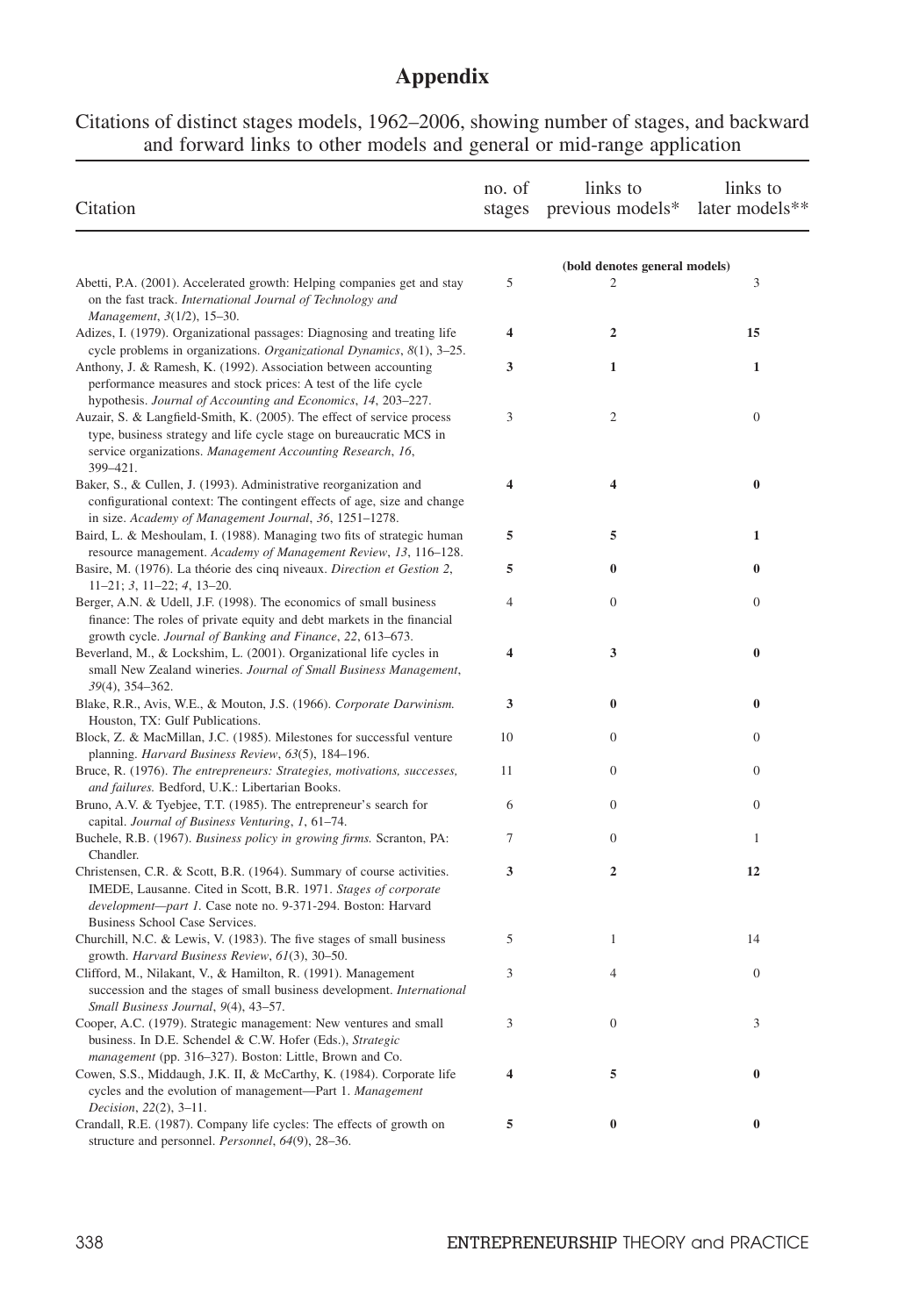# Continued

| Citation                                                                                                                                                                                                                                                                                                                             | no. of<br>stages | links to<br>previous models*  | links to<br>later models** |
|--------------------------------------------------------------------------------------------------------------------------------------------------------------------------------------------------------------------------------------------------------------------------------------------------------------------------------------|------------------|-------------------------------|----------------------------|
|                                                                                                                                                                                                                                                                                                                                      |                  | (bold denotes general models) |                            |
| Crandall, F. & Wooton, L. (1978). Developmental strategies of<br>organizational productivity. California Management Review, 21(2),                                                                                                                                                                                                   | 4                | 1                             | $\bf{0}$                   |
| $37 - 47$ .<br>Cummings, L. (1984). Compensation, culture, and motivation: A systems<br>perspective. Organizational Dynamics, 12(3), 33-45.                                                                                                                                                                                          | 4                | $\bf{0}$                      | 0                          |
| Davidson, W.R., Bates, A.D., & Bass, S.J. (1976). The retail life cycle.<br>Harvard Business Review, 54(6), 89-96.                                                                                                                                                                                                                   | $\overline{4}$   | $\boldsymbol{0}$              | $\boldsymbol{0}$           |
| Dodge, H.R. & Robbins, J.E. (1992). An empirical investigation of the<br>organizational life cycle model for small business development and<br>survival. Journal of Small Business Management, 30(1), 27-37.                                                                                                                         | $\overline{4}$   | 4                             | 3                          |
| Eggers, J.H., Leahy, K.T., & Churchill, N.C. (1994). Stages of small<br>business growth revisited: Insights into growth path and leadership<br>management skills in low- and high-growth companies. In W.D.<br>Bygrave et al. (Eds.), Frontiers of entrepreneurship research 1994<br>(pp. 131-144). Babson Park, MA: Babson College. | 6                | $\mathbf{1}$                  | $\boldsymbol{0}$           |
| Felsenstein, D. & Schwartz, D. (1993). Constraints to small business<br>development across the life cycle: Some evidence from peripheral<br>areas in Israel. Entrepreneurship and Regional Development, 5,<br>$227 - 245$ .                                                                                                          | 4                | $\bf{0}$                      | $\bf{0}$                   |
| Filley, A.C. (1962). A theory of small business and divisional growth.<br>Unpublished doctoral dissertation, The Ohio State University.                                                                                                                                                                                              | 3                | $\bf{0}$                      | 3                          |
| Flamholtz, E.C. (1987). Making the transition from entrepreneurship to a<br>professionally managed firm. Oxford, U.K.: Jossey-Bass.                                                                                                                                                                                                  | 7                | $\bf{0}$                      | 5                          |
| Flynn, D. & Forman, A. (2001). Life cycles of new venture<br>organizations: Different factors affecting performance. Journal of                                                                                                                                                                                                      | $\mathbf{2}$     | 3                             | $\boldsymbol{0}$           |
| Developmental Entrepreneurship, 6(1), 41-58.<br>Floyd, C. & Fenwick, G. (1999). Towards a model of franchise system                                                                                                                                                                                                                  | 4                | $\mathbf{1}$                  | $\boldsymbol{0}$           |
| development. International Small Business Journal, 17(4), 32-50.<br>Galbraith, J.R. (1982). The stages of growth. Journal of Business                                                                                                                                                                                                | 5                | 1                             | 4                          |
| Strategy, 3(1), 70-79.<br>Gill, J. (1985). Factors affecting the survival and growth of the smaller                                                                                                                                                                                                                                  | 5                | $\boldsymbol{0}$              | $\boldsymbol{0}$           |
| company. Aldershot, U.K.: Gower.<br>Gray, B. & Ariss, S.S. (1985). Politics and strategic change across<br>organizational life cycles. Academy of Management Review, 10,<br>707-723.                                                                                                                                                 | 3                | 4                             | 1                          |
| Greiner, L. (1972). Evolution and revolution as organizations grow.<br>Harvard Business Review, 50, 37-46.                                                                                                                                                                                                                           | 5                | $\bf{0}$                      | 21                         |
| Gupta, Y.P. & Chin, D.C.W. (1994). Organizational life cycle: A review<br>and proposed directions for research. Mid-Atlantic Journal of<br>Business, 30(3), 269-294.                                                                                                                                                                 | 3                | 10                            | 0                          |
| Hambrick, D. & Crozier, L., (1985). Stumblers and stars in the                                                                                                                                                                                                                                                                       | 3                | 2                             | $\bf{0}$                   |
| management of rapid growth. Journal of Business Venturing, 1, 31–45.<br>Hanks, S.H. (1990). The organizational life cycle: Integrating content<br>and process. Journal of Small Business Strategy, 1(1), 1-12.                                                                                                                       | 5                | 9                             | 2                          |
| Harris, M., Grubb, W.L., & Hebert, F. (2005). Critical problems of<br>rural small businesses: A comparison of African-American and<br>White-owned formation and early growth firms. Journal of<br>Developmental Entrepreneurship, 10, 223–238.                                                                                       | 4                | 2                             | $\boldsymbol{0}$           |
| Helms, M. & Renfrow, T., (1994). Expansionary processes of the small<br>business: A life cycle profile. Management Decision, 32(9), 43-45.                                                                                                                                                                                           | 5                | $\boldsymbol{0}$              | $\boldsymbol{0}$           |
| Hershon, S.A. (1975). The problems of management succession in family<br>businesses. Unpublished doctoral dissertation, Harvard Business<br>School, Cambridge, MA.                                                                                                                                                                   | 3                | 2                             | 1                          |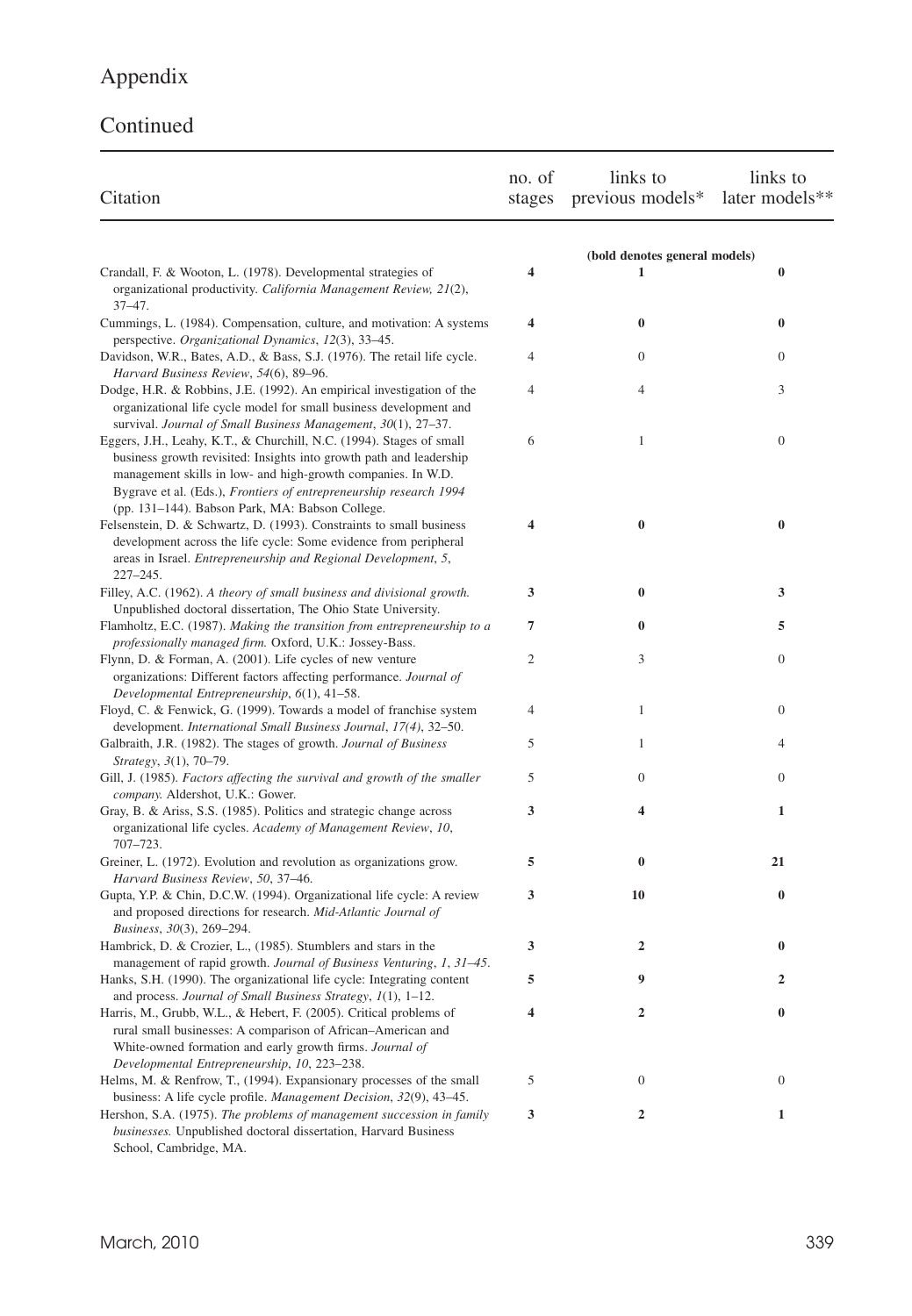# Continued

| Citation                                                                                                                                                                                                                                                              | no. of<br>stages | links to<br>previous models*  | links to<br>later models** |
|-----------------------------------------------------------------------------------------------------------------------------------------------------------------------------------------------------------------------------------------------------------------------|------------------|-------------------------------|----------------------------|
|                                                                                                                                                                                                                                                                       |                  | (bold denotes general models) |                            |
| Hite, J. & Hesterly, W. (2001). The evolution of firm networks: From<br>emergence to early growth of the firm. Strategic Management Journal,<br>22, 275-286.                                                                                                          | $\mathfrak{2}$   | 2                             | $\boldsymbol{0}$           |
| Hosmer, L.T., Cooper, A., & Vesper, K. (1977). The entrepreneurial<br>function. Englewood Cliffs, NJ: Prentice-Hall.                                                                                                                                                  | 4                | $\boldsymbol{0}$              | 1                          |
| Hunt, J.G., Baliga, B.R., & Peterson, M.F. (1988). Strategic apex leader<br>scripts and an organizational life cycle approach to leadership and<br>excellence. Journal of Management Development, 7(5), 61-83.                                                        | 4                | 1                             | $\bf{0}$                   |
| Hwang, Y.S. & Park, S.H. (2006). The evolution of alliance formation in<br>biotech firms: An organizational life cycle framework. Management<br>Dynamics, 14(4), 40-54.                                                                                               | 3                | 6                             | $\bf{0}$                   |
| James, B.G. (1973). The theory of the corporate life cycle. Long Range<br>Planning, (June), 68-74.                                                                                                                                                                    | 5                | 1                             | $\mathbf{1}$               |
| Katz, D. & Kahn, R.L. (1966). The social psychology of organizations.<br>New York: John Wiley.                                                                                                                                                                        | 3                | $\bf{0}$                      | 3                          |
| Kazanjian, R.K. (1983). The organizational evolution of high technology<br>ventures: The impact of stage of growth on the nature of structure and<br>planning process. Unpublished doctoral dissertation, Wharton School<br>of Business Administration, Philadelphia. | $\overline{4}$   | 2                             | 11                         |
| Koberg, C.S., Uhlenbruck, N., & Sarason, Y. (1996). Facilitators of<br>organizational innovation: The role of life-cycle stage. Journal of<br>Business Venturing, 11, 133-149.                                                                                        | 4                | 1                             | $\boldsymbol{0}$           |
| Kroeger, C.V. (1974). Managerial development in the small firm.<br>California Management Review, 17(1), 41-47.                                                                                                                                                        | 5                | 2                             | 1                          |
| Lavoie, D. & Culbert, S.A. (1978). Stages of organization and<br>development. Human Relations, 31(5), 417-438.                                                                                                                                                        | 6                | 1                             | 1                          |
| Lee, J.S.K. & Tan, F. (2001). Growth of Chinese family enterprises in<br>Singapore. Family Business Review, 14(1), 49-73.                                                                                                                                             | 4                | 4                             | $\mathbf{0}$               |
| Lee, S.S., Cho, G.S., & Denslow, D. (2004). Impact of consulting needs<br>on women-owned businesses across the business life-cycle.<br>International Journal of Entrepreneurship and Innovation, 5(4),<br>$267 - 273.$                                                | 4                | 4                             | $\bf{0}$                   |
| Lester, D.L., Parnell, J.A., & Carraher, S. (2003). Organizational life<br>cycle: A five-stage empirical scale. International Journal of<br>Organizational Analysis, 11(4), 339-354.                                                                                  | 5                | 5                             | $\boldsymbol{0}$           |
| Lievegoed, B.C.J. (1973). The developing organization. Millbrae:<br>Celestia Arts.                                                                                                                                                                                    | 3                | $\bf{0}$                      | 0                          |
| Lindell, M. (1991). How managers should change their style in a<br>business life cycle. European Management Journal, 9(3), 271-279.                                                                                                                                   | 3                | 2                             | $\bf{0}$                   |
| Lippitt, G.L. & Schmidt, W.H. (1967). Crises in a developing<br>organization. Harvard Business Review, 47, 102-112.                                                                                                                                                   | 4                | 1                             | 10                         |
| Lowry, J. (1997). The life cycle of shopping centers. Business Horizons,<br>$40(1)$ , 77–87.                                                                                                                                                                          | 4                | $\boldsymbol{0}$              | $\mathbf{0}$               |
| Masurel, E. & von Montfort, K. (2006). Life cycle characteristics of<br>small professional service firms. Journal of Small Business<br>Management, 44(3), 161-173.                                                                                                    | 4                | 5                             | $\boldsymbol{0}$           |
| McCann, J.E. (1991). Patterns of growth, competitive technology, and<br>financial strategies in young ventures. Journal of Business Venturing,<br>$6, 189 - 208.$                                                                                                     | 4                | $\boldsymbol{0}$              | $\boldsymbol{0}$           |
| McGuire, J.W. (1963). Factors affecting the growth of manufacturing<br>firms. Seattle: Bureau of Business Research, University of Washington.                                                                                                                         | 5                | 1                             | $\bf{0}$                   |
| Metzger, R., (1989). Organizational life cycles in banking. Group and<br>Organization Studies, 14, 389-398.                                                                                                                                                           | 4                | $\boldsymbol{0}$              | $\boldsymbol{0}$           |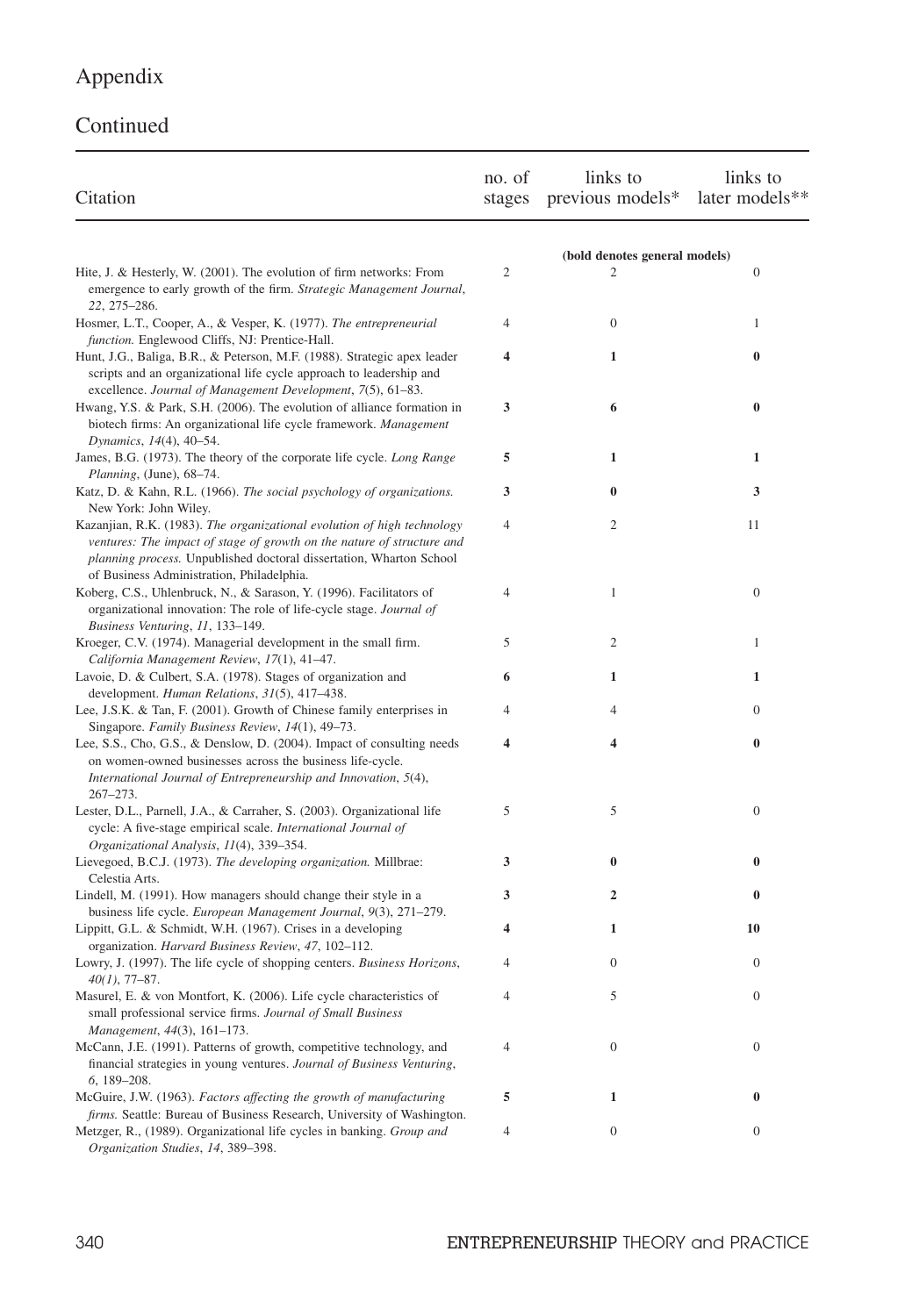# Continued

| Citation                                                                                                                                                                                                                                                  | no. of<br>stages        | links to<br>previous models*  | links to<br>later models** |
|-----------------------------------------------------------------------------------------------------------------------------------------------------------------------------------------------------------------------------------------------------------|-------------------------|-------------------------------|----------------------------|
|                                                                                                                                                                                                                                                           |                         | (bold denotes general models) |                            |
| Miller, D. & Friesen, P.H. (1984). A longitudinal study of the corporate<br>life cycle. Management Science, 30, 1161-1183.                                                                                                                                | 5                       |                               | 7                          |
| Miller, H. (1985). Educational focuses in organizational life cycles.<br>Journal of European Industrial Training, 9(6), 23-26.                                                                                                                            | 4                       | 0                             | $\bf{0}$                   |
| Milliman, J., von Glinow, M.A., & Nathan, M. (1991). Organizational<br>life cycles and strategic international human resource management in<br>multinational companies: Implications for congruence theory.<br>Academy of Management Review, 16, 318-340. | $\overline{4}$          | $\mathbf{1}$                  | $\boldsymbol{0}$           |
| Montanari, J.R., Domicone, H.A., Oldenkamp, R.L., & Palich, L.E.<br>(1990). The examination of a development model for entrepreneurial<br>firms: An empirical test. Academy of Management Proceedings,<br>$59 - 63$ .                                     | 8                       | $\overline{4}$                | $\boldsymbol{0}$           |
| Mount, J., Zinger, T., & Forsyth, G. (1993). Organizing for development<br>in the small business. Long Range Planning, $26(5)$ , $111-120$ .                                                                                                              | 5                       | 11                            | $\boldsymbol{0}$           |
| Nambisan, S. (2002). Software firm evolution and innovation-orientation.<br>Journal of Engineering and Technology Management, 19, 141-165.                                                                                                                | $\overline{4}$          | $\mathbf{1}$                  | $\boldsymbol{0}$           |
| Naoum, N. (1981). Bien connaître la P.M.E. Revue Commerce, 82(1),<br>$54 - 56.$                                                                                                                                                                           | 5                       | $\mathbf{0}$                  | $\mathbf{0}$               |
| Normann, R. (1977). Management for growth. New York: Wiley.                                                                                                                                                                                               | 5                       | $\boldsymbol{0}$              | $\overline{2}$             |
| Olson, P.D. (1987). Entrepreneurship and management. Journal of Small<br>Business Management, 3, 7-13.                                                                                                                                                    | $\overline{c}$          | 3                             | 1                          |
| Olson, P.D. & Terpstra, D.E. (1992). Organizational structural changes:<br>Life-cycle stage influences and managers' and interventionists'<br>challenges. Journal of Organizational Change, 5(4), 27-40.                                                  | 3                       | 7                             | 1                          |
| Perry, C. (1982). Stage theories of small business growth. Management<br>Forum, 8(4), 190-203.                                                                                                                                                            | 5                       | $\boldsymbol{0}$              | $\boldsymbol{0}$           |
| Peterson, R. & Shulman, J. (1987). Capital structure of growing small<br>firms: A 12 country study on becoming bankable. International Small<br>Business Journal, 5(4), 10-22.                                                                            | 5                       | $\mathbf{1}$                  | $\boldsymbol{0}$           |
| Quinn, R.E. & Cameron, K. (1983). Organizational life cycles and<br>shifting criteria of effectiveness: Some preliminary evidence.<br>Management Science, 29, 33-51.                                                                                      | $\overline{\mathbf{4}}$ | 5                             | 9                          |
| Robidoux, J. (1980). Les crises administratives dans les P.M.E. en<br>croissance. Chicoutimi, Quebec: Gaétan Morin.                                                                                                                                       | 7                       | $\boldsymbol{0}$              | $\boldsymbol{0}$           |
| Romano, C. & Ratnatunga, J., (1994). Growth stages of small<br>manufacturing firms: The relationship with planning and control.<br>British Accounting Review, 26, 173-195.                                                                                | 3                       | 6                             | $\overline{0}$             |
| Ruhnka, J. & Young, J. (1987). A venture capital model of the<br>development process for new ventures. Journal of Business Venturing,<br>2, 167-184.                                                                                                      | 5                       | $\boldsymbol{0}$              | $\boldsymbol{0}$           |
| Salter, M.S. (1968). Stages of corporate development: Implications for<br>management control. Unpublished doctoral dissertation, Harvard<br>University, Cambridge, MA.                                                                                    | 4                       | 1                             | 3                          |
| Scanlan, B.K. (1980). Maintaining organizational effectiveness-A<br>prescription for good health. Personnel Journal, 51, 381-386.                                                                                                                         | 4                       | $\bf{0}$                      | 1                          |
| Schuler, R. (1989). Strategic human resource management and industrial<br>relations. Human Relations, 42, 157-184.                                                                                                                                        | 3                       | $\bf{0}$                      | 0                          |
| Scott, M. & Bruce, R. (1987). Five stages of growth in small business.<br>Long Range Planning, 20(3), 45-52.                                                                                                                                              | 5                       | 5                             | 4                          |
| Smith, K.G., Mitchell, T.R., & Summer, C. (1985). Top level<br>management priorities in different stages of the organization life cycle.                                                                                                                  | 3                       | 3                             | 4                          |

*Academy of Management Journal*, *28*, 799–820.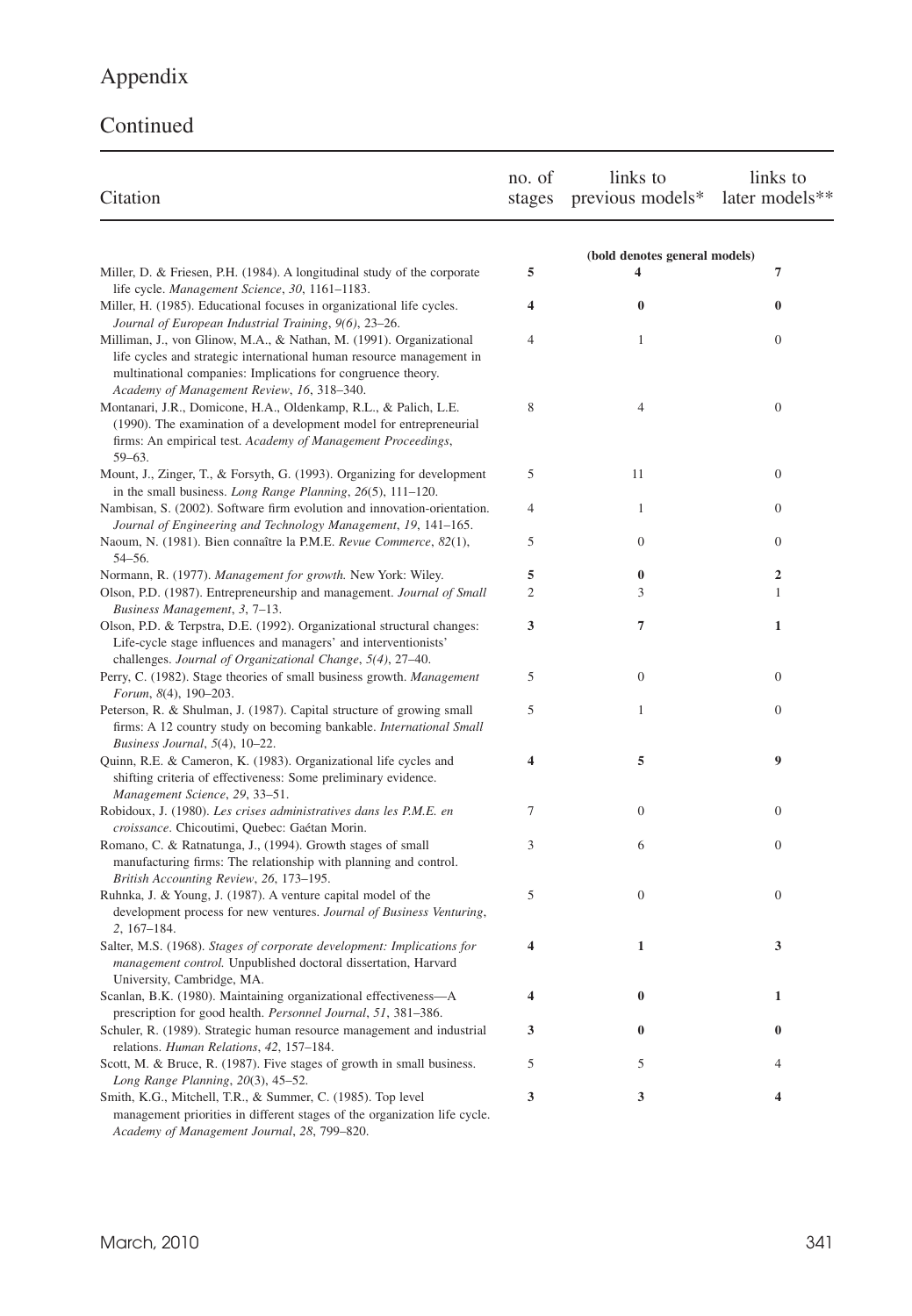# Continued

| Citation                                                                                                                                                                                                                          | no. of<br>stages | links to<br>previous models*  | links to<br>later models** |
|-----------------------------------------------------------------------------------------------------------------------------------------------------------------------------------------------------------------------------------|------------------|-------------------------------|----------------------------|
|                                                                                                                                                                                                                                   |                  | (bold denotes general models) |                            |
| Steinmetz, L.L. (1969). Critical stages of small business. Business<br>Horizons, 12(1), 29–36.                                                                                                                                    | 4                | $\Omega$                      | $\overline{2}$             |
| Strauss, G. (1974). Adolescence in organizational growth: Problems,<br>pains, possibilities. Organizational Dynamics, 2(4), 1-12.                                                                                                 | 3                | $\mathbf{1}$                  | $\mathbf{0}$               |
| Stone, E. (1997). Strategic options for the smaller firm. Journal of<br>Management Consulting, 9(4), 43-47.                                                                                                                       | 3                | $\mathbf{0}$                  | $\boldsymbol{0}$           |
| Swayne, C. & Tucker, W. (1973). The effective entrepreneur. Morristown,<br>NJ: General Learning Press.                                                                                                                            | 4                | $\mathbf{1}$                  | $\bf{0}$                   |
| Tam, S., Lee, W.B., & Chung, W.W.C. (2001). Growth of a small<br>manufacturing enterprise and critical factors for success. International<br>Journal of Manufacturing Technology and Management, 3(4/5),<br>444-454.              | 6                | $\mathbf{0}$                  | $\boldsymbol{0}$           |
| Terpstra, D.E. & Olson, P.D. (1993). Entrepreneurial startup and growth:<br>A classification of problems. Entrepreneurship Theory and Practice,<br>$17(3)$ , 5-20.                                                                | $\mathfrak{2}$   | 1                             | $\mathbf{1}$               |
| Torbert, W.R. (1974). Pre-bureaucratic and post-bureaucratic stages of<br>organization development. Interpersonal Development, 5, 1-25.                                                                                           | 9                | $\bf{0}$                      | 3                          |
| Tyebjee, T.T., Bruno, A.V., & McIntyre, S.H. (1983). Growing ventures<br>can anticipate marketing stages. Harvard Business Review, 61(1),<br>$62 - 66.$                                                                           | $\overline{4}$   | $\boldsymbol{0}$              | $\boldsymbol{0}$           |
| Van Auken, H. (2001). Financing small technology-based companies:<br>The relationship between familiarity with capital and ability to price<br>and negotiate investment. Journal of Small Business Management,<br>39(3), 240-258. | 3                | $\boldsymbol{0}$              | $\mathbf{0}$               |
| Van de Ven, A.H., Hudson, R., & Schroeder, D. (1984). Designing new<br>business start-ups: Entrepreneurial, organizational, and ecological<br>considerations. Journal of Management, 10(1), 87-108.                               | 5                | $\boldsymbol{0}$              | $\boldsymbol{0}$           |
| Velu, H.A.F. (1980). The development process of the personally<br>managed enterprise. Proceedings of the 10th European Seminar on<br>Small Business, 1-21. Brussels: European Foundation for Management<br>Development.           | $\overline{4}$   | $\overline{0}$                | $\boldsymbol{0}$           |
| Vesper, K.H. (1979). Commentary. In D.E. Schendel & C.W. Hofer<br>(Eds.), Strategic management (p. 327). Boston: Little, Brown and Co.                                                                                            | 3                | $\mathbf{0}$                  | $\mathbf{1}$               |
| Webster, F.A. (1969). The role of expectation in business organizations.<br>Atlanta Economic Review (October). Quoted in Webster, F. 1976, A<br>model for new venture interaction. Academy of Management Review,<br>$1, 26 - 37.$ | 3                | $\bf{0}$                      | $\overline{2}$             |
| Webster, F.A. (1975). The independent entrepreneur and the firm: A<br>re-visit. Academy of Management Proceedings, 429-431.                                                                                                       | 5                | (1)                           | $\boldsymbol{0}$           |
| Winston, R. & Heiko, L. (1990). Just-in-time and small business<br>evolution. Entrepreneurship Theory and Practice, 14(4), 51-64.                                                                                                 | $\overline{4}$   | $\overline{c}$                | $\mathbf{0}$               |
| Zannetos, Z.S. (1984). Strategies for productivity. Interfaces, 14(1),<br>$96 - 102.$                                                                                                                                             | 6                | $\bf{0}$                      | $\bf{0}$                   |

\* Includes "intermediate links," i.e., articles that employ models in this table, but do not create novel models themselves and original intellectual sources, such as the product life cycle, Gardner (1965), Rostow (1960), and Toynbee (1957). A more detailed table with antecedent models identified is available from the authors upon request.

\*\* Direct cites or cites of work by other documents in this table that used this model explicitly; only cites used in model construction are recorded here.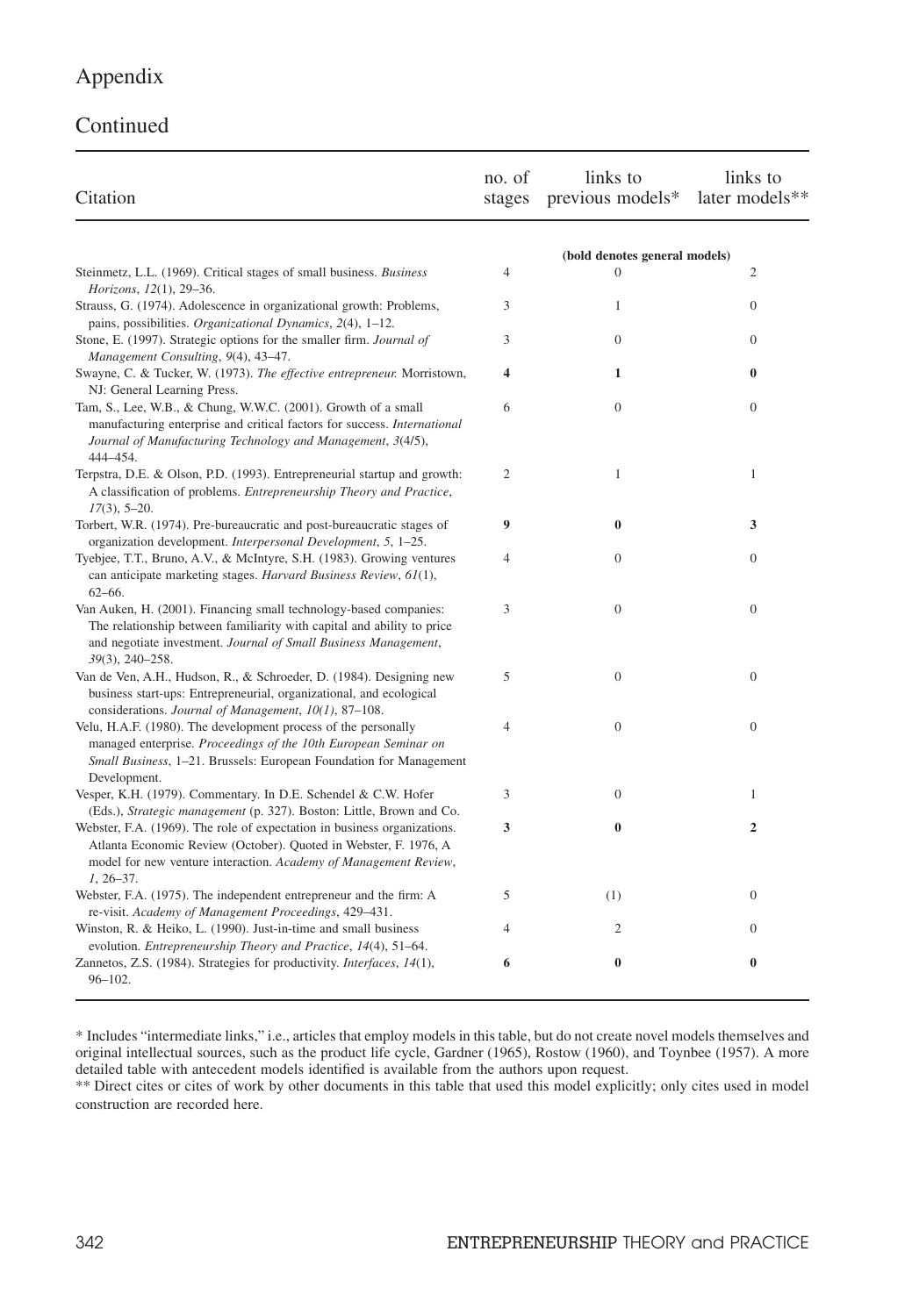## **REFERENCES**

Acs, Z. (2006). How is entrepreneurship good for economic growth? *Innovations*, *1*, 97–107.

Adler, P. & Obstfeld, D. (2006). The role of affect in creative projects and exploratory search. *Industrial and Corporate Change*, *16*, 19–50.

Afuah, A. (2004). *Business models: A strategic management approach*. Boston: McGraw-Hill/Irwin.

Aldrich, H. & McKelvey, B. (1983). Populations, natural selection, and applied organizational science. *Administrative Science Quarterly*, *28*, 101–128.

Aldrich, H. & Reuf, M. (2006). *Organizations evolving* (2nd ed.). Thousand Oaks, CA: Sage Publications.

Alvarez, S. & Barney, J. (2007). Discovery and creation: Alternative theories of entrepreneurial action. *Strategic Entrepreneurship Journal*, *1*, 11–27.

Ancona, D. & Chong, C. (1996). Entrainment: Pace, cycle and rhythm in organizational behavior. *Research in Organizational Behavior*, *18*, 251–285.

Anderson, P. (1972). More is different. *Science*, *177*, 393–396.

Anderson, P. (1999). Seven levers for guiding the evolving enterprise. In J.H. Clippinger (Ed.), *The biology of business* (pp. 113–152). San Francisco, CA: Jossey-Bass.

Anderson, P., Meyer, A., Eisenhardt, K., Carley, K., & Pettigrew, A. (1999). Introduction to the special issue: Application of complexity theory to organization science. *Organization Science*, *10*, 233–236.

Ardichvili, A., Cardozo, R., & Ray, S. (2003). A theory of entrepreneurial opportunity identification and development. *Journal of Business Venturing*, *18*, 105–124.

Ashmos, D. & Huber, G. (1987). The system paradigm in organization theory: Correcting the record and suggesting the future. *Academy of Management Review*, *12*, 607–621.

Autio, E. (2007). *GEM 2007 report on high-growth entrepreneurship*. London: Global Entrepreneurship Research Association.

Axelrod, R. & Cohen, M. (2000). *Harnessing complexity*. New York: The Free Press.

Baker, S. & Cullen, J. (1993). Administrative reorganization and configurational context: The contingent effects of age, size and change in size. *Academy of Management Journal*, *36*, 1251–1278.

Baker, T. & Nelson, R. (2005). Creating something from nothing: Resource construction through entrepreneurial bricolage. *Administrative Science Quarterly*, *50*, 239–366.

Baron, R.A. & Shane, S. (2005). *Entrepreneurship: A process perspective*. Mason, OH: Thomson.

Bartunek, J. & Moch, M. (1987). First order, second order and third order change and organization development interventions: A cognitive approach. *Journal of Applied Behavioral Science*, *23*, 483– 500.

Bhidé, A. (2000). *The origin and evolution of new businesses*. New York: Oxford University Press.

Birch, D., Haggerty, A., & Parsons, W. (1995). *Corporate evolution*. Cambridge, MA: Cognetics, Inc.

Birch, D.L. (1987). *Job creation in America*. London: Free Press.

Birley, S. & Muzyka, D. (Eds.). (2000). *Mastering entrepreneurship*. London: FT Prentice-Hall.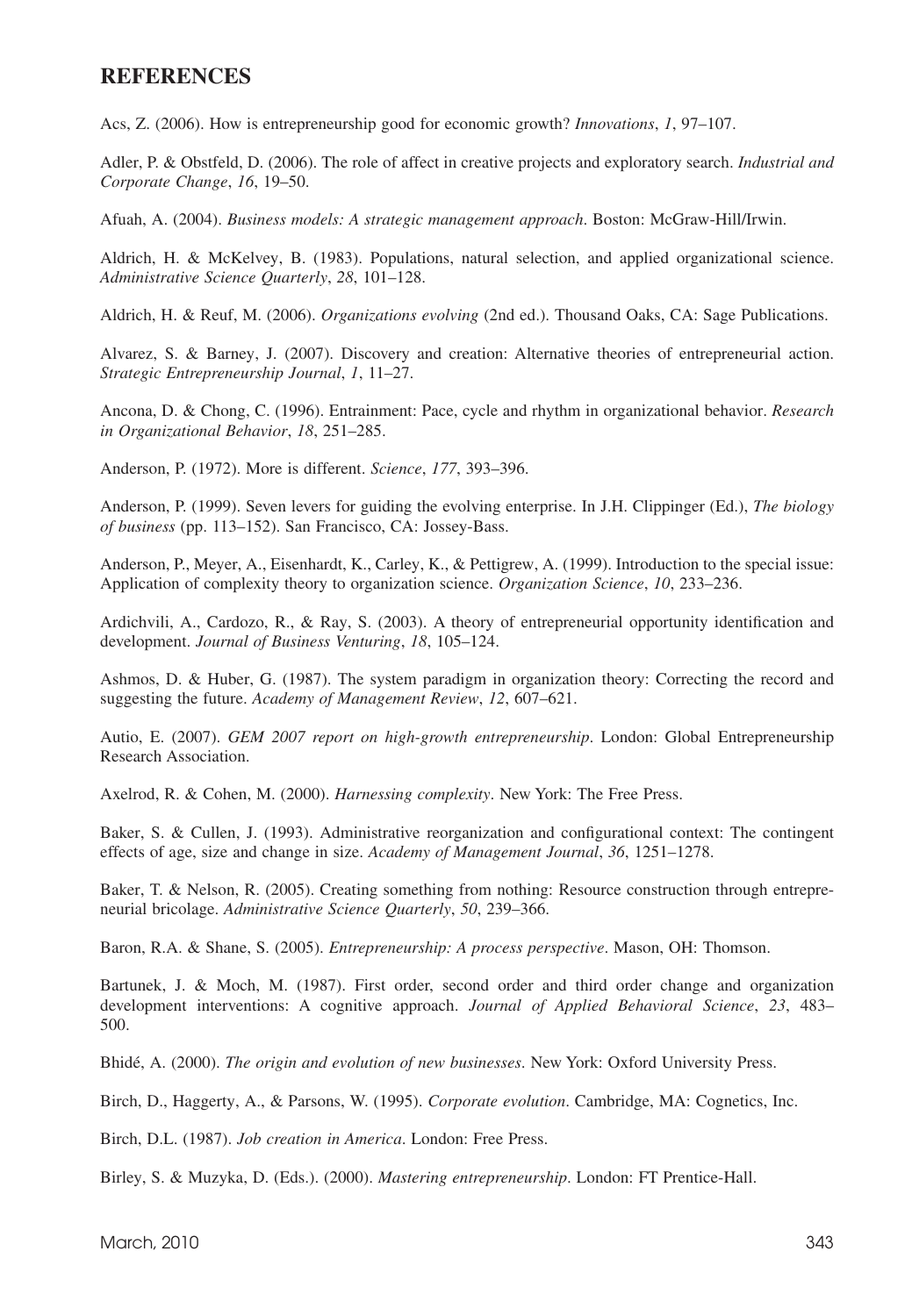Brown, S. & Eisenhardt, K. (1997). The art of continuous change: Linking complexity theory and time-based evolution in relentlessly shifting organizations. *Administrative Science Quarterly*, *42*, 1–34.

Browning, L., Beyer, J., & Shetler, J. (1995). Building cooperation in a competitive industry: Sematech and the semiconductor industry. *Academy of Management Journal*, *38*, 113–151.

Cardon, M., Zeitsma, C., Saparito, P., Matherne, B., & Davis, C. (2005). A tale of passion: New insights into entrepreneurship from a parenthood metaphor. *Journal of Business Venturing*, *20*, 23–45.

Chandler, A.D., Jr. (1962). *Strategy and structure: Chapters in the history of the industrial enterprise*. Cambridge, MA: MIT Press.

Chiles, T., Bluedorn, A., & Gupta, V. (2007). Beyond creative destruction and entrepreneurial discovery: A radical Austrian approach to entrepreneurship. *Organization Studies*, *28*, 467–493.

Chiles, T., Meyer, A., & Hench, T. (2004). Organizational emergence: The origin and transformation of Branson, Missouri's musical theaters. *Organization Science*, *15*, 499–520.

Christensen, C.R. & Scott, B.R. (1964). Summary of course activities. IMEDE, Lausanne. In B.R. Scott (Ed.), 1971. *Stages of corporate development—Part 1*. Boston: Harvard Business School Case Services. Case note no. 9-371-294.

Churchill, N.C. & Lewis, V. (1983). The five stages of small business growth. *Harvard Business Review*, *61*, 30–50.

d'Amboise, G. & Muldowney, M. (1988). Management theory for small business: Attempts and requirements. *Academy of Management Review*, *13*, 226–240.

Davis, G. & Marquis, C. (2005). Prospects for organization theory in the early 21st century: Institutional fields and mechanisms. *Organization Science*, *16*, 332–341.

Davis, J., Eisenhardt, K., & Bingham, C. (2007). Developing theory through simulation methods. *Academy of Management Review*, *32*, 480–499.

Dean, J. (1950). Pricing policies for new products. *Harvard Business Review*, *28*, 45–54.

Delmar, F., Davidsson, P., & Gartner, W. (2003). Arriving at the high-growth firm. *Journal of Business Venturing*, *18*, 198–207.

Dhalla, N.K. & Yuspeh, S. (1976). Forget the product life cycle concept. *Harvard Business Review*, *54*, 102–112.

Dodge, H.R., Fullerton, S., & Robbins, J.E. (1994). Stage of the organizational life cycle and competition as mediators of problem perception for small businesses. *Strategic Management Journal*, *15*, 121– 134.

Dooley, K. (1997). A complex adaptive systems model of organization change. *Nonlinear Dynamics, Psychology, and Life Sciences*, *1*, 69–97.

Drazin, R. & Kazanjian, R.K. (1990). A reanalysis of Miller and Friesen's life cycle data. *Strategic Management Journal*, *11*, 319–325.

Drazin, R. & Sandelands, L. (1992). Autogenesis: A perspective on the process of organizing. *Organization Science*, *3*, 230–249.

Dubin, R. (1978). *Theory development*. New York: Free Press.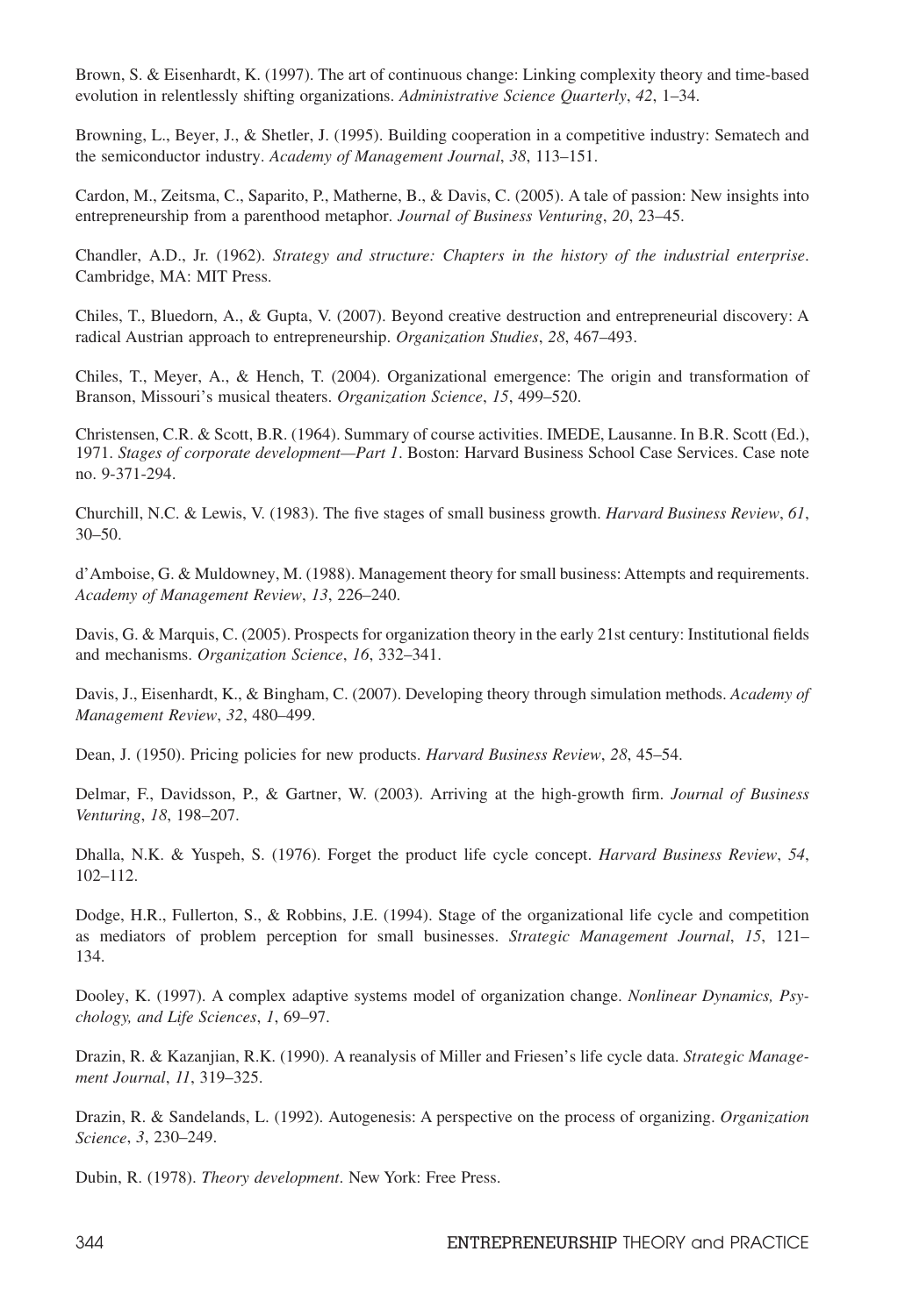Eggers, J.H., Leahy, K.T., & Churchill, N.C. (1994). Stages of small business growth revisited: Insights into growth path and leadership management skills in low- and high-growth companies. In W.D. Bygrave, S. Birley, N. Churchill, E. Gatewood, F. Hoy, R. Keeley, & W. Wetzel (Eds.), *Frontiers of entrepreneurship research 1994* (pp. 131–144). Babson Park, MA: Babson College.

Ehrenfeld, J. (2007). Would industrial ecology exist without sustainability in the background? *Journal of Industrial Ecology*, *11*, 73–84.

Epstein, M.J. (2008). *Making sustainability work*. Sheffield, U.K.: Greenleaf Publishing.

Fleming, L. & Sorenson, O. (2001). Technology as a complex adaptive system. *Research Policy*, *30*, 1019–1039.

Franko, L.G. (1974). The move towards a multidivisional structure in European organizations. *Administrative Science Quarterly*, *19*, 493–506.

Fuller, T., Warren, L., & Argyle, P. (2008). Sustaining entrepreneurial business: A complexity perspective on processes that produce emergent practice. *International Entrepreneurship and Management Journal*, *4*, 1–17.

Galbraith, J.R. (1982). The stages of growth. *Journal of Business Strategy*, *3*, 70–79.

Gardner, J.W. (1965, October). How to prevent organizational dry rot. *Harper's Magazine*, 20–26.

Garnsey, E. & Heffernan, P. (2005). Growth setbacks in new firms. *Futures*, *37*, 675–697.

Garnsey, E., Stam, E., & Heffernan, P. (2006). New firm growth: Exploring processes and paths. *Industry and Innovation*, *13*, 1–20.

Gartner, W. & Carter, N. (2003). Entrepreneurial behavior and firm organizing processes. In Z.J. Acs & D.B. Audretsch (Eds.), *Handbook of entrepreneurship research.* (pp. 195–221). Boston: Kluwer.

Garud, R., Kumaraswamy, A., & Sambamurthy, V. (2006). Emergent by design: Performance and transformation at Infosys Technologies. *Organization Science*, *17*, 277–286.

Gibb, A. & Davies, L. (1990). In pursuit of frameworks for the development of growth models of the small business. *International Small Business Journal*, *9*, 15–31.

Gilbert, B., McDougall, P., & Audretsch, D. (2006). New venture growth: A review and extension. *Journal of Management*, *32*, 926–950.

Greiner, L. (1972). Evolution and revolution as organizations grow. *Harvard Business Review*, *50*, 37–46.

Greiner, L. (1998). Revolution is still inevitable. *Harvard Business Review*, *76*, 64–65.

Greve, H.R. (2008). A behavioral theory of firm growth: Sequential attention to size and performance goals. *Academy of Management Journal*, *51*, 476–494.

Gupta, Y.P. & Chin, D.C.W. (1994). Organizational life cycle: A review and proposed directions for research. *Mid-Atlantic Journal of Business*, *30*, 269–294.

Hanks, S., Watson, C., Jansen, E., & Chandler, G. (1993). Tightening the life-cycle construct: A taxonomic study of growth stage configurations in high-technology organizations. *Entrepreneurship Theory and Practice*, *18*, 5–29.

Hanks, S.H. (1990). The organizational life cycle: Integrating content and process. *Journal of Small Business Strategy*, *1*, 1–12.

Hart, S. & Milstein, M. (2003). Creating sustainable value. *Academy of Management Executive*, *17*, 56–67.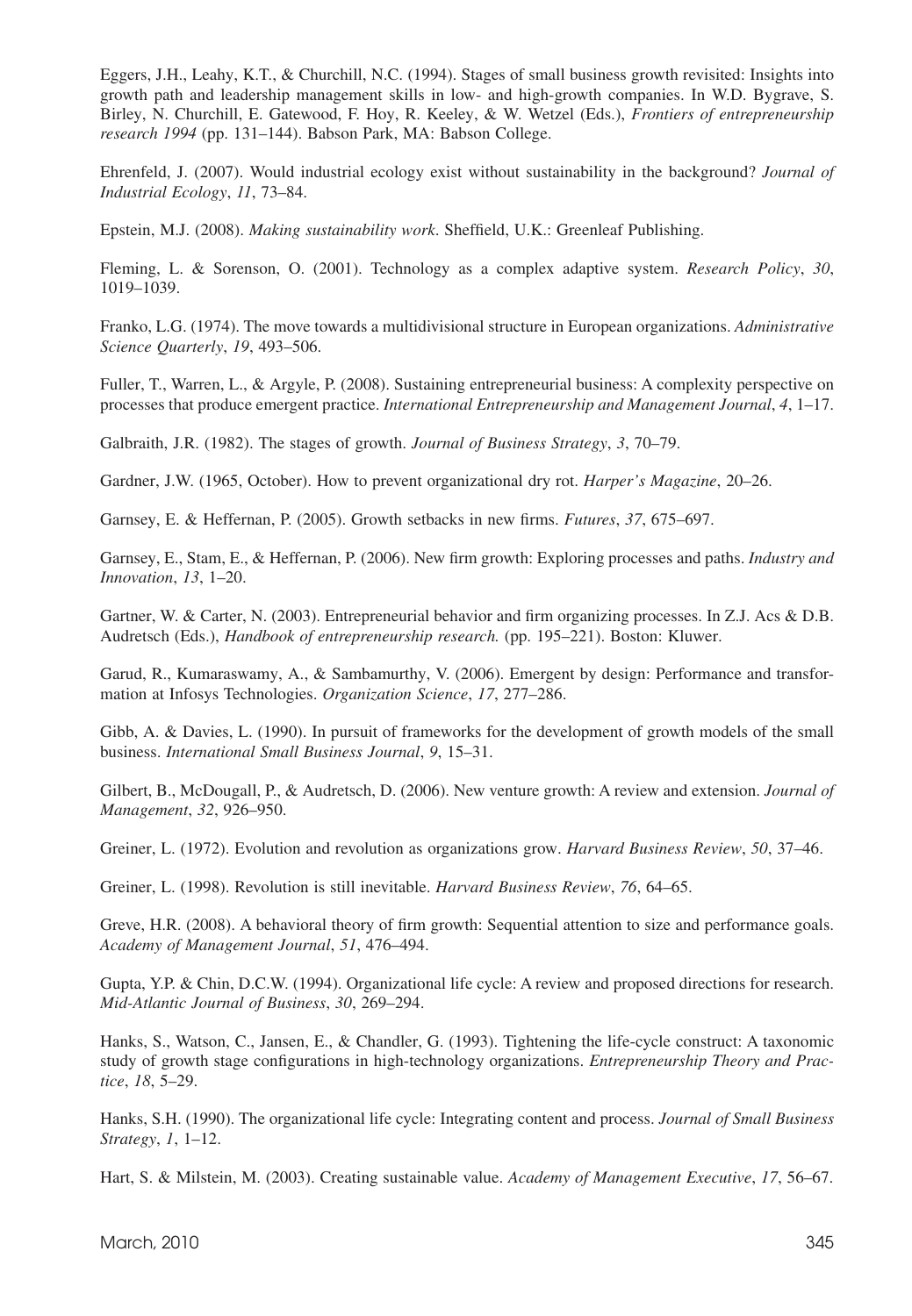Hawken, P. (1993). *The ecology of commerce*. New York: Harper Business/Harper Collins.

Holland, J. (1995). *Hidden order*. Redwood City, CA: Addison-Wesley.

Katz, J. & Gartner, W. (1988). Properties of emerging organizations. *Academy of Management Review*, *13*, 429–441.

Kaufman, H. (1991). *Time, chance and organizations*. Chatham, NJ: Chatham House.

Kauffman, S. (1993). *The origins of order*. New York: Oxford University Press.

Kazanjian, R.K. (1983). *The organizational evolution of high technology ventures: The impact of stage of growth on the nature of structure and planning process*. Unpublished doctoral dissertation, Wharton School of Business Administration, Philadelphia, PA.

Kazanjian, R.K. (1988). Relation of dominant problems to stages of growth in technology based new ventures. *Academy of Management Journal*, *31*, 257–279.

Kazanjian, R.K. & Drazin, R. (1989). An empirical test of a stage of growth progression model. *Management Science*, *35*, 1489–1503.

Kazanjian, R.K. & Drazin, R. (1990). A stage-contingent model of design and growth for technology based new ventures. *Journal of Business Venturing*, *5*, 137–150.

Kimberly, J.R. & Miles, R.H. (Eds.). (1980). *The organizational life cycle*. San Francisco, CA: Jossey-Bass.

Koberg, C.S., Uhlenbruck, N., & Sarason, Y. (1996). Facilitators of organizational innovation: The role of life-cycle stage. *Journal of Business Venturing*, *11*, 133–149.

Kroeger, C.V. (1974). Managerial development in the small firm. *California Management Review*, *17*, 41–47.

Kuratko, D.F. & Hodgetts, R.M. (2007). *Entrepreneurship: Theory, process, practice* (7th ed.). Mason, OH: Thomson.

Lambkin, M. & Day, G.S. (1989). Evolutionary processes in competitive markets: Beyond the product life cycle. *Journal of Marketing*, *53*, 4–20.

Leibenstein, H. (1968). Entrepreneurship and development. *American Economic Review*, *57*, 72–83.

Leibenstein, H. (1987). Entrepreneurship, entrepreneurial training and X-efficiency. *Journal of Economic Behavior and Organization*, *8*, 191–205.

Lepak, D., Smith, K., & Taylor, S. (2007). Value creation and value capture: A multi-level perspective. *Academy of Management Review*, *32*, 180–194.

Levinthal, D. (1991). Organizational adaptation and environmental selection—Interrelated processes of change. *Organization Science*, *2*, 140–144.

Lichtenstein, B. (2000). Self-organized transitions: A pattern amid the chaos of transformative change. *Academy of Management Executive*, *14*, 128–141.

Lichtenstein, B. (2009). *Eight leverage points for sustainability entrepreneuring*. Working paper presented at the Satter Conference for Social Entrepreneurship. New York: New York University.

Lichtenstein, B. & Brush, C. (2001). How do "resource bundles" develop and change in new ventures? A dynamic model and longitudinal exploration. *Entrepreneurship Theory and Practice*, *25*(3), 37–58.

Lichtenstein, B., Carter, N., Dooley, K., & Gartner, W. (2007). Complexity dynamics of nascent entrepreneurship. *Journal of Business Venturing*, *22*, 236–261.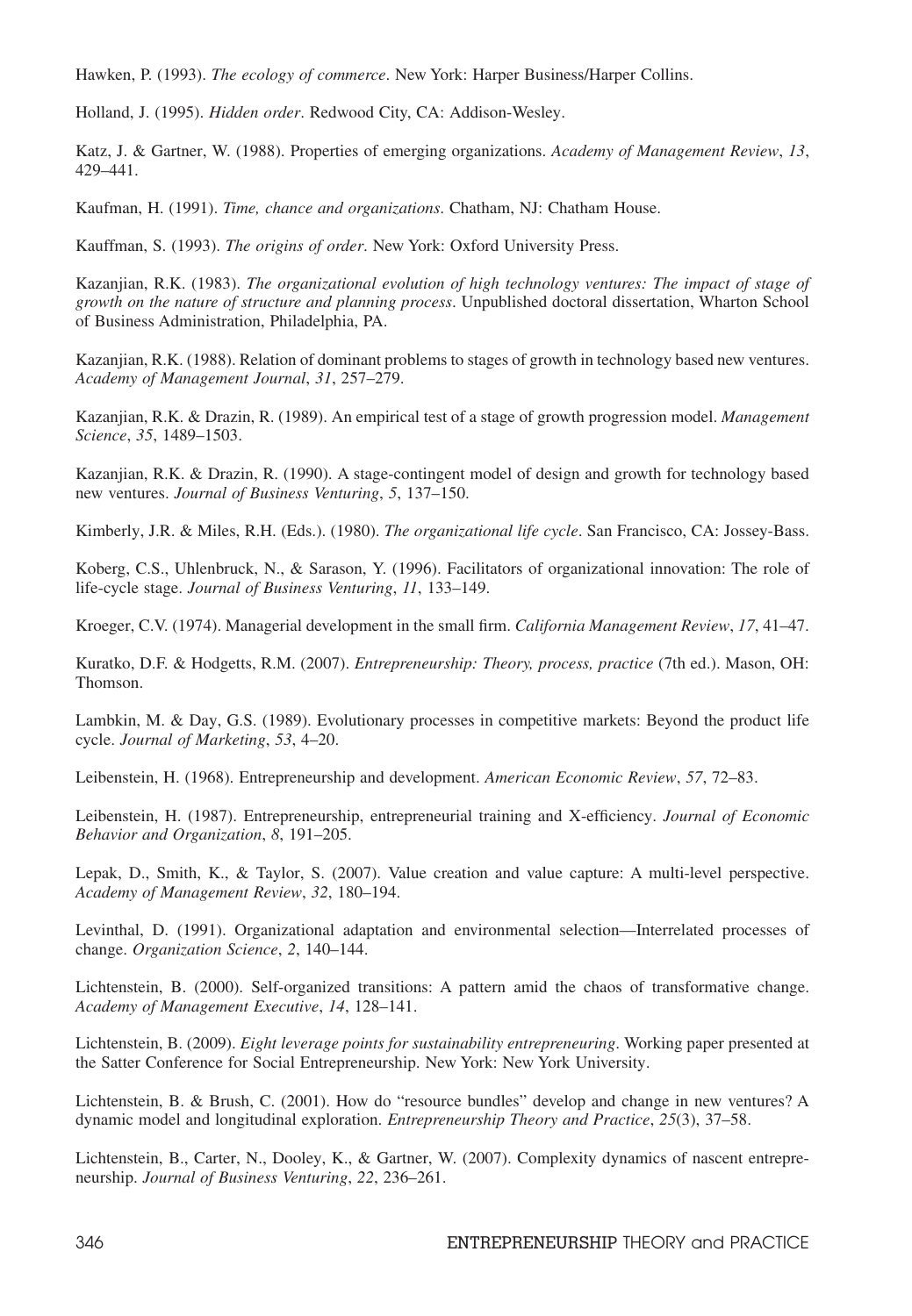Lichtenstein, B., Dooley, K., & Lumpkin, T. (2006). Measuring emergence in the dynamics of new venture creation. *Journal of Business Venturing*, *21*, 153–175.

Lichtenstein, B. & Plowman, D. (2009). The leadership of emergence: A complex systems leadership theory of emergence at successive organizational levels. *Leadership Quarterly*, *20*, 617–630.

Lippitt, G.L. & Schmidt, W.H. (1967). Crises in a developing organization. *Harvard Business Review*, *47*, 102–112.

Locke, K., Golden-Biddle, K., & Feldman, M. (2008). Making doubt generative: Rethinking the role of doubt in the research process. *Organization Science*, *19*, 907–918.

Lotti, F., Santarelli, E., & Vivarelli, M. (2003). Does Gibrat's Law hold among young, small firms? *Journal of Evolutionary Economics*, *13*, 213–235.

MacIntosh, R. & MacLean, D. (1999). Conditioned emergence: A dissipative structures approach to transformation. *Strategic Management Journal*, *20*, 297–316.

Marshall, A. (1895). *Principles of economics* (3rd ed.). London: Macmillan.

McCann, J.E. (1991). Patterns of growth, competitive technology, and financial strategies in young ventures. *Journal of Business Venturing*, *6*, 189–208.

McKelvey, B. (1999). Avoiding complexity catastrophe in coevolutionary pockets: Strategies for rugged landscapes. *Organization Science*, *10*, 294–321.

McKelvey, B. (2004). Toward a complexity science of entrepreneurship. *Journal of Business Venturing*, *19*, 313–342.

McKinley, W., Mone, M., & Moon, G. (1999). Determinants and development of schools in organization theory. *Academy of Management Review*, *24*, 634–648.

Meyer, A., Brooks, G., & Goes, J. (1990). Environmental jolts and industry revolutions: Organizational responses to discontinuous change. *Strategic Management Journal*, *11*, 93–110.

Meyer, A., Gaba, V., & Colwell, K. (2005). Organizing far from equilibrium: Nonlinear change in organizational fields. *Organization Science*, *16*, 456–473.

Meyer, A., Tsui, A., & Hinings, C.R. (1993). Configurational approaches to organizational analysis. *Academy of Management Journal*, *36*, 1175–1196.

Miller, D. & Friesen, P.H. (1984). A longitudinal study of the corporate life cycle. *Management Science*, *30*, 1161–1183.

Nicholls-Nixon, C. (2005). Rapid growth and high performance: The entrepreneur's "impossible dream?" *Academy of Management Executive*, *19*, 77–89.

Nicholls-Nixon, C., Cooper, A., & Woo, C. (2000). Strategic experimentation: Understanding change and performance in new ventures. *Journal of Business Venturing*, *15*, 493–522.

Normann, R. (1977). *Management for growth*. New York: John Wiley & Sons, Inc.

O'Farrell, P.N. & Hitchins, D.M.W. (1988). Alternative theories of small firm growth: A review. *Environment and Planning A*, *20*, 1365–1383.

Pennings, J. (1992). Structural contingency theory: A re-appraisal. *Research in Organizational Behavior*, *14*, 267–309.

Penrose, E. (1959). *The theory of the growth of the firm*. Oxford, U.K.: Blackwell.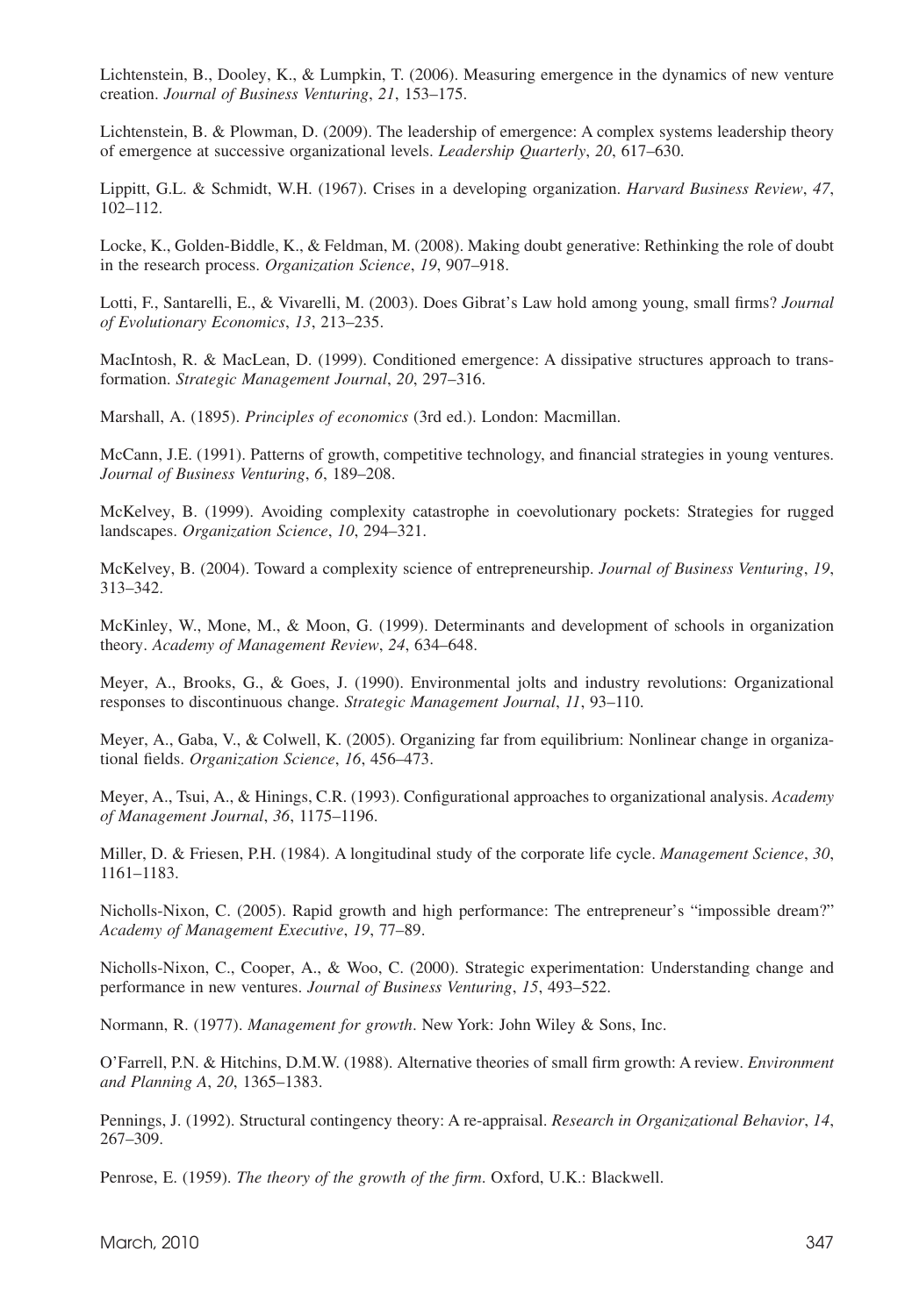Pfeffer, J. (1993). Barriers to the advancement of organizational science: Paradigm proliferation. *Academy of Management Review*, *18*, 599–621.

Phelps, R., Adams, R., & Bessant, J. (2007). Life cycles of growing organizations: A review with implications for knowledge and learning. *International Journal of Management Reviews*, *9*, 1–30.

Plowman, D.A., Baker, L., Beck, T., Kulkarni, M., Solanksy, S., & Travis, D. (2007). Radical change accidentally: The emergence and amplification of small change. *Academy of Management Journal*, *50*, 515–543.

Prahalad, C.K. & Bettis, R. (1986). The dominant logic: A new linkage between diversity and performance. *Strategic Management Journal*, *7*, 485–501.

Prigogine, I. & Stengers, I. (1984). *Order out of chaos*. New York: Bantam Books.

Raffa, M., Zollo, G., & Caponi, R. (1996). The development process of small firms. *Entrepreneurship and Regional Development*, *8*, 359–371.

Reynolds, P.D. (2008). *Entrepreneurship in the United States: The future is now*. New York: Springer.

Rhenman, E. (1973). *Organization theory for long-range planning*. London: John Wiley & Sons, Ltd.

Rindova, V., Barry, D., & Ketchen, D. (2009). Entrepreneuring as emancipation. *Academy of Management Review*, *34*, 477–491.

Rindova, V. & Kotha, S. (2001). Continuous "morphing": Competing through dynamic capabilities, form, and function. *Academy of Management Journal*, *44*, 1263–1280.

Rivkin, J. & Siggelkow, N. (2003). Balancing search and stability: Interdependencies among elements of organizational design. *Management Science*, *49*, 290–311.

Romanelli, E. & Tushman, M. (1994). Organizational transformation as punctuated equilibrium: An empirical test. *Academy of Management Journal*, *37*, 1141–1166.

Rostow, W.W. (1960). *The stages of economic growth: A non-communist manifesto*. Cambridge, U.K.: Cambridge University Press.

Sahlman, W.A., Stevenson, H.H., Roberts, M.J., & Bhidé, A. (1999). *The entrepreneurial venture* (2nd ed.). Boston: Harvard Business School Press.

Santos, F. & Eisenhardt, K. (2009). Constructing markets and shaping boundaries: Entrepreneurial power in nascent fields. *Academy of Management Journal*, *52*, 643–671.

Sarason, Y., Dean, T., & Dillard, B. (2006). Entrepreneurship as the nexus of individual and opportunity: A structuration view. *Journal of Business Venturing*, *21*, 286–305.

Sarasvathy, S.D. (2001). Causation and effectuation: Toward a theoretical shift from economic inevitability to entrepreneurial contingency. *Academy of Management Review*, *26*, 243–264.

Schaltegger, S. & Wagner, M. (Eds.). (2006). *Managing the business case for sustainability*. Sheffeld, U.K.: Greenleaf Publishing.

Schoonhoven, C.B. & Romanelli, E. (Eds.). (2001). *The entrepreneurship dynamic*. Stanford, CA: Stanford Business Books.

Schori, T.R. & Garee, M.L. (1998). Like products, companies have life cycle. *Marketing News*, *32*, 4.

Schrödinger, E. (1944). *What is life?* Cambridge, U.K.: Cambridge University Press.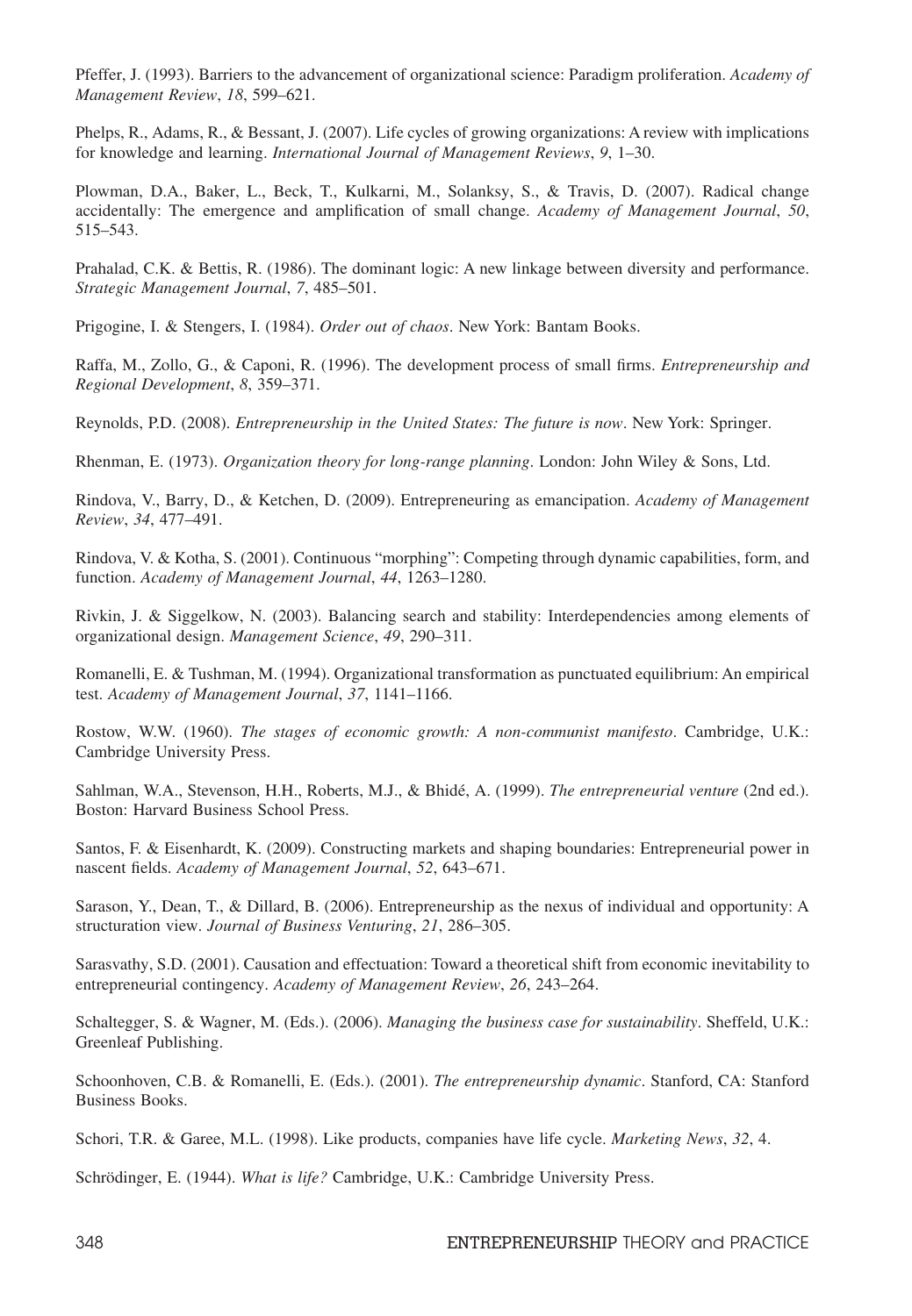Scott, B.R. (1973). The new industrial state: Old myths and new realities. *Harvard Business Review*, *51*, 133– 148.

Scott, M.G. (1992, September). *Entrepreneurial careers and organisational life cycles*. Paper presented to Rencontres de St.-Gall, Switzerland.

Scott, R. (1981). *Organizations: Rational, natural, and open systems*. Englewood Cliffs, NJ: Prentice-Hall.

Senge, P., Lichtenstein, B., Kaeufer, K., Bradbury, H., & Carroll, J. (2007). Collaborating for systemic change. *Sloan Management Review*, *48*, 44–53.

Shane, S. & Venkataraman, S. (2000). The promise of entrepreneurship as a field of research. *Academy of Management Review*, *25*, 217–226.

Short, J., Moss, T., & Lumpkin, G.T. (2009). Research in social entrepreneurship: Past contributions and future opportunities. *Strategic Entrepreneurship Journal*, *3*, 161–194.

Siggelkow, N. (2002). Evolution toward fit. *Administrative Science Quarterly*, *47*, 125–159.

Siggelkow, N. & Rivkin, J. (2005). Speed and search: Designing organizations for turbulence and complexity. *Organization Science*, *16*, 101–122.

Slevin, D. & Covin, J. (2007). Time, growth, complexity, and transition: Entrepreneurial challenges for the future. *Entrepreneurship Theory and Practice*, *22*(2), 53–68.

Small Business Administration. (2004). *The small business economy: A report to the president*. Washington, DC: US Government Printing Office.

Starbuck, W.H. (1965). Organizational growth and development. In J.G. March (Ed.), *Handbook of organizations* (pp. 451–533). Chicago: Rand McNulty.

Stebbings, H. & Braganza, A. (2009). Exploring continuous organizational transformation: Morphing through network interdependence. *Journal of Change Management*, *9*, 27–48.

Stevenson, H. & Gumpert, D. (1985). The heart of entrepreneurship. *Harvard Business Review*, *64*, 85– 94.

Stevenson, H. & Harmeling, S. (1990). Entrepreneurial management's need for a more "chaotic" theory. *Journal of Business Venturing*, *5*, 1–14.

Steyaert, C. (2007). Entrepreneuring as a conceptual attractor? A review of process theories in 20 years of entrepreneurship studies. *Entrepreneurship and Regional Development*, *19*, 453–477.

Stubbart, C. & Smalley, R. (1999). The deceptive allure of stage models of strategic processes. *Journal of Management Inquiry*, *8*, 273–286.

Thompson, J. (1967). *Organizations in action*. New York: McGraw-Hill.

Timmons, J.A. & Spinelli, S. (2003). *New venture creation: Entrepreneurship for the 21st century* (6th international ed.). Boston: McGraw-Hill.

Toynbee, A.J. (1957). *A study of history* (abridged ed.). New York: Oxford University Press.

Tsang, E. & Kwan, K. (1999). Replication and theory development in organization science: A critical realist perspective. *Academy of Management Review*, *24*, 759–781.

Tsoukas, H. (1991). The missing link: A transformational view of metaphors in organizational science. *Academy of Management Review*, *16*, 566–585.